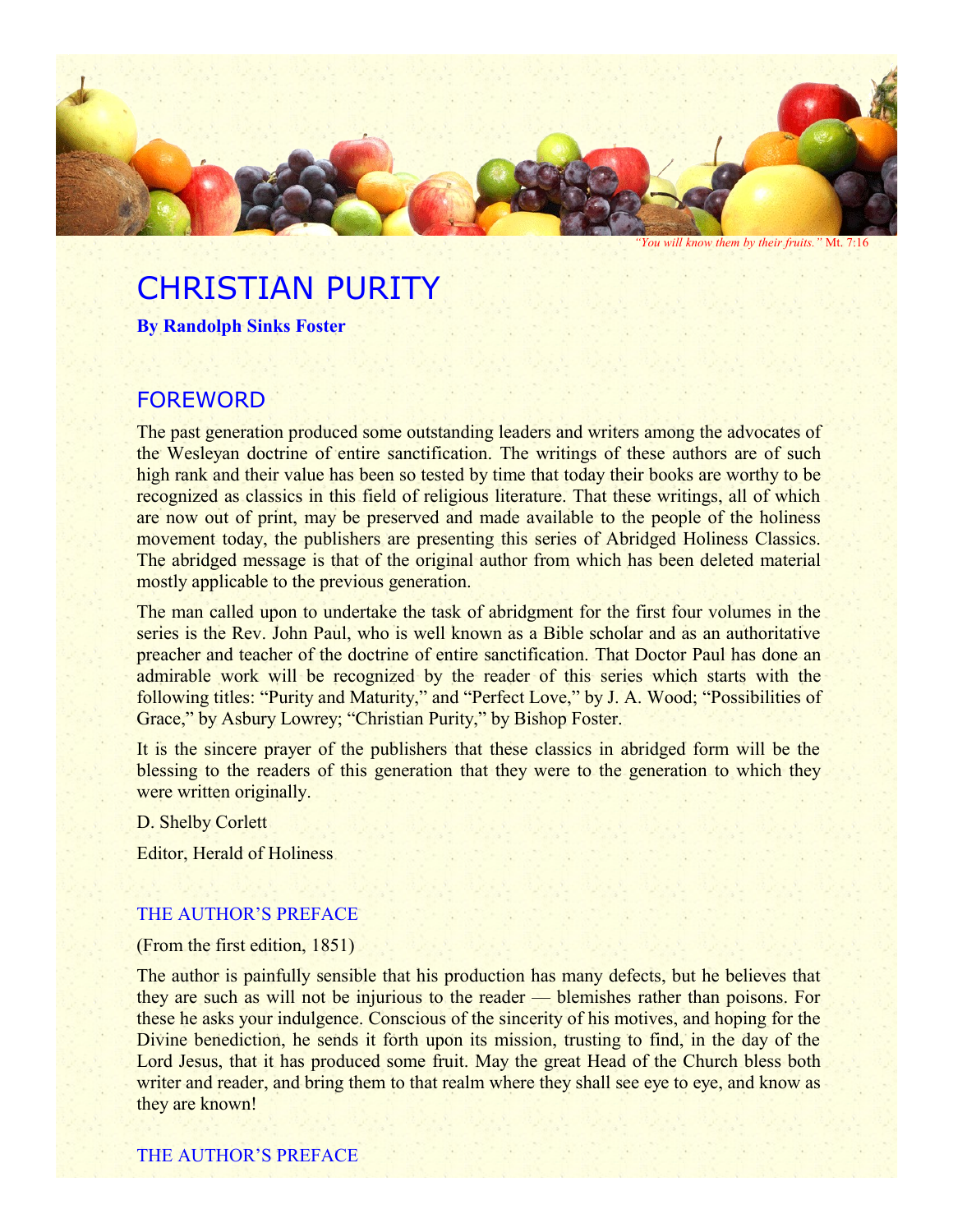(From the second edition, 1869)

It is a pleasant reflection that twenty years of added experience and extended research have not materially changed the views at first expressed. The careful reexamination which we have been required to make in the preparation of the present enlarged statement, leaves not a doubt in our mind of the substantial correctness of the doctrines herein set forth. The first writing was undertaken under the inspiration, and conducted during the evolution, of an exalted experience, and amid the glow of intense zeal. The present writing is the fruit of calm study and mature and deliberate judgment. We are not aware that a single point has been relinquished or materially modified.

## 1. PRELIMINARY REFLECTIONS

A main object of the present volume is to gain the thoughtful attention of Christian minds (other will not be interested) to the question, What is the utmost privilege offered to faith as to spiritual healing and holy experience now, and to its answer?

The question of privilege involves, of course, the correlative question of duty. In discussing fully the one, we necessarily fix the limits of the other. The utmost contents of the privilege of faith marks the boundary of the duty of faith. The believer is under obligation to possess all, to the last degree, of that which he may possess in Christ. Present possibility of holiness determines present duty of holiness.

The question, therefore, proposed for discussion is one of great practical importance. It stands related intimately to the dearest welfare of the soul; it concerns the highest interests of the kingdom of Christ. Its correct answer or otherwise must to a large extent shape and fashion Christian experience and practice. It is impossible that it should be too earnestly pondered. The answer which it shall receive in the Christian consciousness carries in it that which will go far to determine what the Christian status shall be — whether the piety of the Church shall be deep, earnest, Christful, or superficial, sickly, and earthy.

"The things which are seen" attract us. A dewdrop sparkling on the rose-tree awakens more admiration than the priceless ingot which may be concealed amid its roots. The unknown cannot move us. The Master tells of a man "who, when he had found one pearl of great price, went and sold all that he had and bought it" (Matt. 13:46); and of "treasure hid in a field, the which when a man hath found, he hideth, and for joy thereof goeth and selleth all that he hath and buyeth that field" (Matt. 13:44). It was not until after the pearl and treasure were discovered, and their great value known, that desires were awakened and sacrifices made for their attainment.

If the blessings of the Gospel were unconditionally without any agency of ours they were designed to be conferred upon us — we might in that case remain contentedly ignorant of our privilege until we should find ourselves rejoicing in possession; but if, on the other hand, there are riches to be sought before obtained, blessings to be specifically solicited before given, how manifestly important that we know the value of the treasure, its nature and extent, as well as the mode of its acquisition, that we may be stimulated to the pursuit and guided in its method! If one knew that his domain embraced a mine of gold containing a million pounds, how much would he value it — how diligently would he seek the imbedded treasure! If he supposed it contained no such wealth, it would be comparatively valueless in his eyes, and he would die without exertion. In exact proportion as the blessings of the Gospel are valuable, therefore, is it desirable that we clearly apprehend and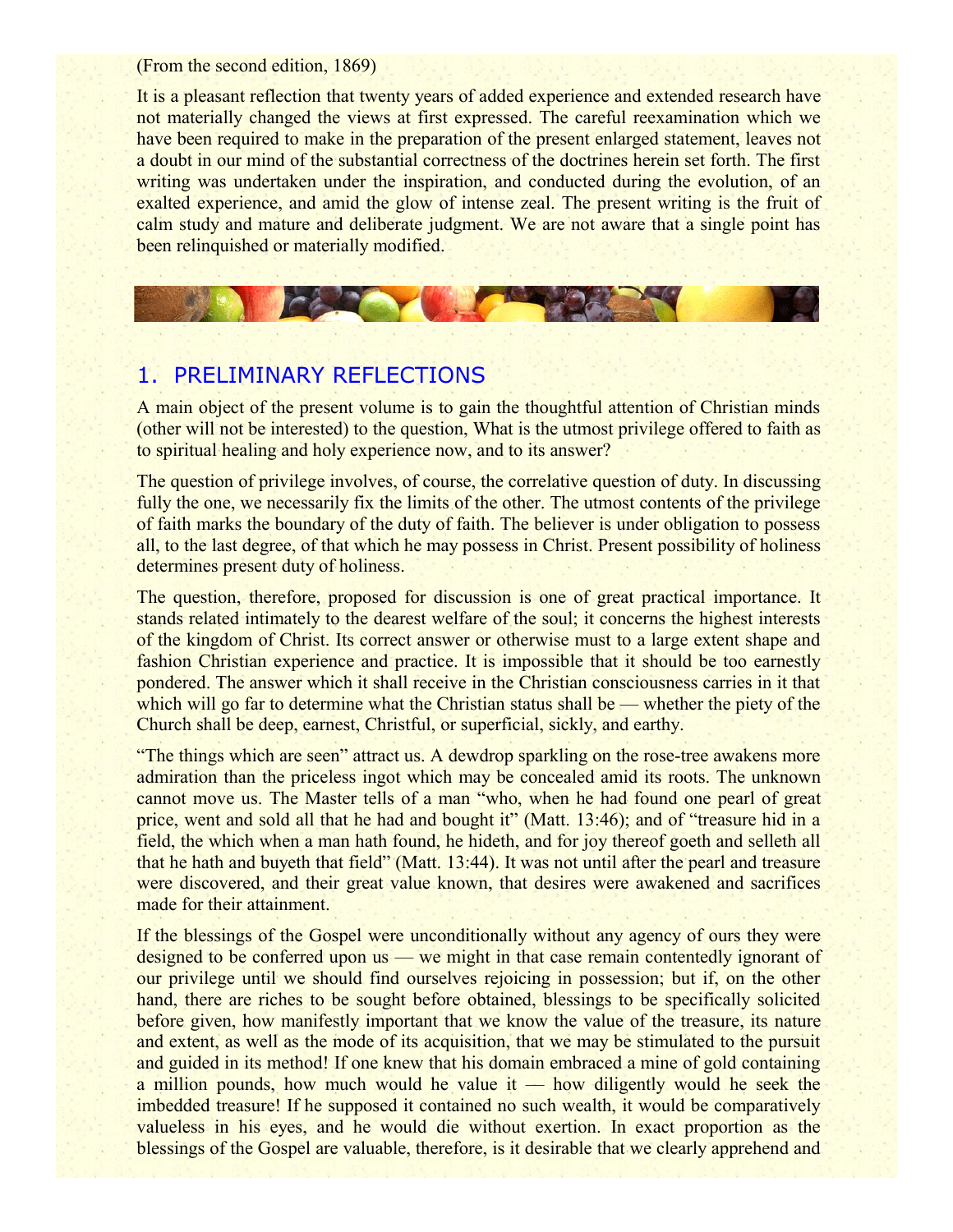definitely conceive them. At the present time particularly, when the mind of the Church is turned, with more than usual interest, to the subject of Christian privilege, and when the hearts of thousands in Christendom are peculiarly awake to it — when inquiry is abroad, and action is assuming form and direction — it becomes of deeper and wider consequence than ever before.

To say that the Church is now living, and from the time of the beginning has been living, beneath her privilege, below her mission, would certainly be but a mild and moderate though humiliating utterance of the conviction of Christendom. She has not entered upon her full heritage. She has consciously and knowingly left much land to be possessed. What is true of the aggregate of believers is mournfully true of almost each soul in the communion of Christ's body. Individual Christians have fallen below the standard. But few exceptions, comparatively, could in truth or charity be made. Only one in a multitude, with mightier impulse and greater faith than his fellows, has nobly dared to brook the difficulties, and go up to the possession of the entire promise. These stand as so many examples of the power of faith amid surrounding sterility and desolation, and at the same time are inspiring witnesses to the Church of her privilege, and reproving admonitors of her inexcusable shortcoming.

There may have been, and doubtless has been, on the part of most Christians, a vague and indefinite idea of greater blessings, not yet included in their experience, and a general outgoing of heart after them; but there has been so much indefiniteness and vagueness on the subject of privilege and duty as to awaken neither hope nor concern; and if in some instances aspirations, and even great and distressing convictions, have been awakened for a time, they have too often perished for want of guidance and support. No earnest Christian, I am persuaded, will dissent from these lamentable statements. They are not morbid. They are not made in a carping or faultfinding spirit. They are simply the record of a sad fact which has filled the heart of Christ and of his Church with sorrow through all the ages of Christian history.

"The actual state of education, morals and happiness in a community may be regarded as the true expression of the power of the moral and intellectual forces engaged for its improvement. The efficiency and usefulness of a Church, for instance, are precisely what the zeal, purity, and intelligence of its members can make it. We may conclude, therefore that the Christian enterprises of the present time must remain stationary, without some new accession of moral resources. If the rising generation shall come forward with only the same degree of piety and intelligence that belong to their fathers, then the utmost that can be expected is, that the cause of religion and humanity shall not retrograde. Progress, under the circumstances supposed, is wholly out of the question. The Church is now barely able to hold its ground against the opposing forces of sin and error, or to advance with a tardy step to future triumphs; and if it is to be recruited and reinforced by such members and ministers only as already wield its destinies, it must remain in essentially the same condition, while the accession of even a few persons of deeper piety, and stronger faith, and larger views, might sweep away the obstacles that retard its progress, and open a career of unexampled success. A single individual of enlarged conceptions of duty and burning zeal for Christ, is sometimes able to communicate new spirit to a whole Church which has for years scarcely given a sign of vitality. It had just enough of moral power to maintain a bare existence, and resist the pressure from without; and now the additional impetus given by one true man of God puts every thing in motion and triumphs over obstacles. What victories then might we not anticipate, what enlargement for Zion, could the whole Christian host be induced to gird themselves with strength, and enter upon the whitening field to which they are called with something like the spirit of primitive Christianity? It would be as new life from the dead. It would be as the birth of a new dispensation.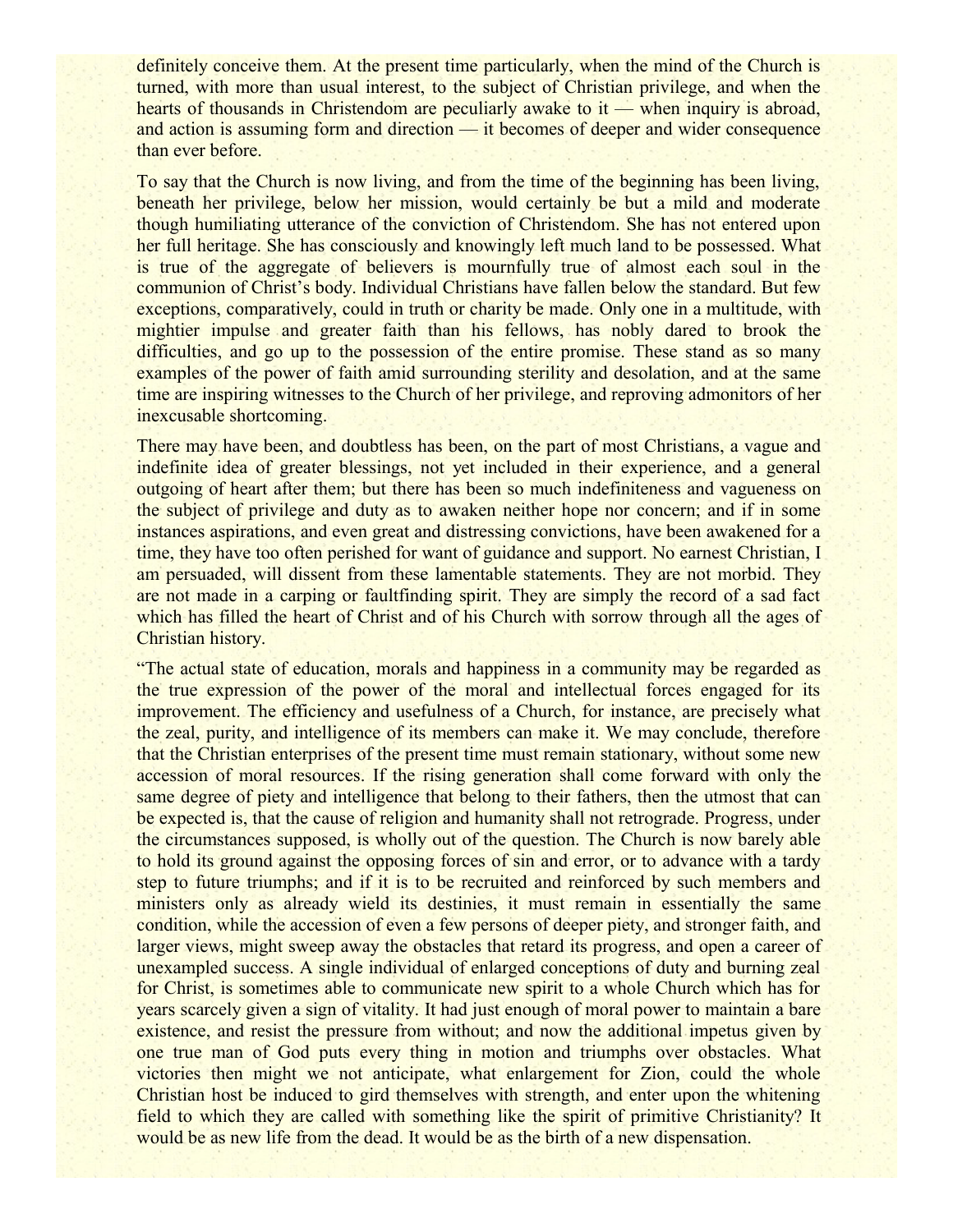They who are ready to perish would revive again, and all the islands of the sea would rejoice" (Olin's Lectures).

We may erect churches, found charities, educate ministers, employ missionaries, print Bibles, extend far and wide all these and a thousand other appliances for the good and redemption of the race; but, though we may do incalculable good by such means, we shall fail painfully short of the glorious mission of Christianity, if we fail ourselves to see, and if we fail to make the world see, that sublime, yea, divine spiritual perfection she places within the reach of, and holds out in invitation to, all. Christianity possesses inferior and superior blessings; it may exist in inferior and superior degrees of development. What the world wants, what the Church wants, is Christianity in all its fullness: then, and not till then, "shall the wilderness and the solitary place be glad, and the desert rejoice and blossom as the rose." Let it not be inferred that we depreciate the ordinary but genuine experience of the Church, the common grade of Christian grace; we certainly do not, but allowing it to be all that can in

Justice be claimed for it. We only say it is not equal either to our needs or privilege: there are still greater blessings in store for us. The time has come when we need to ascend, to press up to a higher, healthier, and purer experience — from the inferior to the superior walks.

It may be proper further and more explicitly to state here, that it is no part of our object to present a new theory, not even an improvement or essential modification of an old one; but simply to educe, in somewhat different form, what has been exhibited by others from time to time. Gaining this, we shall have accomplished our highest aim. They, therefore, who seek for novel and startling speculations, who find pleasure only in the adventurous and rash, who delight to see the ancient and respectable torn ruthlessly away to make place for the unfledged and irresponsible, need expect no entertainment in the following pages. For such minds we have no fancy to write. But to the candid and truth-seeking and truth-loving, to the serious and thoughtful, who value truth more than singularity, we submit this, our humble effort to do good, hoping that they will find both entertainment and profit in its perusal. A word to such, and we proceed directly to our work. We are all liable, in regard to every subject, to be unduly influenced by prejudice, swayed by pre-conceptions arising from habit, constitution, education, association, and other causes. The blinding influence of these is obvious, all around us and within us, every hour. How great the heroism and preeminent the moral courage which completely exercises and casts them out of the mind! How indispensable to the highest success that this be done! No one can properly investigate a subject, or even successfully examine the researches of another, until his mind shall be so enamored of the truth as to be willing to follow whithersoever she leads.

With regard to the particular subject considered in the following pages, it may be that some of our readers, from the influence of causes unknown, have imbibed prejudices exerting an undetected but fatal power upon their whole religious character and progress; blinding them to privilege and restraining them from duty; limiting their usefulness and diminishing their enjoyments! Is it so? Will the reader make inquisition, and with a noble, Christian sincerity, worthy of himself and worthy of the magnitude of the truth involved, give himself to its discovery and open his heart to its divine impression?

It is the desire of the author in the preparation of this work, to promote the great cause of holiness in the earth, believing that he who does this is a permanent benefactor of his race. And remembering that God's children are scattered throughout the entire Church, in all the denominational divisions, it will be his effort to avoid all allusions having a tendency to inflict needless pain upon any, and at the same time to assist all in the glorious work of their common mission — the building up of Christ's kingdom in the world, "and spreading Scriptural holiness over all lands." We shall, indeed, give our views fully and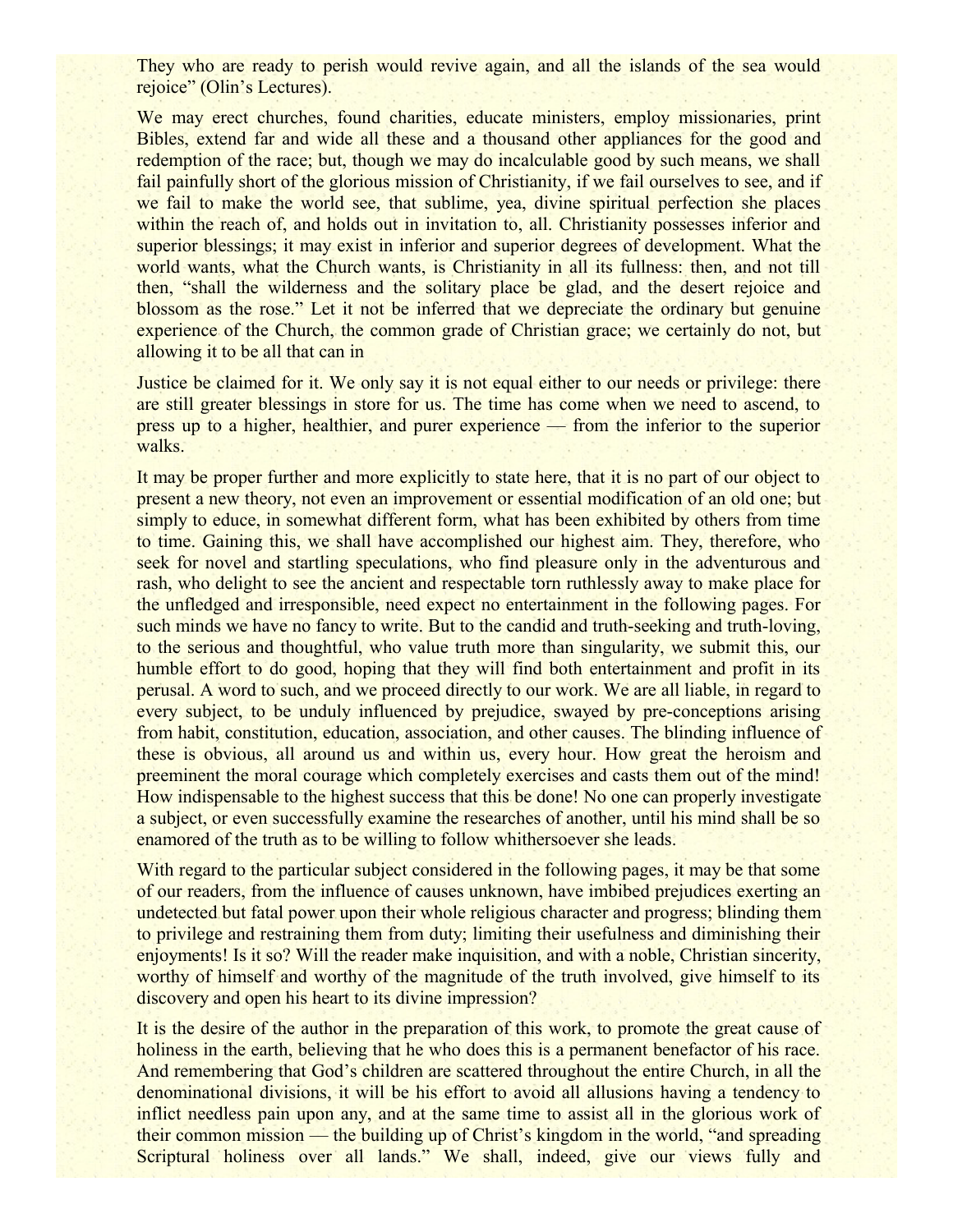undisguisedly, but without entering at all into merely sectarian contentions, or attempting to secure denominational ends. We write for Christians, without respect to name, with no thought whatever of their peculiar badge, and with no desire to affect their particular relations, but purely to assist them in the great matter of Christian experience. Here we have a common interest, and may, without infringing personal or denominational rights, be "coworkers together," advising, comforting, reproving, and exhorting each other, and so "provoking each other to love and good works."

The subject upon which we are about to enter is quite as ample as important. To unfold it fully in all its connections, would require elaborate preliminary discussions — discussions embracing a wide range of topics, and reaching downward to the very foundations of theology. However this might accord with our personal preferences, or please a portion of our readers, we are quite sure it would defeat our cardinal object, which is to do the greatest good to the greatest number. We must, therefore, content ourselves and indulge our friends with a direct and restricted treatise — a simple monograph. The same consideration will likewise modify our style and mode. Aiming mainly at a practical result, we shall not seek either to be learnedly critical or rigidly systematic. Rather, it will be our effort to render what, to many minds, is perplexed and mystified, plain and intelligible; referring, as occasion may require, both to the word of God, which is religion in teaching, and to Christian experience, which is religion in practice, for the illustration and corroboration of our views.

This is what the mass of Christian minds want; not speculation, not philosophy, but simply practical Gospel truth, so presented as to interest the understanding and move the heart privilege unfolded and duty enforced!



## 2. DISCRIMINATION OF THEORIES

In discussing the general subject indicated in the preceding chapter, we shall encounter a number of variant and contradictory theories. It will, I am certain, assist to a clearer and more satisfactory discovery of the exact truth if we present a statement of the various theories, and discriminate their specific differences. By this method our readers will be enabled to compare them, determine their relative merits, and choose from among them whatever of truth they respectively possess. In pursuing this course we may seem to commence far behind the immediate object of our treatise.

There is a class assuming the Christian name, but certainly, if entitled to that designation at all, it must be in the lowest possible sense. They hold to the doctrine that man is a spiritual being, and that he is in some sense a responsible agent, so that the moral quality of goodness or sin attaches to him, both on account of what he is subjectively in his affections and objectively in his acts. They hold also to the possibility of progress in moral excellence subjectively and objectively — in the inward states of the heart and the outward conduct of the life. They do not, however, admit of the possibility of inward renewal or regeneration, by which the sources of the affections, which were radically corrupt, become cleansed and purified.

Next in order we come to the view maintained in common by all orthodox Christians, of whatever name or sect — the catholic platform upon which they all stand, and whence they unitedly contend for, at least, so much of "the faith once delivered to the saints," namely, the belief that man has moral character, not only with respect to his actions, but also with respect to his affections, embracing both and equally his outward conduct and his inward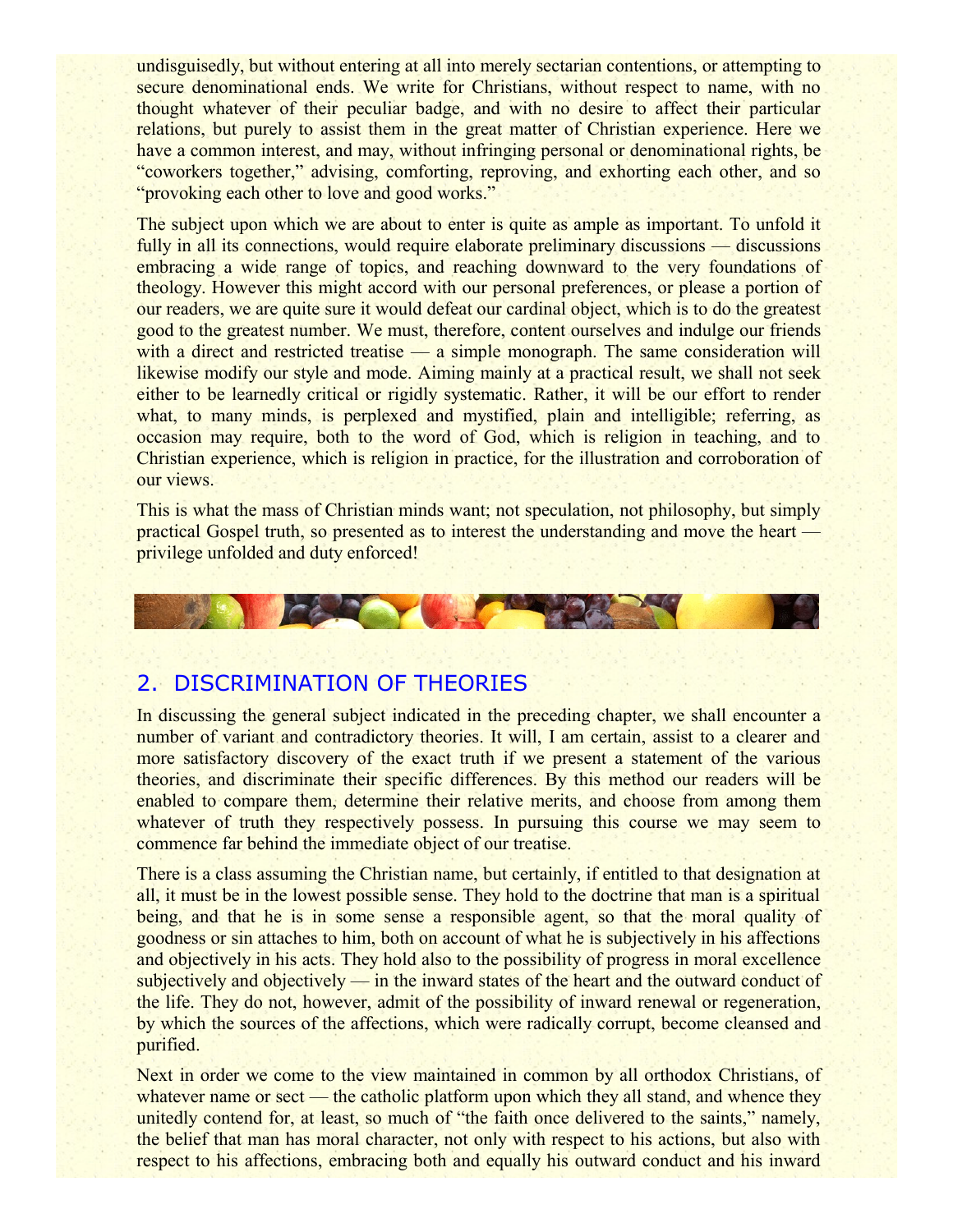nature; and further, that moral and spiritual progress is possible, not only to the extent of reformation from sinful habits, and pardon for previous sin, but also to the extent of an inward change, a radical renewal of the nature itself, by which the sources of the affections become purified, and the man is made, in a certain sense, a new creature.

This is the common ground occupied by all evangelical Christians. Three things are seen to be included in the theory: Reformation, justification and regeneration.

To this grade of moral and spiritual character all evangelical Christians believe it is possible to attain; nay, not only possible, but indispensable to present and final salvation. Nothing short of it entitles to the Christian name or admits into the Divine family. There may be slight variety in the idioms of sects, in the nomenclature of denominations, in the spoken and written parlance of the schools in theology; but in regard to the thing itself there is no difference — there is entire harmony.

But now, starting from this common center, as to what is the specific degree of attainment implied in justification and regeneration, and as to whether any thing more or beyond is attainable in this life, are several divergent theories, more or less essentially dissimilar, and of very great moment indeed.

It will, we are persuaded, subserve a good purpose to state and classify these divergencies, so as to enable us to ascertain precisely what are the various views entertained, and assist us to choose between them. There is a difference in the mode of stating what is precisely the effect of justification and regeneration upon the character of the believer.

Some contend that the believer is as completely and thoroughly sanctified in the moment when he is justified and renewed as he ever can be.

Others hold that regeneration is a renewal of the soul, a quickening, the implanting of a new life, so that it brings forth the peaceable fruits of righteousness, has victory over sin, is enabled to resist corrupt tendencies, and has joy and peace in the Holy Ghost; a change by which the preponderating tendencies are turned toward God, the love of sin destroyed, its dominion broken, and a desire and relish for, and longing after, holiness begotten. It is their belief, however, that, while the old sinful nature is brought under and broken, it is not dead; that sin remains alive in the members to such a degree as often to taint or corrupt the soul. That the new life is not full. They do not believe that, in the soul thus regenerate, entire sanctification has necessarily taken place, although they do allow that in some instances this may be the case.

Those, of course, who take the former view, assuming regeneration to be synonymous with "entire holiness," do not think that any thing more is necessary or possible. Having gained regeneration, they conceive that the highest distinctive attainable state is already reached. Those, on the other hand, who take the latter view, that regeneration and entire sanctification are neither identical nor synchronic, but different and distinct, branch off from this common point into various and widely dissimilar opinions. These diversities may be classified as follows:

First. Some believe that, though regeneration does not imply entire sanctification — is not synonymous with it — yet it is the highest attainable state during this life; they believe it to be impossible to become entirely sanctified in this world, or until the soul is separate from the body; and further, that in death all believers will thus be made holy. These do not, of course, think that entire sanctification is to be sought for in this life; or that, if sought ever so diligently, it is to be obtained.

Second. Others still, agreeing with these in the leading idea, that regeneration and entire sanctification are not identical, do hold that regeneration is sanctification begun; and further; that sanctification will be completed just before death, by a ripeness and maturity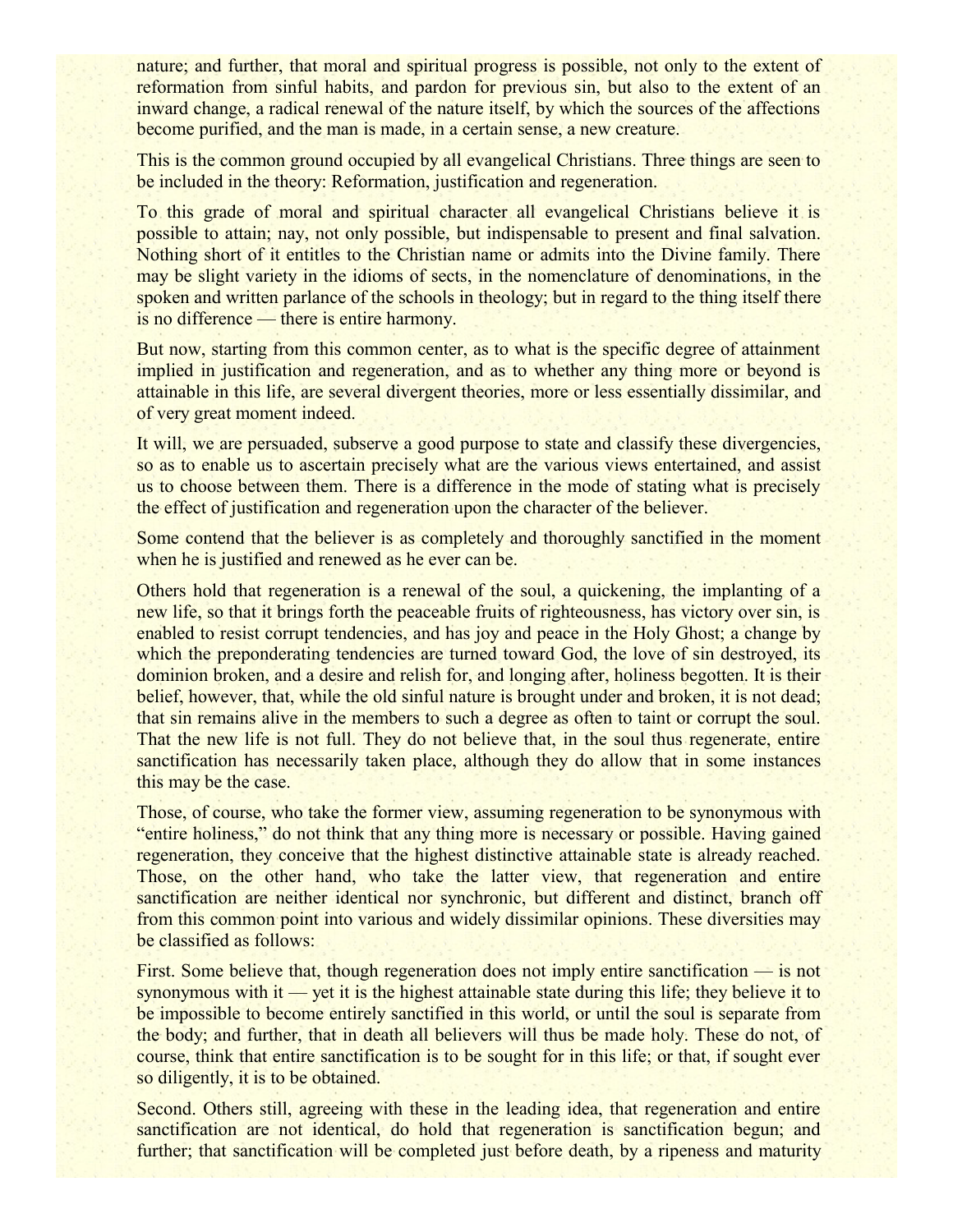of the graces implanted in the moment of regeneration, and that death will ensue immediately when this maturity takes place, as the ripened fruit will dislodge itself from the bough; because, being thus fitted for heaven, the soul has nothing to hinder its consummate bliss, and will rise to it immediately. All believers will live until they ripen into this maturity, and not a moment longer. These views, so apparently alike, differ in this: the former hold to a sanctification supernaturally and directly wrought in death, distinct from regeneration, and as a qualification for heaven; the latter believe sanctification to be a simple maturity of regeneration, attained by growth and time, and that then death ensues to release the purified spirit and remove it to its glorious mansion. Though seemingly small, the difference is really considerable and quite radical.

Third. Still another class differs from both the above, holding with them in common that regeneration and entire sanctification are not identical; with the last, that regeneration is sanctification begun, and entire sanctification regeneration matured or ripened into holiness: but differing from them both in this respect, that they believe that this maturity may take place long before death, and be enjoyed during life; that a person may attain to a completely sanctified state, and exemplify and enjoy it in this world. Yet in their estimation entire sanctification in all cases, and necessarily, is distinct only as a point in the progress of regeneration, not as a separate and additional work attained by gradual growth, not by direct agency.

Fourth. But finally: another class, agreeing with all the former that entire sanctification and regeneration are not identical, and with the two last named that regeneration is sanctification begun, differs from them all in that they believe entire sanctification may be an immediate or instantaneous work, and is almost, if not always, a distinct one, to be attained by the agency of the Holy Spirit, through faith, at any time when the requisite faith is exercised, and once so attained is an experience to be enjoyed during life.

In one thing the diversified theories all agree, namely, that there is such a thing as entire sanctification; that it is to be experienced by believers at some time, and by some process, before they are admitted into, and as preparatory for, heaven. They differ mainly as to the time and the manner. Very important points of disagreement indeed, but by no means so important as the points of agreement.

In addition to these points of difference are some other disagreements, as to the precise nature of entire sanctification, also with respect to the means of its attainment, retention, and other kindred subjects; these need not be stated here, as they will naturally come up when we come to treat of these subjects specifically.

The various theories are now distinctly before us. Which is true? Or what is the truth among them all? May the Infinite Spirit aid us each to know the truth; and may he so overrule our prejudices, and so deliver us from the blindness of unbelief, and so inspire us with resolute and heroic purpose, that we may follow the heaven-descended guide, until we come into the brightness of the perfect day.



# 3. CHRISTIAN PRIVILEGE OR ENTIRE HOLINESS DEFINED

We assume the practicability of "entire holiness, sanctification, perfection, purity, freedom from sin," properly so called — that these terms imply a state, distinct alike from regeneration and justification, embracing each, and superior to both. Now, how obviously proper the inquiry! What do we exactly mean by these terms? What is our idea of the state,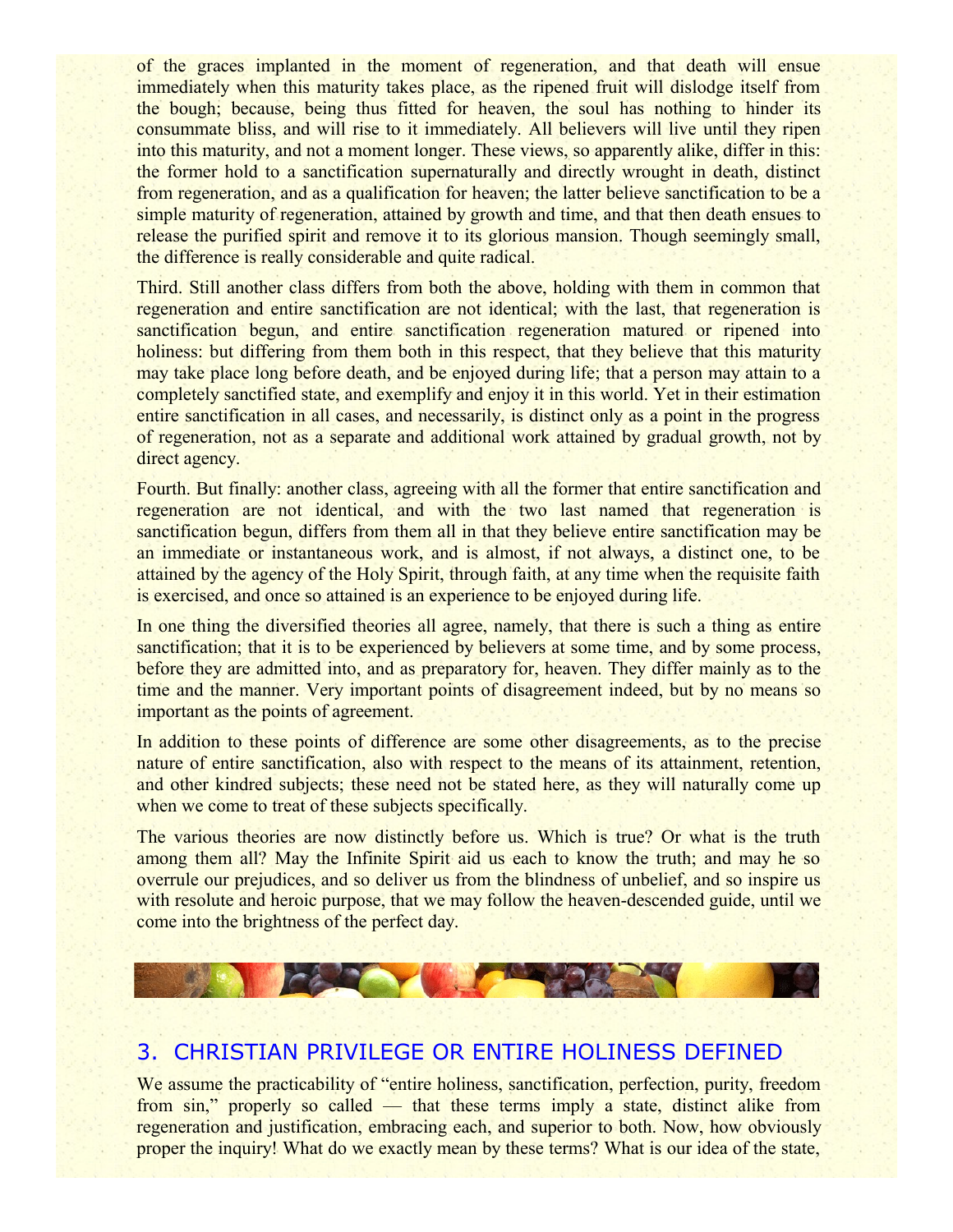or work, or experience they describe?

What avails argument, what profits reasoning, if the point discussed be not clearly apprehended? To prevent all reasonable ground of misapprehension as to the significance we attach to the words we employ; to leave no excuse for misconceiving the doctrine we teach, believing that when understood rightly it will find ready acceptance; to harmonize its friends and disarm its enemies; and to impress all Christians and all candid and sincere minds who have some appreciation of the blessings of our holy religion with its certain truth and surpassing beauty and loveliness, we subjoin a minute and particular statement of our meaning.

For the utmost explicitness we ask special attention to some ideas which we disclaim. If any hold them we do not.

1. We do not include in our idea of the highest attainable state of "holiness," or "entire holiness," (and we employ the phrases entire holiness, entire sanctification, perfect purity, Christian perfection, and freedom from all sin in precisely the same sense,) infallibility of the intellectual processes or faculties. We constantly admit that this is not to be expected in this life; nay more, we affirm that the most perfect and holy men are always subject to imperfections in these respects while they remain in the body; liable to be imposed upon by deceptive appearances — to arrive at false conclusions — to perpetrate incorrect and sophistical reasoning — to be misled by unfaithful memory, illusory observations, erratic imaginations — to form unauthorized surmises and suspicions — to entertain incorrect, and even absurd opinions about many things. These we do not regard as having any more moral quality than defective sight or maimed feet. They are infirmities, or results of infirmities, of the intellectual nature, and express nothing of the moral or spiritual state of the subject.

We do recognize a direct connection between the moral condition of the soul, and the mental powers, and their operations. Sin obscures and weakens, and holiness strengthens and invigorates; sin confuses, distracts, and leads to error; holiness tranquilizes, imparts candor and carefulness, and leads to truth; but there is no such connection between holiness and infallibility of the intellectual powers, that the former insures the latter. There is nothing in a simple natural infirmity, whether of mind or body, of the nature of sin, as there is nothing in the perfection of either a faculty of the mind or a member of the body of the nature of holiness.

2. We do not include in our idea of entire holiness physical perfection. On the contrary, we think it consistent with the greatest bodily infirmity, weakness, disease, deformity, and organic and structural imperfection. These are not looked upon separately, in themselves considered, as affecting, either to completeness or diminution essential spiritual character. In our code a perfect physical man may be an imperfect spiritual man, and under most defective physical conditions may be a most complete spiritual development.

3. Our idea of a perfectly holy character does not include the idea that he will make no mistakes in the conduct of his life — that he will always act wisely and discreetly — or that he will never feel the risings of propensities or passions which he may not indulge. Actions and feelings result from the views the mind takes, or the influence of unavoidable constitutional tendencies. When an improper judgment is formed, an improper or incorrect action or feeling may follow. And so long as the mind is subject to err and come to wrong conclusions, so long conduct and emotions resulting may be also improper.

4. We do not include, in our idea of entire holiness, freedom from temptation to sin and suggestions of evil. These, we firmly believe, will follow us to the last. Our Saviour "was tempted of the devil" (Matt. 4:1). "The disciple is not above his Lord" (Matt. 10:24).

It is not the office of grace to eradicate human passions. There is nothing in them, when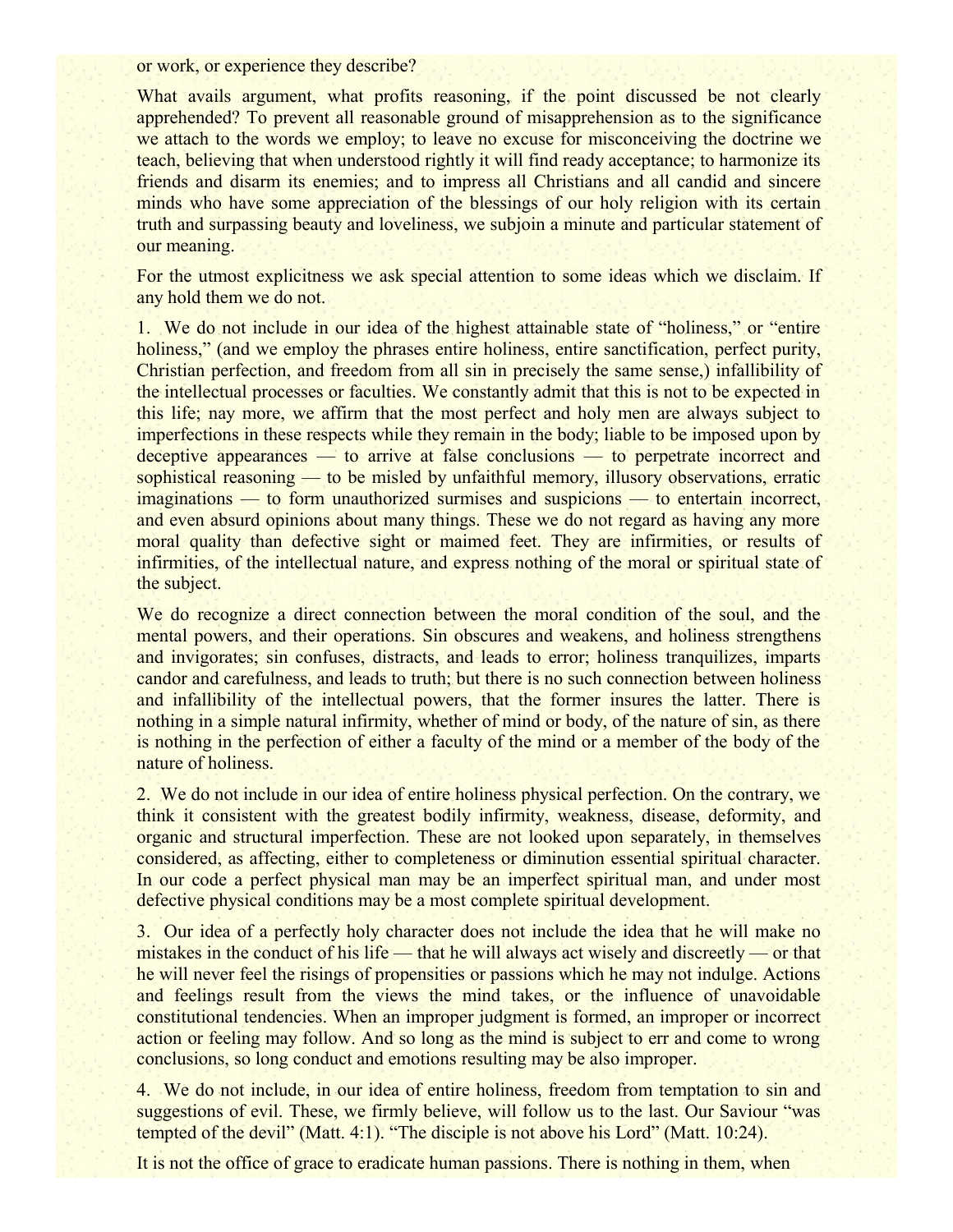existing in a normal state, of the nature of sin. They were at first implanted in the holy pair. They will remain in humanity while the earthy life remains. Holiness requires their proper subjugation and use. They are in their nature physical, and wholly void of moral character except as they become instruments of righteousness or unrighteousness. All temptation to evil, so long as it is external, is without sin.

It becomes sin only when it finds concurrence within.

5. We do not include in our idea of holiness, impeccability, or exemption from liability to sin. On the contrary, we believe that one who is entirely sanctified may fall away, so as to lose his state — may sin, and bring guilt and condemnation again upon his soul — is ever liable to this, and consequently under constant need of personal watchfulness and of Divine assistance.

6. We do not include in our idea of holiness freedom from sorrow. Had there never been sin, possibly there had never been sorrow; but the holy Jesus sorrowed, so while upon earth may his disciples. "The servant is not above his Lord" (John 13:16).

7. We do not include in our idea of holiness perfection of degree, or attainment beyond which there is no progress — a state in which the soul has gained the highest summit of holiness, the greatest reach of perfection; at which its progress will be stopped, and where it will linger in monotonous equipoise through eternity. On the contrary, we exult in the hope and belief of ceaseless progress, of interminable and everlasting advancement — progress while we live, progress after death.

Let us now state what we do include in perfection or entire holiness.

• We believe it a Christian's privilege to attain to a state in which he will be entirely free from sin, properly so called, both inward and outward. It is not said that evil and vicious suggestions will not be made to the soul in such a state, but both that there will be no outward compliance nor inward sympathy with the suggestion.

Perhaps there is no point of the discussion where, more opportunely than here, we can consider the precise question, Where do sin and temptation touch? Or, Where does temptation culminate into sin? This is one of the most difficult and delicate points in the entire discussion. There is no difficulty at all with the proposition that temptation is not sin; nor is there any with the other proposition, that a holy being may be tempted, since both the holy Adam and the holy Jesus were tempted; in the one case before sin, and in the other without sin. The exact point of difficulty is, at what precise point along the line of temptation it is that the tempted soul begins to sin; what of influence the temptation may be supposed to have before the soul becomes tainted. It is clear that it is not at the point where the evil is suggested that sin begins, for in that case the temptation and the sin would be inseparable, if not identical; but our Lord was tempted without sinning. Is it where the evil thing suggested awakens a movement of the passion to which it is addressed? Not necessarily, we think, since any thing to be a temptation must have a natural power to awaken impulse toward it, and sin does not reside in a mere impulse of nature. We think it is precisely at that point where the soul is conscious of a disposition to yield to what it supposes to be sin, that is discovered sinfulness, and the beginning of sin.

• But, additionally, we include in our idea of entire holiness more than mere freedom from sin in the foregoing sense. That is merely a negative view; it has a positive character. We believe it to include, in the second place, besides this, the spiritual graces, as love, meekness, humility, and such like, in perfection — perfection, not of measure, but of kind. By this we do not mean that these holy graces are so complete in measure and growth as to forbid higher development, so that the soul, in this state, can never love more, be more meek, more humble, more believing: in this direction we believe there will be constant progress.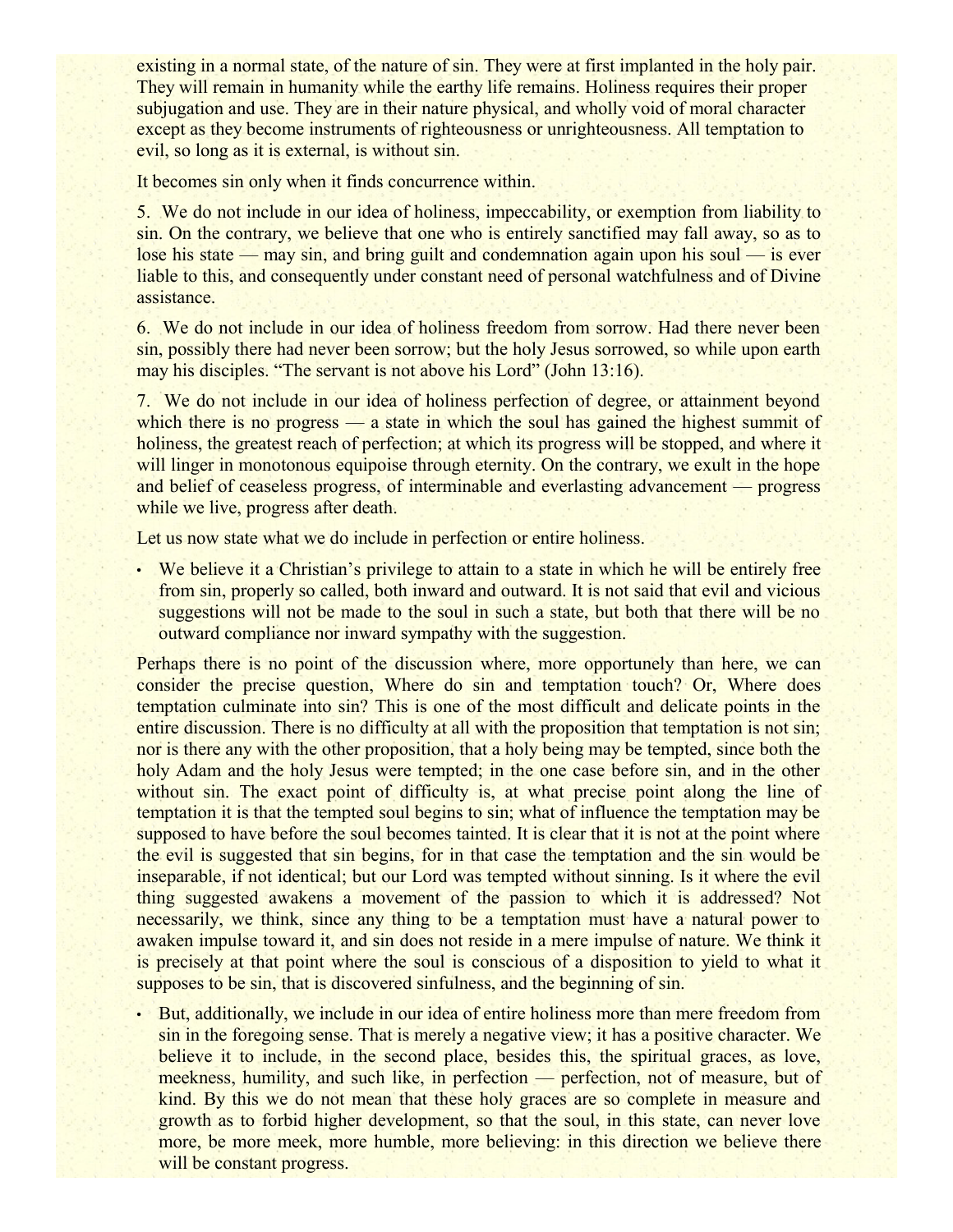There is one thing more which ought to be taken into the account here, as having a most important practical bearing on the subject; namely, physical and mental contrarieties among men and the influences thence arising on the expression of character. The great change which passes upon souls when they are translated from sinfulness into holiness does not destroy their original or natural differences — their mental and physical peculiarities remain. We cannot rightly judge either of ourselves or others without keeping this fact in mind. Two men equally and, if you please, entirely holy, may, under certain circumstances, appear to be quite dissimilar as to moral qualities; the one impressing us as possessing transcendent virtue, the other as possibly really bad. The reason why they so differently impress us will be found to arise from natural, and not moral, dissimilarities. One man is of a highly nervous temperament, another is as decidedly imperturbable; one is sanguine, another distrustful; one impulsive, another dispassionate: now let all these be brought under the influence of sanctifying grace; it will not change their temperaments, so that they will resemble as pieces of coin cut by the same die, or as vessels run in the same mold — it will not remove the constitutional differences between them, but only control and regulate them.

But if the connection of the soul with the body operates these differences of manifestation, still more do the relations of the intellectual to the moral powers. One man has great wisdom, another is extremely ignorant; one understands all the proprieties of life, another is totally uninformed; one is highly cultivated, the other is untaught. They may be, in point of fact, equally holy, but there will be a great disparity in the outward manifestations. One will appear to much better advantage than the other; one will fill our ideal of manly perfection, the other will awaken, possibly, our disgust — not for his sins, but for his ignorance.

There is an infinite difference between an error and a sin. It is well to say, in this connection, that while holiness does not secure these nonessential accomplishments of manners, and while it does not produce in all cases precisely the same manifestations of amiability and grace, yet it imparts always, and in its fullness, the essence of all excellence, which is good will, pure love, which will constantly show itself, not perhaps in the rounded and graceful salutation, in the finished exterior, but in the unmistakable exhibition of a good and sincere heart; and further, the most accomplished and elegant character will be more accomplished by its superadded and crowning glory.

The seat of all moral quality is the soul. Properly, nothing can be said to possess moral quality but the soul. Acts indicate the moral quality of the person who performs them. They are the fruit which declares the nature of the tree. The tree nature is first and determinative of the fruit. But it is worthy of remark, that fruit is not always precisely what a superficial observer supposes it to be; and before it can be judged of properly, it needs to be critically tested by a correct standard. Equally good fruit may not be equally large and round and well-colored. The sting of an insect, or pressure of a twig, or some other exterior impingement may have blemished or dwarfed it, without damaging its flavor.

It will be no fault of the tree, and will prove nothing against it, if something external has left such marks. In a world where error, and ignorance, and infirmity, leave their imprint on all that is human, it will not be wise to expect to find any thing free from such marks; but though these are found along with sin, they are not sin.

There are many phrases in common use to designate the grace of entire holiness. Perfect love, entire consecration, God reigning without a rival, perfect acquiescence in the will of God, deadness to sin, the higher life, the life of faith, entering into rest, the rest of faith, the second blessing, full salvation, are specimens. They are severally more or less descriptive, and since some form of expression must be employed to designate a specific phase of experience, it must be carping criticism that would object to the use of such or similar terms. It is not with names that we are concerned, but with that for which they stand. If any employ the above phrases, or any other of like purport, in any sense different from that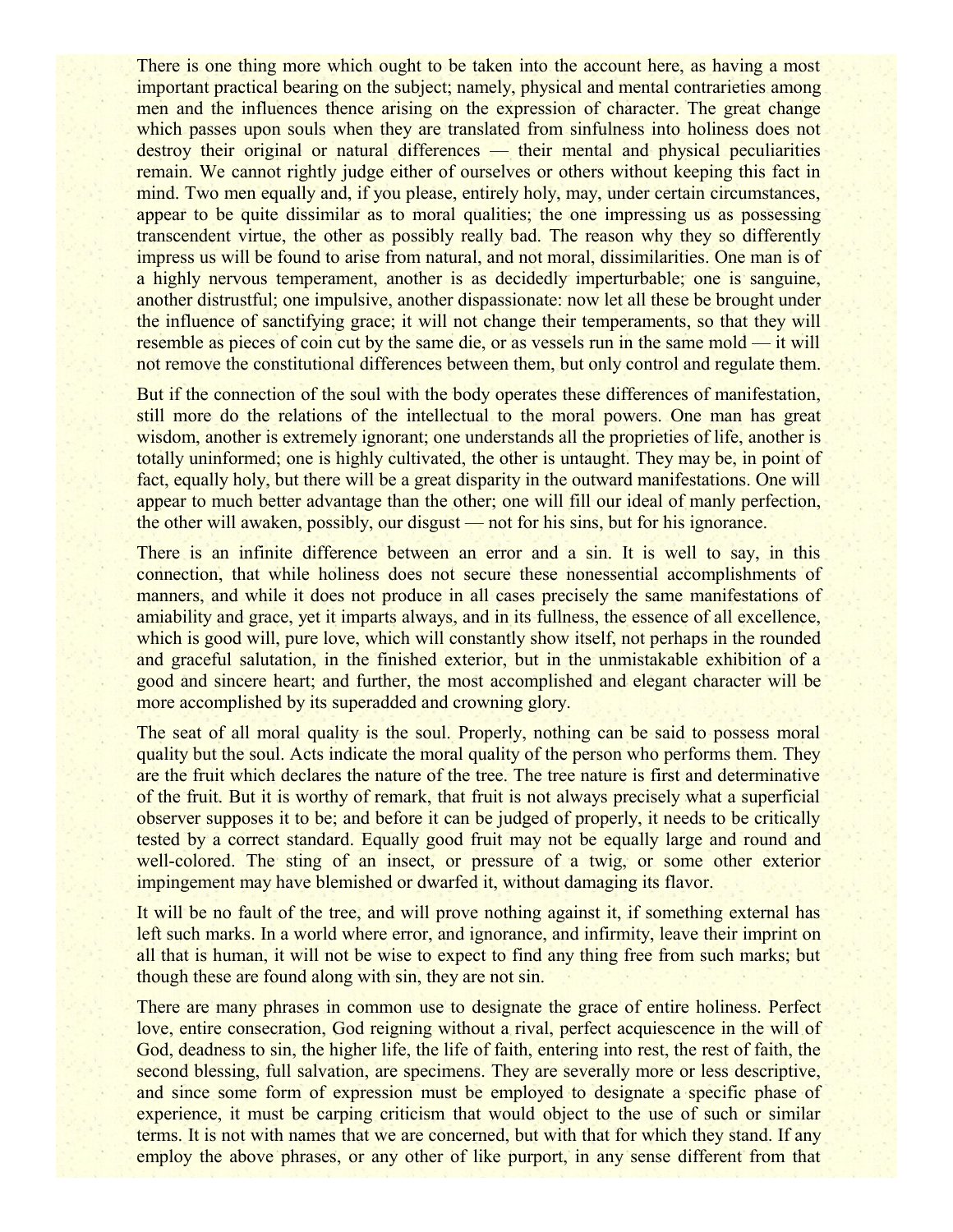which we have endeavored to set forth in the foregoing statement, we cannot be identified with them; nor can the great scriptural doctrine of Christian holiness be in any wise responsible therefor.

# 4. ENTIRE HOLINESS DISTINCT IN DEGREE FROM REGENERATION

**CAR YOU** 

There are those who hold the theory that the new birth which attends pardon is not simply all that is possible, but more, that it is also all that is necessary. We cannot think this is true either to Scripture or consciousness; and it is certainly not in accord with the general sentiment of the Church from the beginning.

Justification is a high and blissful state. The new birth, its concomitant, is a sublime and holy change of nature. It is called a translation "out of darkness into marvelous light," a new creation, a being made meet "to be partaker of the inheritance of the saints," a being "born of God," "born again," "born of the Spirit," a passing "from death unto life," quickened with Christ, and many like expressions, indicating newness and sanctity of nature, and resultant security.

But though all these things are true, we cannot for one moment doubt that the persons described by those and similar phrases are persons in whom there is remaining sin. The grounds of the conviction are, the teaching of the word of God, personal consciousness, the common confession of all believers, including the most holy, and observation.

I need scarcely insist upon this, it is so universally the faith of the Church. The difficulty, indeed, is not to convince believers that they have not yet attained to such a state of freedom from sin; but to persuade them that such a state is their privilege. They not only generally insist that they are not yet holy, but more, that they do scarcely expect to be in this life.

Let any Christian closely interrogate his experience and consciousness upon this point, and see whether the immediate response will not be, that, though "pardoned" and consciously born of the Spirit, and though living in the daily enjoyment of this grace, and going forward to perfection, still there are sinful tendencies and dispositions lurking in his heart; he is not entirely empty of sin; he is not a perfectly holy character. Let him enter into a close, faithful, and prayerful analysis of his passions, his affections, his will, his motives, and see if he will not discern remains of the sinful nature within him not entirely dead but still alive, and seeking the ascendant; as pride, envy, jealousy, anger, impatience, love of the world, dissimulation, self-willfulness, and such like. If these do not dominate or find favor, as certainly they do not, still, do they not have some place and power within him, rising up to give evidence of their presence; though bound, struggling for the mastery, often bringing him into straits, and disturbing his peace and comfort? We are conscious that such has been our experience, and must believe that it is the common experience of Christians.

But it is asked with earnestness, "Is not the work of God perfect in regeneration?" If you mean, Is not the soul regenerated? We answer, Certainly it is; but if you mean, Is it not thereby perfectly holy? We must answer, It does not so seem to us. When a soul is regenerated, all the elements of holiness are imparted to it, or the graces are implanted in it, in complete number, and the perfection of these graces is entire sanctification; and hence, we insist that entire sanctification does not take place in regeneration, for the graces are not then perfect.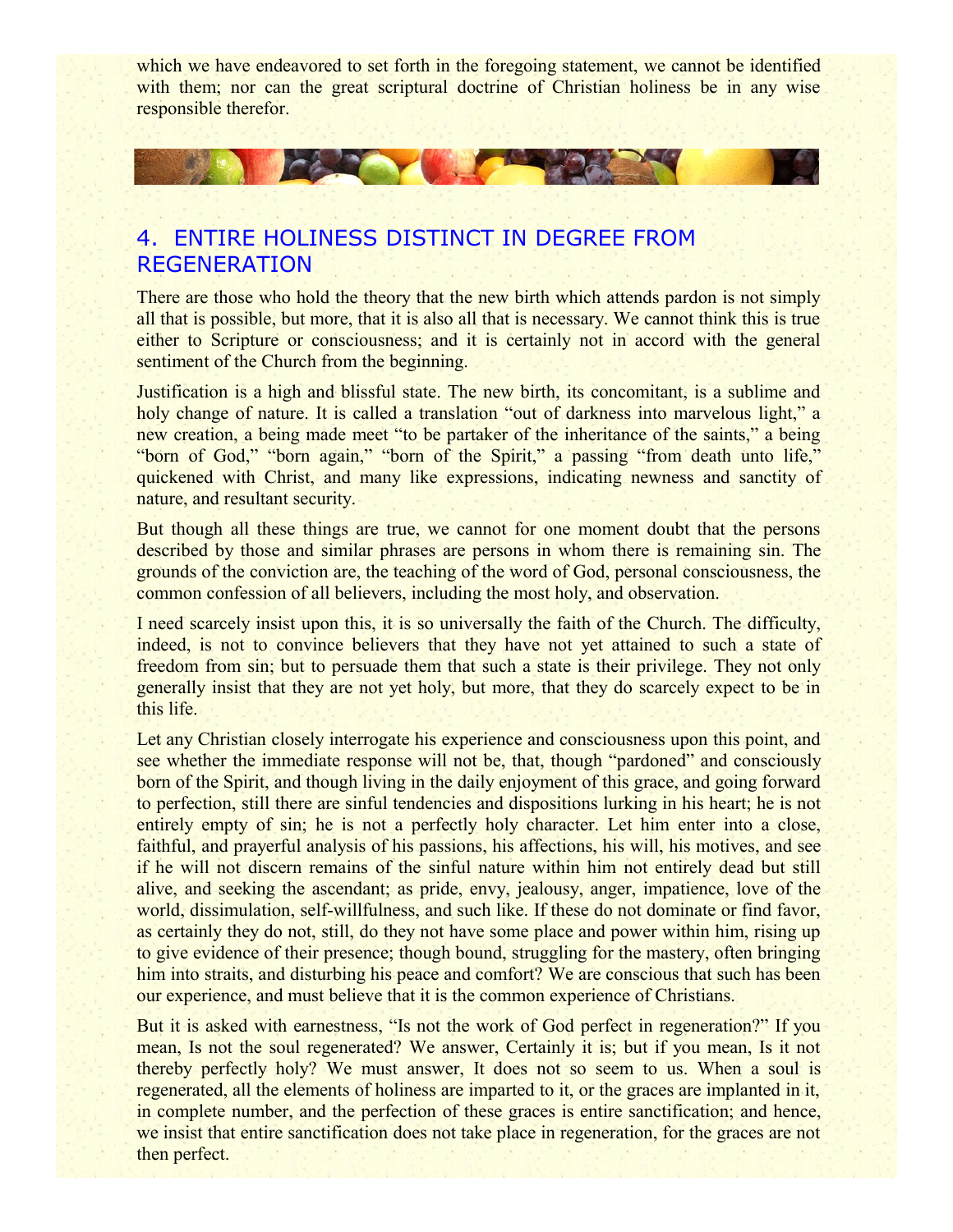With this the teachings of Scripture fully accord. Take a single passage, found in the Apostle's letter to the Christians at Corinth: "I, brethren, could not speak unto you as unto spiritual, but as unto carnal; as unto babes in Christ. Ye are yet carnal, for whereas there is among you envyings and strife, are ye not carnal?" (1 Corinthians 3:1). This is precisely in point. It exhibits, upon authority of inspiration, the doctrine above expressed. For first, it is certain that the persons here addressed were believers, justified and regenerate. How else could an Apostle address them as brethren; much more, how could he expressly declare them to be "babes in Christ"? Is it possible to be a "babe in Christ" without justifying and regenerating grace? Surely no one can think so. These persons then were in Christ — they were born again. But what next? Were they entirely holy? Free from sin, inward as well as outward? Certainly the Apostle does not say so; on the contrary, he expressly says they were yet "carnal." He could not speak to them as completely spiritual, but as partly carnal; nay, he specifies what of carnality he found remaining among them, and impairing their spirituality or holiness; "for whereas there is among you envyings and strife, are ye not carnal?" Are not these "envyings and strife" tokens of a sinful nature? Indulged, are they not actual sins? Are not the inward dispositions thereto inward sins? This passage then fully corroborates our expressed views, and fully authorizes us to say, that evils, opposed to complete spirituality, remain in the hearts of persons in the possession of justifying and regenerating grace.

To argue with them would only seem to be a mockery, a taunt, an aggravation of their sorrow and shame. Tell me, they would exclaim, tell me, not that I am unholy! I know it too well; but tell me, is there deliverance? Show me where I may find rest. Such, I am persuaded, would be the conscious, the spontaneous view and feeling of all Christians who would be at the pains for a few moments to look within, at the heart, and back, at the experience of their pilgrimage. Such, reader, if you have not attained already that great experience set before you in the Gospel, is your present consciousness; and if you are now rejoicing in sanctifying grace, such is your recollection of the past.

Dropping for a moment all speculation, all theorizing, all thoughts of the subject as a general matter, let us come home, and hold with ourselves a practical, personal conference. We are by profession Christians; we have passed through that experimental crisis by which we know that we have passed from death unto life. We have not lost the grace of God out of our hearts. We rejoice now with a joy that is unspeakable and full of glory. Nothing on earth is so dear to us as our hope in Christ. But are we entirely sanctified? The question is too sacred to be either dismissed irreverently, or answered without profound thoughtfulness. That we may bring the subject directly home, let us drop the plural and bring it directly to each soul. Are you holy? Has the work of entire sanctification by grace been wrought in your heart? Are you now living in the enjoyment of this Divine state? You will not trifle with these questions; you cannot: you may not treat with even the levity of seeming indifference to yourself, a subject of such sacred moment. Are you a minister? Ponder, as in the immediate presence of God, this question: Called of God, as you are, to the most holy work of preaching holiness to men, are you yourself holy? Realize that God, the great, the adorable, is now present, looking upon you, waiting your answer. We are hurrying on to the judgment — passing like an arrow through the air. A step, and the grave will contain us: an instant, and we shall stand before the throne: before the throne of Him who has commanded us to be holy; before the throne of Him who died for our sanctification; before the throne of Him who is ready, waiting, willing, and able to sanctify us! Are we ready?

Still, though I am constrained, for the reasons above named, to give in my adhesion to the doctrine that regeneration does not suppose entire sanctification, yet every effort I have made to define clearly to my own mind precisely what is meant by sin in believers has deepened the conviction that the subject is one of manifold difficulty, and about which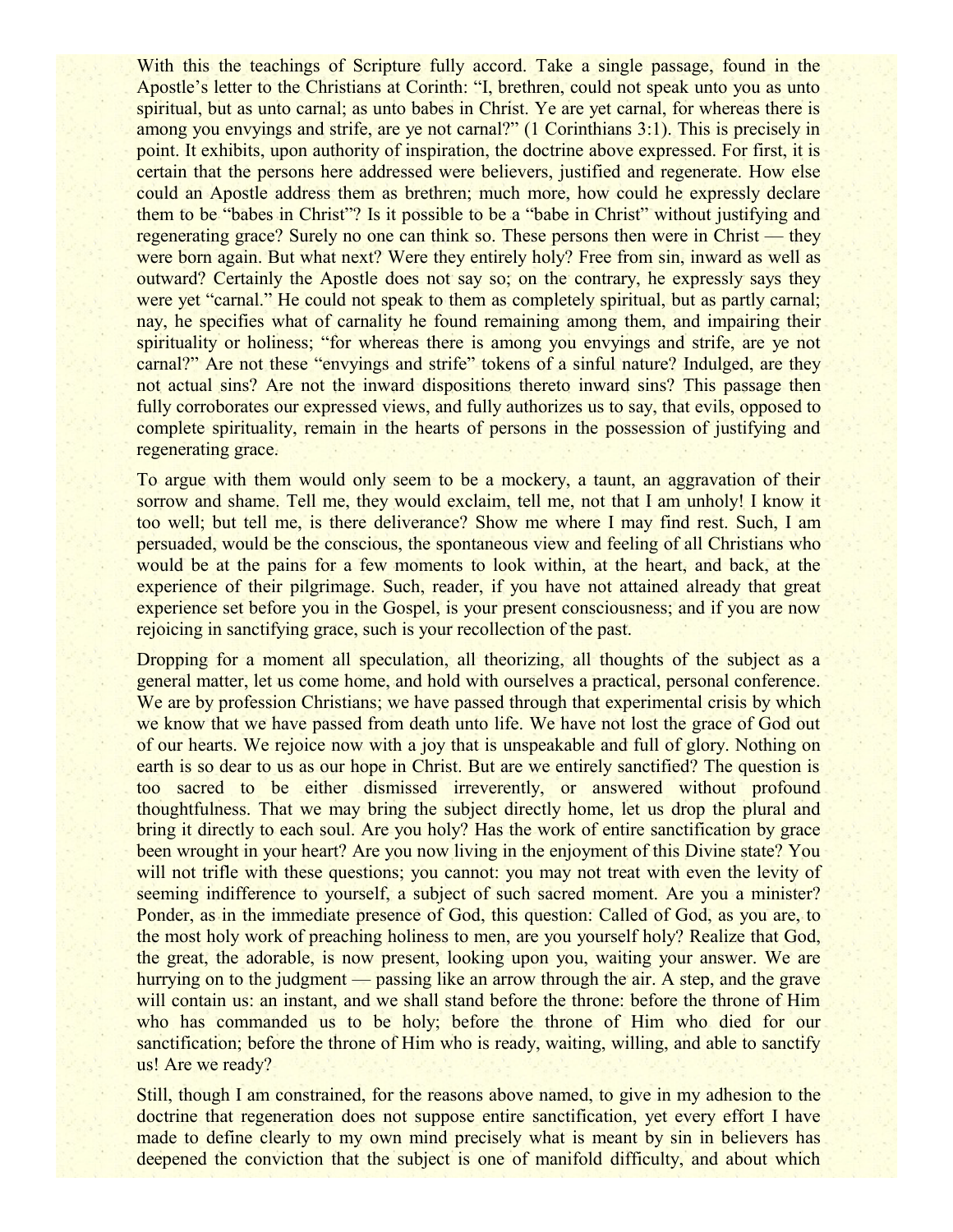there is great confusion of thought. I find evidence of obscurity in all the writings about it. The most eminent divines are not clear. They all agree in the fact; but when they attempt to explain, they become confused. The difficulty is to make plain what that sin is, from which Christian men are not free, which remains in, or is found still cleaving to, believers; how to discriminate between the some sin that is removed in regeneration and the some sin that remains. And it is just around this point that revolves the whole question of entire sanctification, both as to what it is and its possibility. It has to do with that sin that remains. It removes that remainder of sin. Regeneration took some sin away; entire sanctification takes away what was left. How importance is it that the subject should be made clear.

There are a few phrases which have come into common use, which indeed have been of ancient use, which cast a little light on the subject so far as this, that they seem to imply a generic difference between the sin which remains and the sin which is removed. The phrases are employed as descriptive of the kind of sin that remains; they are the following: "inbred sin," "remains of the carnal mind," "roots of bitterness," "seeds of evil."

They do convey some light, they furnish a hint. By examining the phrases more particularly we may find what we seek. They are like the scent which, followed, may lead to the game.

We might find still further aid by raising the fundamental question, What is sin? But our space and the object of this work forbid. The words "sin removed," and "sin remaining," are suggestive of substance; for instance, of some esse that is carried away, and of some esse that is left behind, thus grossly debauching the mind at the very start.

Here, then, we take our departure, with the remark that the term sin is used of precisely the same thing when it is predicated of that which is taken away in regeneration, as when it is predicated of that which remains to be taken away; or it is used to describe things generically different. This is a point of some importance. It means precisely the same thing in both cases, the explanation will be one; if it designates things generically different, it will be another.

How much cure is effected when the soul enters its heritage of pardon?

This, it seems to me, is the answer. First, God, who withdrew himself from the sinful and sinning soul, now, along with the pardon, restores himself to it, bringing light with him into it, and bringing also comfort and strength. The soul now sees things in their true light, and its disordered faculties are reduced to order; conscience is quickened and strengthened, and crowned and put on the throne, and made the recognized sovereign of the new soul; the spiritual affections are made alive and grasp their objects; a new controlling and regulating life manifests itself; it is the eternal life springing into being. The new life awakened is a life of supreme love to God and right, and its expression is worship and obedience.

But is the new life so complete as immediately to effect a perfect cure? As to remove the tokens of the old depravity? Is a perfect harmony and easy normal action of the soul's faculties at once secured? We answer, No. The disorder, in part, remains. The old rebel and usurping propensities are not cured; they are only chained. They are still alive, and make war; they clamor, and sometimes, in moments of weakness, prevail. The new order is preserved by struggle. The natural pre-eminence of sins and the power of long habit make the subjective passions like caged beasts beating against their bars; the new masters maintain their thrones with much and tireless watching. Am I not right?

This shows the soul not yet to be in a perfectly normal state; it is not just as it ought to be, and must become, in consummate holiness. When it becomes perfectly cured the propensities will no longer rebelliously strive with the conscience — no longer have undue power; like a frenzied patient, but remaining, and becoming restored to their right condition, will ask only their normal indulgence and exercise; as was their primeval design, will awaken only their appropriate desires, and lead to their appropriate effects. Just that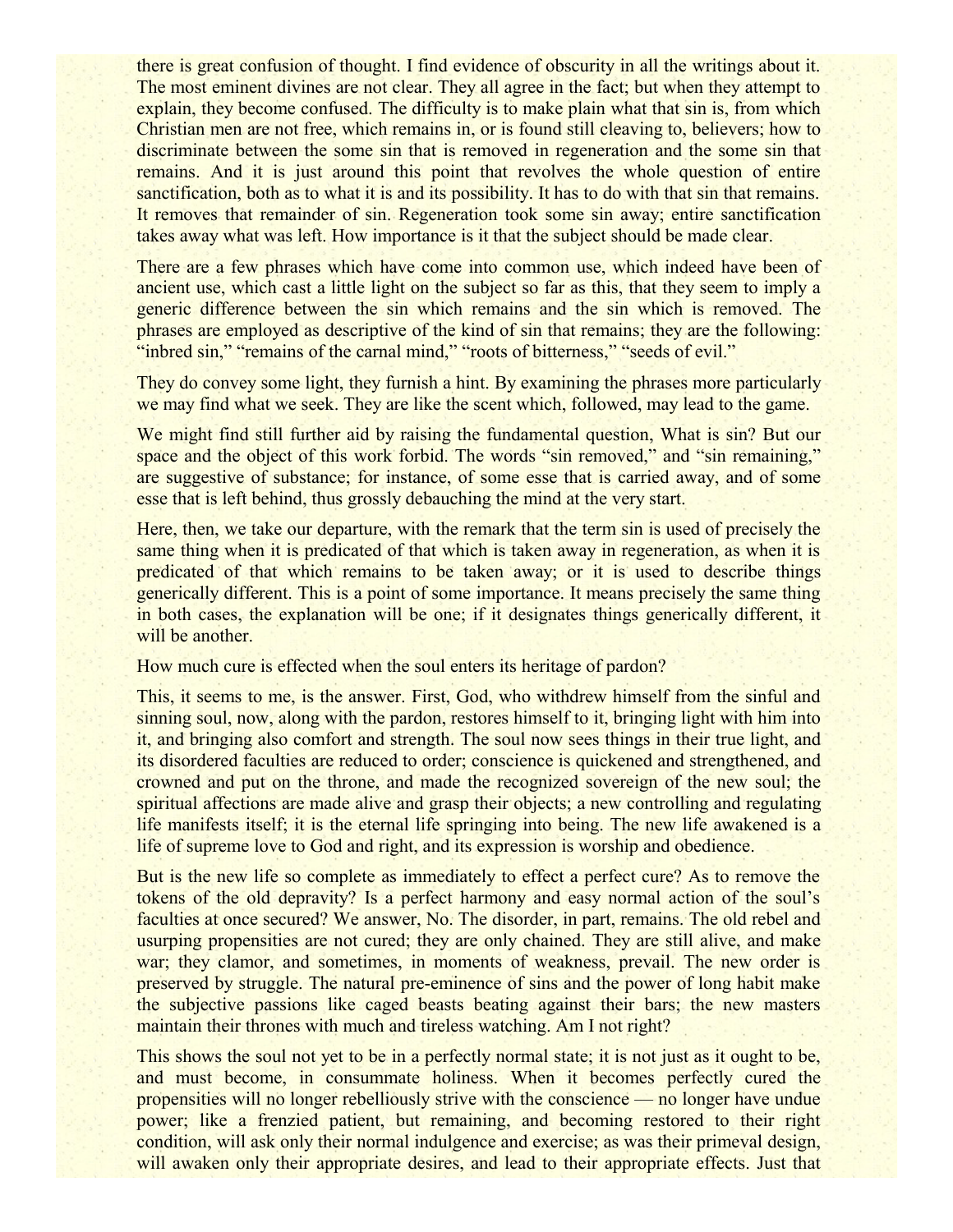and no more. And what is that which will hold all in such exact and perfect equipoise and order? The undisputed supremacy of God within the soul — such an elevation and exaltation of the spiritual faculties that any prompting to any sinful act will not simply find no acquiescence, but will awaken immediate recoil, and meet with spontaneous rejection — such a restoration of lost power that evil habits and Satanic influences will equally fail to disturb the deep and sacred equanimity. God will be all in all.

# 5. ENTIRE HOLINESS ATTAINABLE

Is the high state of moral and spiritual excellence described in the preceding chapter attainable in this life? This is the question we are now about to discuss.

Many specious and beautiful theories have perished for want of proof. The most magnificent structure may be valueless because of the insecurity of its foundation. Not all that is beautiful is true.

In this chapter it is our intention to present the proof upon which we rely for the support of the foregoing views. And whence shall the proof be derived? "To whom shall we go?" Not to creeds, or decretals, or ecclesiastical canons, or councils, nor even to the testimony of those who profess to know by personal experience. There is but one foundation upon which any religious tenet can stand.

To the Bible! — what saith the Lord? All will admit the propriety of the appeal. We do not discard or disparage the opinions of the wise and good; but, however much we may esteem them, they are of no authority in matters of religious faith. We may thankfully employ them as helps, but dare not rest in them as infallible guides. We adhere to that sentiment of the illustrious Chillingworth — a sentiment worthy to be written upon the sky, and read by all generations — "The Bible, the Bible alone, is the religion (authoritative creed) of Protestants." Employing all lesser lights as aids, and rejoicing in them, we look away, and beyond them, for fuller illumination and sufficient instruction to Him who is the light of the world and the teacher of his people. Let us, therefore, immediately address ourselves to the study of the holy oracles, and find what they teach upon the subject.

In this treatise we shall employ both these methods for eliciting the Divine teaching; and we hope to sustain our position, not by a single and isolated declaration only, or a single inference only, but by a great number of both direct and inferential proofs of the most unequivocal and irresistible authority: declarations so various, contained in commands, promises, prayers, exhortations, statements, and narratives; and inferences so multiplied, arising from so many sources, as to convince every candid reader that the doctrine we contend for is not limited to a bare and questionable place, a doubtful and uncertain existence in the holy records, but is repletely and abundantly, as well as explicitly, embodied as a cardinal feature throughout the whole system. It breathes in the prophecy, thunders in the law, murmurs in the narrative, whispers in the promises, supplicates in the prayers, resounds in the songs, sparkles in the poetry, shines in the types, glows in the imagery, and burns in the spirit, of the whole scheme, from its alpha to its omega — its beginning to its end. Holiness! Holiness needed! Holiness required! Holiness offered! Holiness attainable! Holiness a present duty, a present privilege, a present enjoyment, is the progress and completeness of its wondrous theme! It is the truth glowing all over and voicing all through revelation; singing and shouting in all its history, and biography, and poetry, and prophecy, and precept, and promise, and prayer; the great central truth of the system. The truth to elucidate which the system exists. If God has spoken at all it is to aid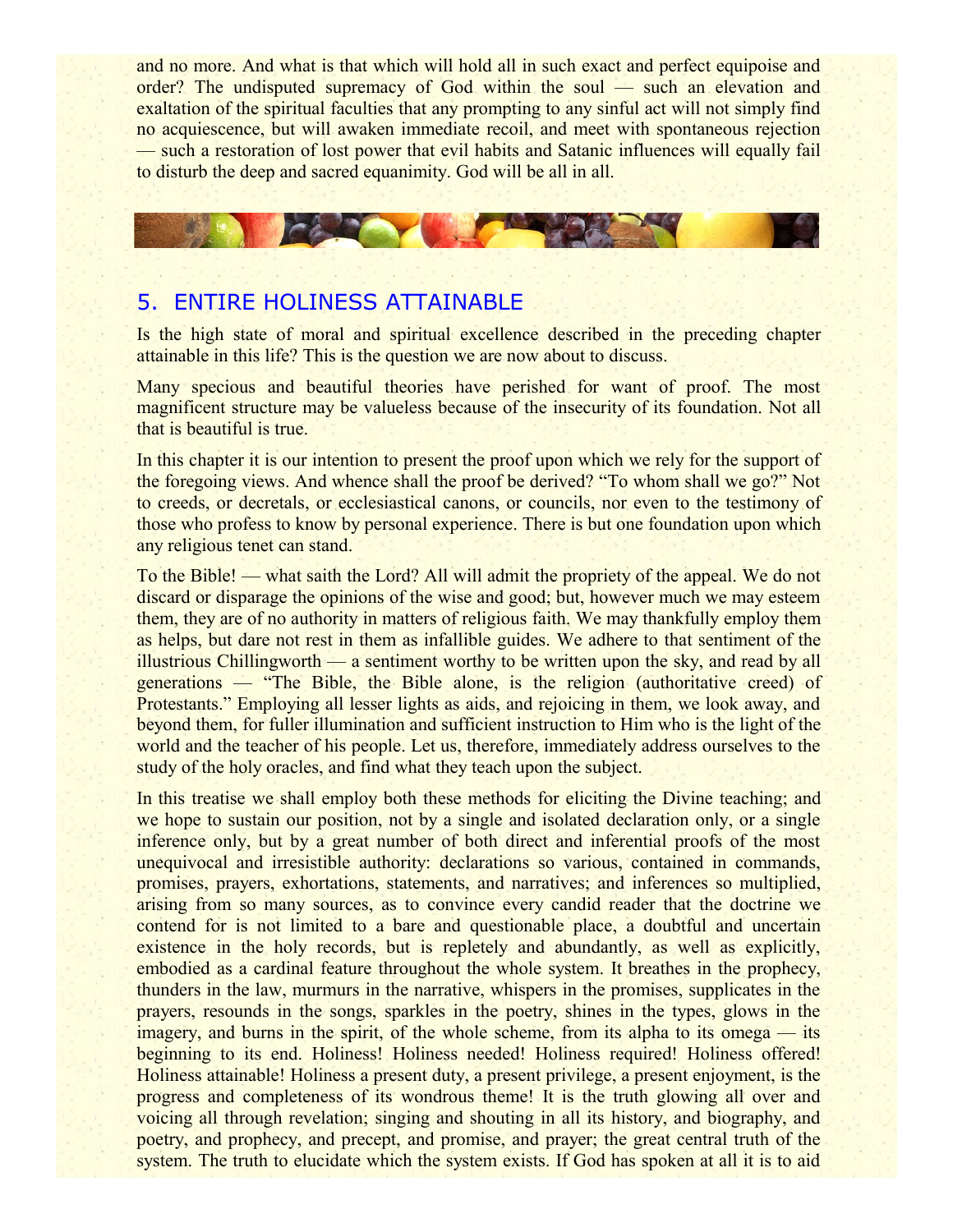men to be holy. The wonder is, that all do not see, that any rise up to question, a truth so conspicuous, so glorious, so full of comfort.

1. This truth is directly taught in the Scriptures.

For the convenience of our readers, we will cite, in connection, a large number of passages in which the doctrine is taught.

Passages in which it is taught by command. — "Thou shalt love the Lord thy God with all thy heart, and with all thy soul, and with all thy mind, and with all thy strength, and thy neighbor as thyself" (Luke 10:27). "Be ye holy; for I am holy" (1 Pet. 1:16). "Follow peace with all men, and holiness, without which no man shall see the Lord" (Heb. 12:14). "Be ye perfect, even as your Father which is in heaven is perfect" (Matt. 5:48). "Hear, O Israel: Thou shalt love the Lord thy God with all thy soul, and with all thy might." "And now, Israel, what doth the Lord thy God require of thee but to fear the Lord thy God, to walk in his ways, and to love him, and to serve the Lord thy God with all thy heart and with all thy soul, to keep the commandments of the Lord thy God, and his statutes, which I command thee this day, for thy good?" (Deut. 6:5; 10:12, 13). "Serve God with a perfect heart and willing mind; for the Lord searcheth all hearts, and understandeth the imagination of the thoughts" (1 Chron. 28:9). "This is my commandment, that ye love one another, as I have loved you" (John 15:12). "Now the end of the commandment is charity out of a pure heart, and of a good conscience, and faith unfeigned" (1 Tim. 1:5). "Be perfect, be of. Good comfort, be of one mind, live in peace; and the God of love and peace shall be with you" (2 Cor. 13:11). "Sanctify yourselves, therefore, and be ye holy. . . . And ye shall keep my statutes, and do them: I am the Lord which sanctify you" (Lev. 20:7, 8). "But as he which hath called you is holy, so be ye holy in all manner of conversation; because it is written, Be ye holy; for I am holy"  $(1$  Pet. 1:15, 16).

Passages in which it is taught in exhortation. — "Having therefore these promises, dearly beloved, let us cleanse ourselves from all filthiness of the flesh and spirit, perfecting holiness in the fear of God" (2 Cor. 7:1). "Therefore, leaving the principles of the doctrine of Christ, let us go on to perfection" (Heb. 6:1).

Passages in which it is taught in promise. — "Blessed are they which do hunger and thirst after righteousness: for they shall be filled" (Matt. 5:6). "Come now, and let us reason together, saith the Lord: Though your sins be as scarlet, they shall be as white as snow; though they be red like crimson, they shall be as wool" (Isaiah 1:18). "If we walk in the light, as he is in the light, we have fellowship one with — another, and the blood of Jesus Christ his Son cleanseth us from all sin. If we confess our sins, he is faithful and just to forgive us our sins, and to cleanse us from all unrighteousness" (1 John 1:7-9). "There is no fear in love; but perfect love casteth out fear" (1 John 4:18). "Whoso hath this hope in him, purifieth himself, even as he is pure" (1 John 3:3). "Who his own self bare our sins in his own body on the tree, that we, being dead to sins, should live unto righteousness; by whose stripes ye were healed" (1 Peter 2:24). "Whom we preach, warning every man, and teaching every man in all wisdom; that we may present every man perfect in Christ Jesus" (Col. 1:28). "And he shall redeem Israel from all his iniquities" (Psalm 130:8). "But whoso keepeth his word, in him is the love of God perfected" (1 John 2:5). "And that ye put on the new man, which after God is created in righteousness and true holiness" (Eph. 4:24). "My little children, these things write I unto you, that ye sin not. He that committeth sin is of the devil; for the devil sinneth from the beginning. For this purpose the Son of God was manifested, that he might destroy the works of the devil" (1 John 2:1; 3:8). "If, therefore, thine eye be single, thy whole body shall be full of light" (Matt. 6:22).

"Wherefore Jesus also, that he might sanctify the people with his own blood, suffered without the gate" (Heb. 13:12). "And this also we wish, even your perfection" (2 Cor. 13:9). "To the end that he may establish your hearts unblamable in holiness before God" (1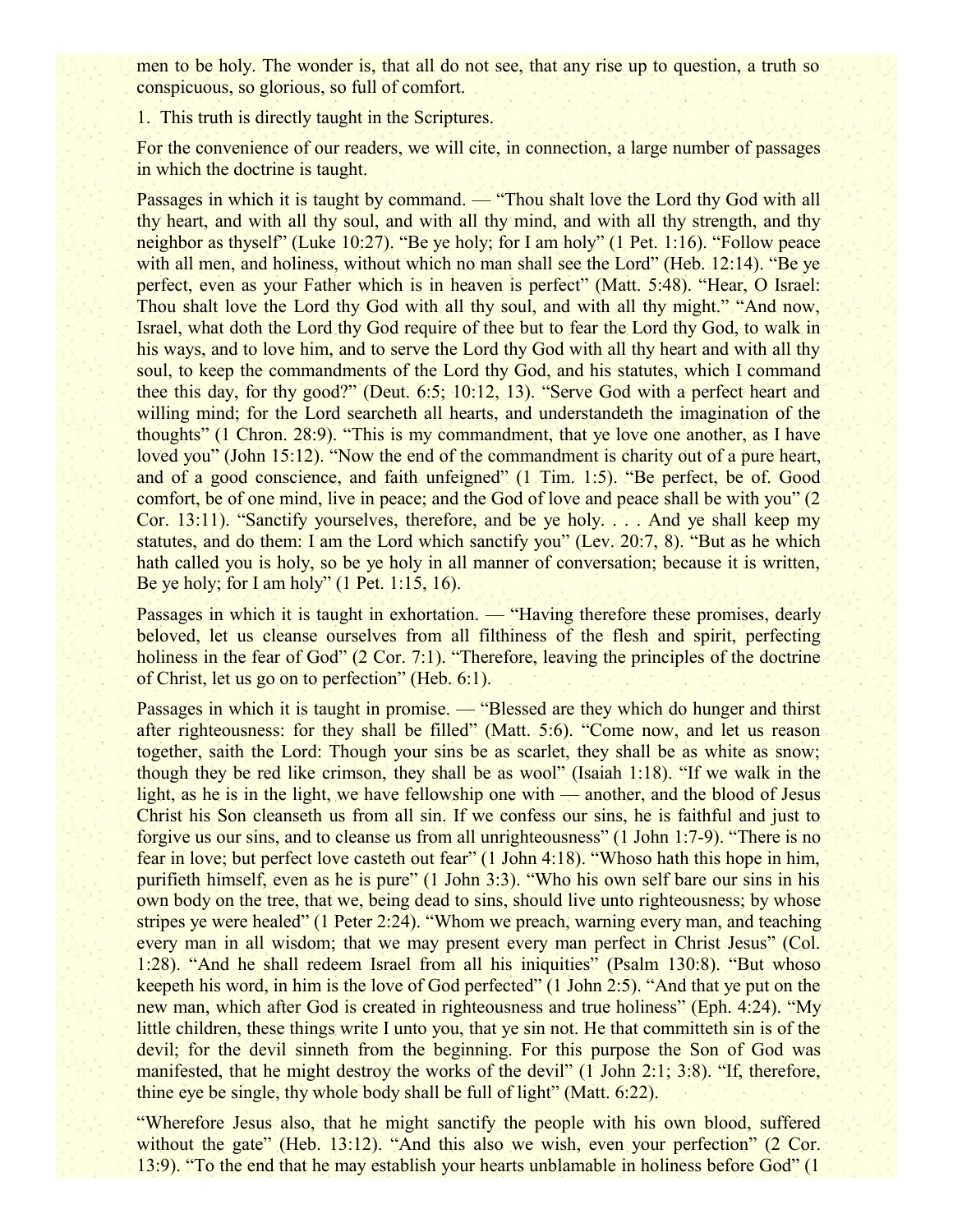Thess. 3:13). "For God hath not called us unto uncleanness, but unto holiness" (1 Thess. 4:7). "This is the will of God, even your sanctification" (1 Thess. 4:3). "God hath chosen you to salvation, through sanctification of the Spirit, and belief of the truth" (2 Thess. 2:13). "And he gave some, apostles; and some, prophets; and some, evangelists; and some, pastors and teachers; for the perfecting of the saints, for the work of the ministry, for the edifying of the body of Christ: till we all come in the unity of the faith, and of the knowledge of the Son of God, unto a perfect man, unto the measure of the stature of the fullness of Christ: that we henceforth be no more children, tossed to and fro, and carried about with every wind of doctrine, by the sleight of men, and cunning craftiness, whereby they lie in wait to deceive; but speaking the truth in love, may grow up into him in all things, which is the head, even Christ; from whom the whole body fitly joined together and compacted by that which every joint supplieth, according to the effectual working in the measure of every part, maketh increase of the body, unto the edifying of itself in love" (Eph. 4:11-16). "For what the law could not do, in that it was weak through the flesh, God sending his own Son in the likeness of sinful flesh, and for sin, condemned sin in the flesh; that the righteousness of the law might be fulfilled in us, who walks not after the flesh, but after the Spirit" (Rom. 8:3, 4).

Passages in which it is taught in prayer. — "For this cause I bow my knees unto the Father" of our Lord Jesus Christ, of whom the whole family in heaven and earth is named, that he would grant you, according to the riches of his glory, to be strengthened with might by his Spirit in the inner man; that Christ may dwell in your hearts by faith; that ye, being rooted and grounded in love, may be able to comprehend with all saints what is the breadth, and length, and depth, and height; and to know the love of Christ, which passeth knowledge, that ye might be filled with all the fullness of God. Now unto him that is able to do exceeding abundantly above all that we ask or think, according to the power that worketh in us, unto him be glory in the Church by Christ Jesus, throughout all ages, world without end. Amen" (Eph. 3:14-21). "Now the God of peace, that brought again from the dead our Lord Jesus, that great Shepherd of the sheep, through the blood of the everlasting covenant, make you perfect in every good work to do his will, working in you that which is wellpleasing in his sight, through Jesus Christ" (Heb. 13:20, 21). "And the very God of peace sanctify you wholly: and I pray God your whole spirit, and soul, and body, be preserved blameless unto the coming of our Lord Jesus Christ" (1 Thess. 5:23). "Create in me a clean heart, O God; and renew a right spirit within me" (Psalm 51:10). "That they all may be one; as thou, Father, art in me, and I in thee, that they also may be one in us. . . . I in them, and thou in me, that they may be made perfect in one; and that the world may know that thou hast sent me, and hast loved them, as thou hast loved me" (John 17:21, 23).

"Sanctify them through thy truth" (John 17:17). "Thy kingdom come; thy will be done on earth, as it is in heaven; deliver us from evil" (Matt. 6:10, 13).

Passages in which it is taught as having been experienced. — "Mark the perfect man, and behold the upright; for the end of that man is peace" (Psalm 37:37). "Behold, God will not cast away a perfect man" (Job 8:20). "And Herod feared John, knowing that he was a just man, and a holy" (Mark 6:20). "But now being made free from sin, and become servants to God, ye have your fruit unto holiness, and the end everlasting life" (Rom. 6:22). "For the law of the Spirit of life in Christ Jesus hath made me free from the law of sin and death. For what the law could not do, in that it was weak through the flesh, God sending his own Son in the likeness of sinful flesh, and for sin, condemned sin in the flesh; that the righteousness of the law might be fulfilled in us, who walk not after the flesh, but after the Spirit" (Rom. 8:24). "They were both [Zacharias and Elisabeth] righteous before God, walking in all the commandments of the Lord blameless" (Luke 1:6). "I am crucified with Christ; nevertheless, I live; yet not I, but Christ liveth in me: and the life which I now live in the flesh, I live by the faith of the Son of God" (Gal. 2:20). "Herein is our love made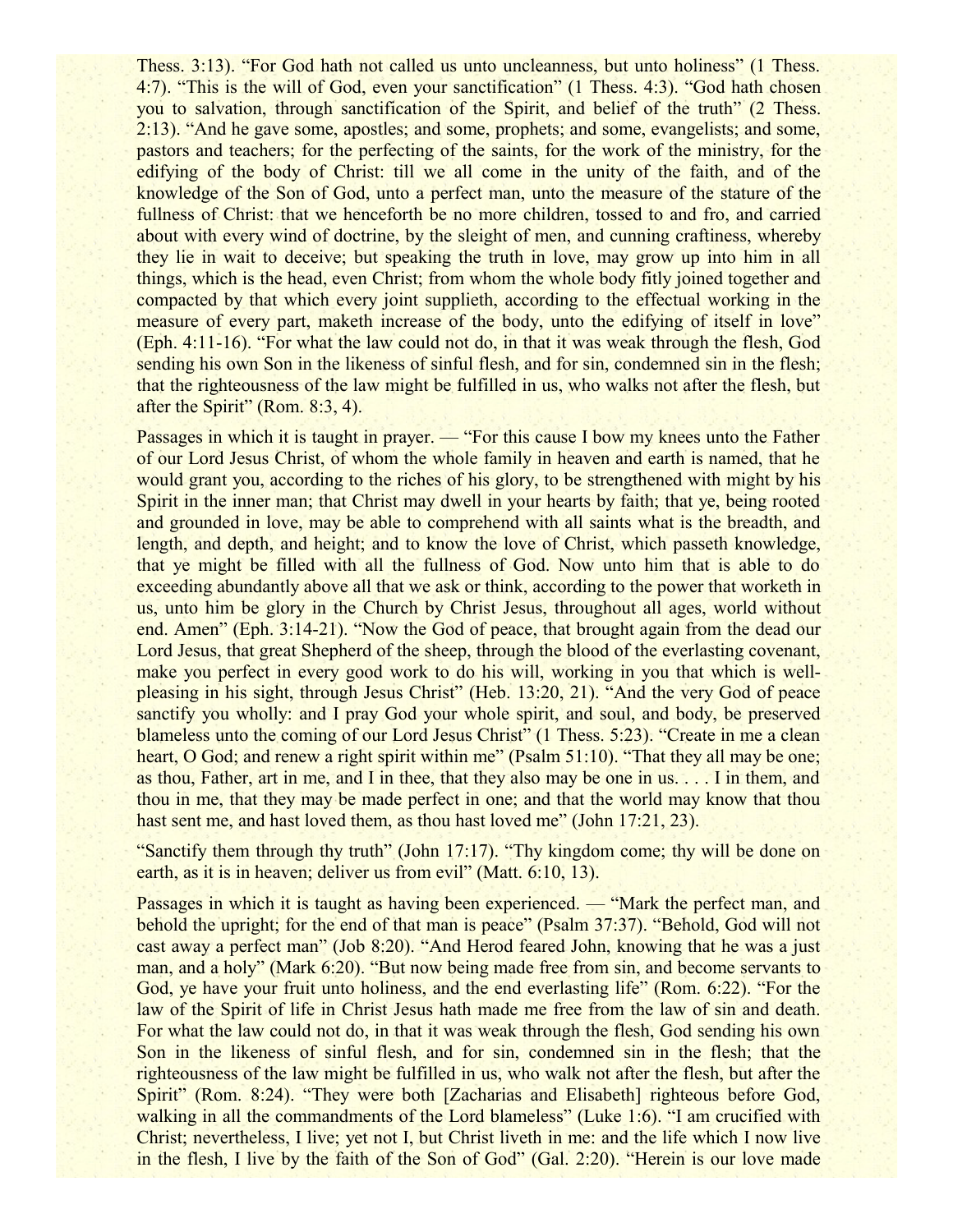perfect, that we may have boldness in the day of judgment: because as he is, so are we in this world"  $(1$  John 4:17).

"And in their mouth was found no guile: for they are without fault before the throne of God" (Rev. 14:5). "Then said I, Woe is me! For I am undone; because I am a man of unclean lips: for mine eyes have seen the King, the Lord of hosts. Then flew one of the seraphim unto me, having a live coal in his hand, which he had taken with the tongs from off the altar: and he laid it upon my mouth, and said, Lo, this hath touched thy lips; and thine iniquity is taken away, and thy sin purged" (Isaiah 6:5-7). "Our old man is crucified with him, that the body of sin might be destroyed, that henceforth we should not serve sin" (Rom. 6:6).

Let the reader ponder these Scriptures. What an irresistible volume of evidence they contain. How full, how various, and how explicit! Is it possible for any one to give them even a cursory reading, and not feel that he is called unto holiness? Much more, can any one, seriously, and with devout and prayerful study, endeavor to comprehend and feel their import, and not realize that it is his privilege, his duty, to be a holy man? Surely we misjudge, or the thing is impossible. Suppose any one should appropriate these lucid and sublime Scripture expressions to himself, and profess to have attained the experience they adumbrate, would not all men understand him to make profession of holiness? Could he employ more explicit terms to declare the enjoyment of such a state, than those contained in the passages quoted? Were his object fullness, intensity, where would he go for a phrase stronger than this, "Sanctify you wholly"? Or this, "The blood of Jesus Christ his Son cleanseth from all sin"? Or this, "That ye might be filled with all the fulness of God"? Or this, "Perfect, even as your Father in heaven is perfect"? Were there but a single passage intimating this glorious truth, there might be room for hesitancy; or a doctrine so wonderful, so replete with surprises — though repeated at distant intervals — might startle our incredulity; but when it comes in such resistless volume, and stands out with such commanding distinctness, upon what principle can we justify suspicion or doubt?

O believer in Jesus, weary as you are of your sins, panting after deliverance from their cruel power, why shall you make limits against your own soul when God has made none? Wherefore should you take sides both against your Maker and yourself?

But shall it be assumed that strict rules of interpretation need not be applied to language uttered in prayer? That prayer is often the blind cry of want or desire, and is not always considerate of what is possible? This is no doubt true in many cases. But is it safe or wise to interpret the prayers here cited by such a rule? Is it proper for us to tone down our prayers to a less limit than the examples furnished us in the divine word? Or shall we be guilty of employing these or similar words with our lips, meanwhile in our hearts telling the Lord that we know the language is too strong, exaggerated? That we don't mean so much, and have no hope that it will be possible to grant what we ask?

Do not all Christians rather, in their holiest hours of prayer, find their souls inspired with similar enlarged desires? Whence come they? Does not the Holy Spirit plead in us, inspiring us? Are not these most sacred .pleadings his inspiration and begetting? Will it answer to take the position that they mean nothing as to possible answer? That they simply present an impossible prize to our desires, that stretching forth after it we may approach nearer to it, but with no hope of ever reaching it? Why not reach it? What shall hinder? Has God limited us? Are we straitened in him? What doth he say?

The attainableness of holiness is argued from the declarations of the Scriptures: "Jesus Christ is made unto us wisdom, and sanctification, and redemption." "This is the will of God, even your sanctification." "Our old man is crucified with him, that the body of sin might be destroyed." "For God hath not called us unto uncleanness, but unto holiness." In these passages holiness is declared to be the privilege and calling of Christians, a state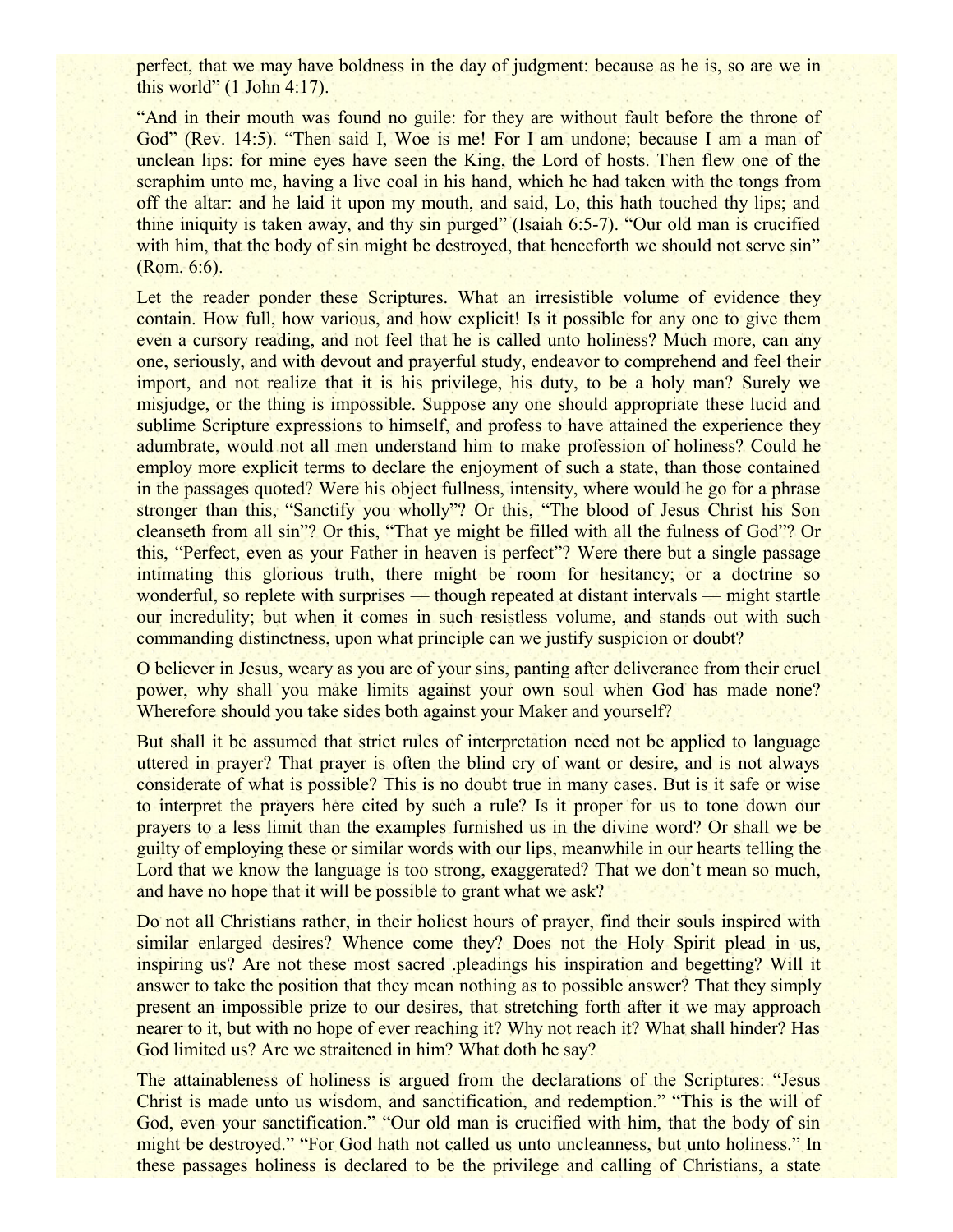which it is the will of God they should enjoy. The doctrine of its practicability is as undoubtedly taught as any other doctrine in the Bible. Now these declarations are true, or they are false. If true, which every Christian at least is bound to believe, then holiness is attainable; and so our doctrine stands upon the same ground as the truth of revelation. If these declarations are false, the whole scheme is a fabrication, and we are all most sadly, most deeply deceived. No one is prepared to embrace this alternative; and rejecting it, the truthfulness of all that we contend for must be admitted.

The doctrine we contend for is further argued from the fact that ample provision is made for it: "Wherefore Jesus, that he might sanctify the people with his own blood, suffered without the gate." "For this cause the Son of God was manifested, that he might destroy the works of the devil." "And he gave some, apostles; and some, prophets; and some, evangelists; and some, pastors and teachers; for the perfecting of the saints, for the work of the ministry, for the edifying of the body of Christ: till we all come, in unity of the faith, and of the knowledge of the Son of God, unto a perfect man, unto the measure of the stature of the fullness of Christ." Here the attainment of holiness is declared to be an object to secure the realization of which certain provisions are made. If the means provided are competent — and who shall say that God has instituted incompetent means? — then the object they provide for may be realized. If the death of Christ is not a failure, the works of the devil may be destroyed. If his suffering without the gate does not come short in its ability of his intent, the people may be sanctified.

There are a few additional considerations important in these connections, constituting inferential arguments or proofs; and these, it is believed, are sufficient, without the volume of Divine evidence set forth above, to produce conviction in every candid mind. The consequences of rejecting the doctrine for which we contend are alone sufficient, in our estimation, to cause its acceptance. We subjoin a few inferential proofs.

1. God is holy. All sin is infinitely offensive to him. He cannot prefer its existence. He must desire its nonexistence, and, as far as possible, its utter destruction. But what then? Why, manifestly this: if sin is so offensive to God that its entire removal would please him, then it may be so removed, unless it can be shown that it is a thing absolutely impossible in itself, or inconsistent with his plan of government that it should be so removed. That the thing is impossible to infinite wisdom and infinite power no one will assume. That it is inconsistent with his plan of government to bring sin to an end, is scarcely to be inferred, particularly since he has declared that his Son was given to destroy the works of the devil. But if God, from his holiness, hates sin, and from his goodness is inclined to rescue his people from its evils, and by his wisdom understands how it may be accomplished, and by his power is able to achieve it, and if the thing is not in itself impossible, nor inconsistent with his government, then certainly it may be done.

2. Again: if holiness is not attainable in this life, then it cannot be required; or if it is not attainable, and yet is required, then an impossibility is required. If the last consequence is assumed, then it follows that God requires an impossibility.

3. A further consequence of the assumption is: if freedom from sin cannot be attained in this life, it should not be sought or prayed for. To pray for that which it is impossible, in the conviction of the mind, should be granted, is mockery — the sheerest hypocrisy. No absurdity can be conceived of greater than that of seeking what it is certain, and known so to be, cannot be found. The consequence, therefore, of the belief that entire freedom from sin cannot be attained, must be to discourage all efforts in that direction as useless and vain; nay, to render the idea of such efforts ridiculous and absurd, and so to reconcile the mind to a sinful state.

Is the reader convinced that God requires men to be free from sin? Is he also convinced that God requires no impossibility? Then he must allow that the required state is possible. Does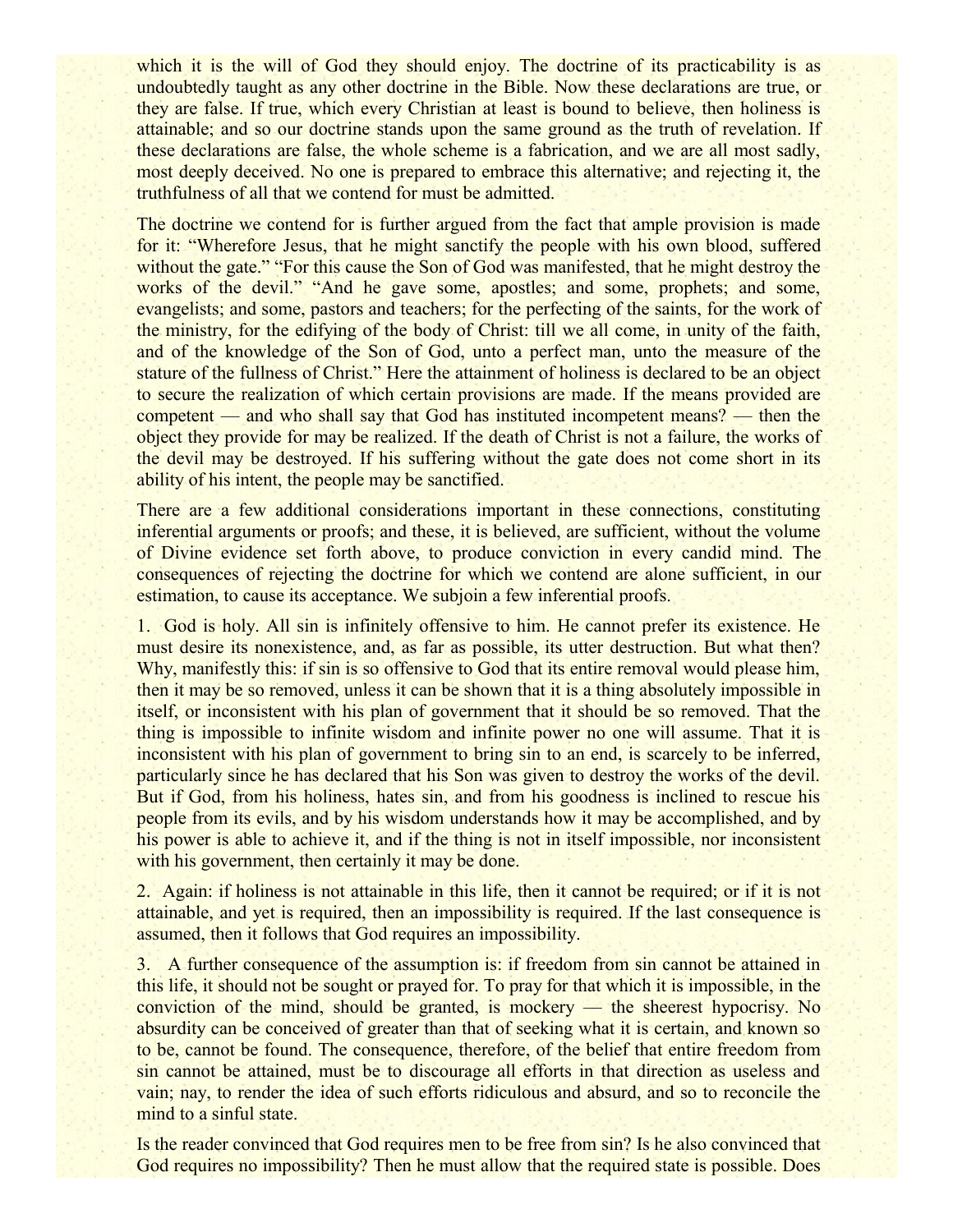he believe a state of freedom from sin ought to be aspired to — sought after? Then he must believe that it may be gained if sought.

# 6. OBJECTIONS CONSIDERED

**Dealers** 

To the doctrine taught in the foregoing chapters it is admitted there are some seeming objections, and to what truth is there not? Nor would we account them insignificant. They are not. They are weighty and serious; they are put forward by men of the highest respectability, both for scholarship and piety, and representatives of much the larger number of Christian thinkers; and however clear and conclusive we may think the reasonings upon which the doctrine is based, it is by no means complete until these objections are candidly and completely answered. The work is but half done when what we conceive to be a clear chain of scriptural and argumentative proof is presented to the reader. It is due the subject, due ourselves, and due our readers, that we give full attention to objections. If they are real, there must be some defect in our views; and no dogmatism, no assurance, no chain of reasoning will meet the case if they remain unanswered. Errorists declaim much about evidence, make great show of proof, adduce long lists of arguments, flourish trumpets of reasoning, but they avoid the rencounter with objections; they find no heart for this. The reason is obvious; much that is plausible may be said in favor of any proposition, but a real objection overturns all its sophistries, and reduces to nothing its million proofs. But the objection must be real. It is by the comparison of the reasons, pro and con, the arguments and the objections, that we shall arrive at the truth. By this patient method we shall be able to detect where the error lies, whether it be in the affirmative or negative side. Truth has no real objections, error has many. Nor would we, in meeting objections, present them in a weakened and impaired form. Let us study them in all their strength, and state them in their utmost force. This, because it is our welfare to know the truth and nothing less, nothing else.

1. The first objection offered is this: The doctrine cannot be true, because many Christians do not receive it; whole denominations of Christians do not receive it; the most learned and excellent divines in great numbers do not receive it; it is not now, and has not been, the belief of the majority of the Church. Many, who with undoubted ability and sincerity have studied the Scriptures for a whole lifetime, have never found this doctrine therein taught, but an opposite and antagonistic doctrine. How is this to be explained? Were these men, the majority, in error? Were they not equal in ability to arrive at the truth with their opposers? Were they not as candid and sincere? Why, then, must we believe they were in error?

But what, then, have we to weigh against this objection to break its force? An array of other great names, an equal amount of learning, and respectability, and candor, and application? No. This might balance, but would not settle the difficulty. We meet it with the word of the Lord! One "Thus saith the Lord," is more powerful than all the opinions of all the men the world ever contained. The objection is apparently strong, but really feeble. Feeble, because it carries the doctrine to an improper tribunal. It brings incompetent evidence. It is not a question dependent on human opinions, however respectable and worthy of credit; it appeals to one single and transcendentally higher umpire — the word of God. But what then? Who shall judge what the word of God is? Let every man examine for himself, as he that must give an account, and so judge. If he find the doctrine therein, let him embrace it; if not, let him reject it!

2. A second objection not unlike the former is alleged against this doctrine. It is this: The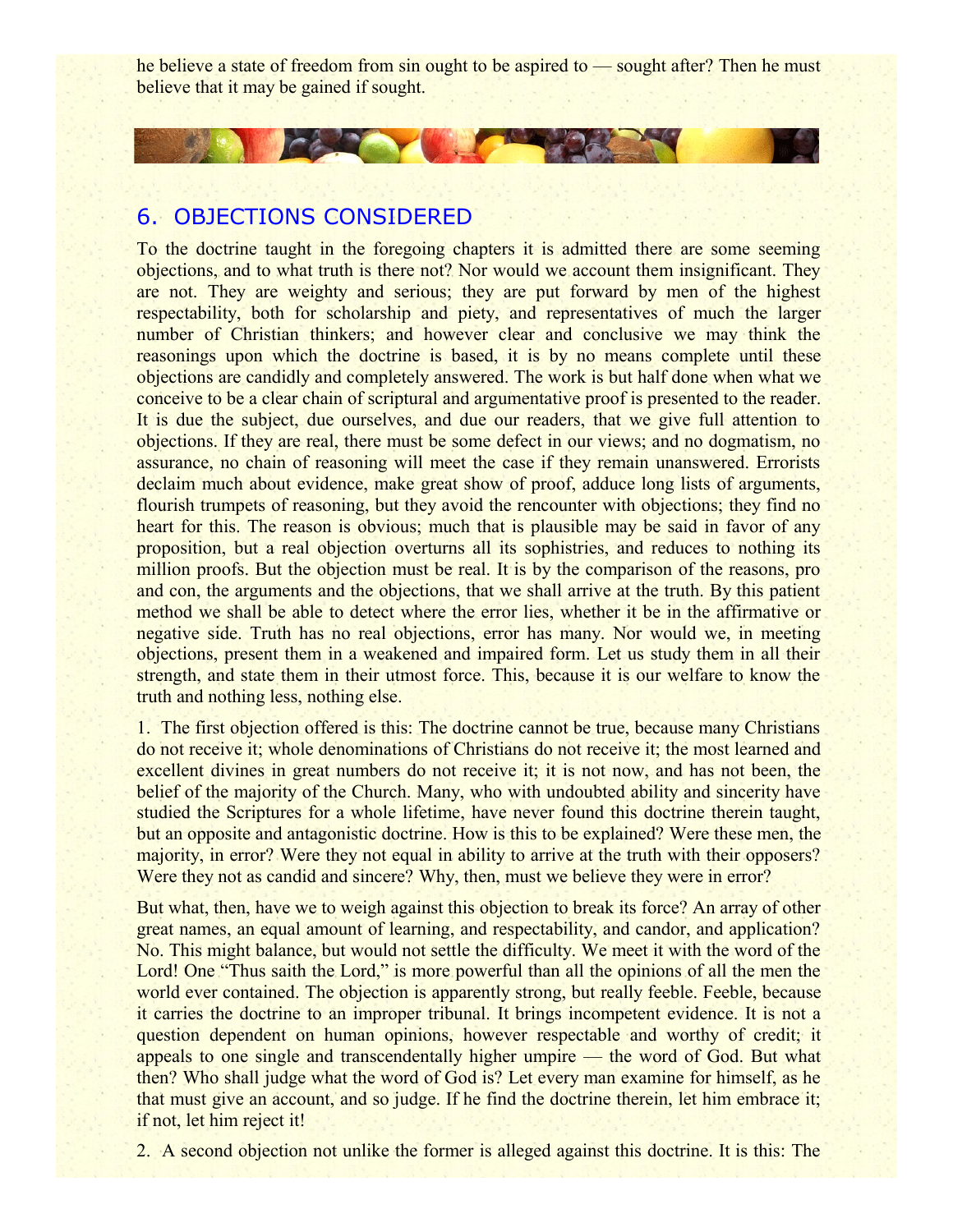doctrine cannot be true because it does not accord with the experience of the Church! But few in any age have pretended to so much, and they have generally given sad and abundant proof that they were deluded.

Admit all this, and what then? Does the objection destroy the doctrine? Does it impair it in the slightest degree? Certainly not. No more than the unanimous experience of all sinners that justifying grace has not been realized to them, is proof that there is no such state possible. The doctrine is not what the Church has attained, but what it is her privilege to attain; not how unholy she has been, but how holy she might have been. The experience of the Church, as stated by the objector himself, is not that the state is not attainable, but that it is not attained. And again, it is not a question to be settled by want of experience, but by the word of the Lord, and experience corroborating the word when there is experience. Experience is not competent evidence against, but it is good proof in favor of, this doctrine. This objection, then, weighs nothing.

3. But, third, it is objected that it is contrary to the word of God. Now, if this can be shown we shall admit our error, and renounce even what we think we are conscious is the truth.

But there must be some mistake here. We have shown in a manner which our adversaries cannot gainsay, that the Scriptures authorize the doctrine, and this in a great variety of methods, with great clearness and frequency. It is not readily to be credited that the same inspired authority teaches another doctrine contrary to this so explicitly inculcated; still there may be something resembling it.

4. It is objected further, that the doctrine is promotive of pride, Phariseeism, selfrighteousness: leading the possessor of this high experience to say to his brother in an inferior state of grace, "Stand by thyself; I am holier than thou." But there could not be a greater mistake than this. One of the elements of holiness is perfect humility. If any profess it, and yet are proud and Pharisaical, it is proof that they are deceived. Those, indeed, who enjoy this state of grace, may in truth believe themselves to be in a higher state than the merely justified Christian; but they know it is of grace, and, with respect to themselves, the clearer light they have received leads them to true discoveries of their own utter unworthiness.

5. It is objected, that those who make profession of holiness are not better than other people.

Suppose this were admitted, (and, in many instances, there is but too much ground for the charge,) yet how does it bear against the doctrine? If all were hypocrites, or deluded, who make the profession, it does not affect the merits of the case in the slightest degree. It condemns them, but militates nothing against this. Its truth stands upon the authority of God's word — not upon human professions. Who made us judges in the case? There is but one that judgeth, and who has said to us, Judge not. May not much that we charge as sin against good men at last be nothing more than weakness and infirmities? And again, amid the many deluded and deceived, have you found none, in the judgment of charity, who gave good evidence that they had entered into this high and holy state? Not one? If not, your position must have been unfortunate indeed. If so, you admit yourself, that in some cases there is good proof that holiness is attainable and has been attained.

6. But after all, you object the thing is impossible; that in this world a man cannot live without sin. Has God said so? If man were left to himself it might be admitted; but cannot God empower him to be free from sin? Reflect: Cannot you, by the grace of God, live one minute without sin? If a minute, can you not an hour? If an hour, a day? If a day, a year? You overlook the power of the grace of God. O that you may be led to right conclusions, and know and enjoy all that is your privilege to realize of grace here, and finally come to the enjoyment of eternal glory hereafter! Amen.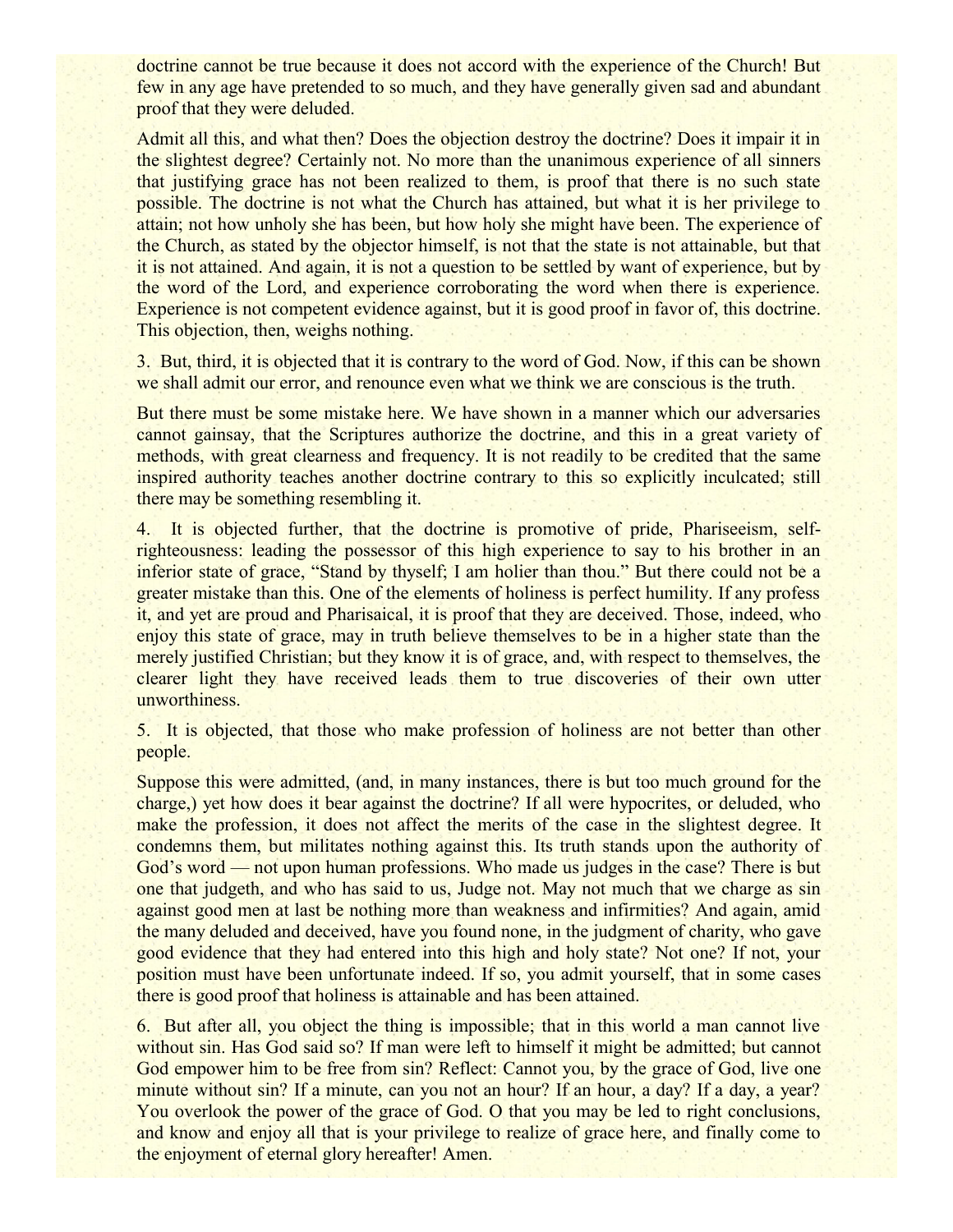## 7. MEANS FOR THE ATTAINMENT OF ENTIRE HOLINESS

**Alley Marshall** 

There is a phase of the subject which may better be introduced at this point than later. It is this, "Is the attainment of entire sanctification instantaneous or progressive, or both?" It is obvious that the question as to the means of attainment must be affected by the answer that shall be given. And there is yet another question of much importance, in order to perfect clearness, which may best be introduced here. It is this, "Is entire sanctification distinct in kind from regeneration?"

Entire sanctification, when attained, is not a discriminated kind of holiness from that which is imparted to the believer; it is not an experience different in its genus from that which he obtained when he was converted; it is not a birth into another kind of grace, or estate, or life, from that given before. But while regeneration and entire sanctification are the same in kind, the one being partial holiness, the other being consummate holiness, they are evidently different in degree, and are differentiated as the complete is distinguished from the incomplete. When the second stage of experience is reached, therefore, it is distinct in degree from the first, and may in a true and proper sense be called a second blessing. The cases are really different, and ought so to be recognized. *The one is the culmination of the other*, and ought not to be described as identical with it. If an injustice is done to the first by depreciating its kind, an injustice is done to the second by depreciating its degree. If a small aperture should be made through a wall into a dark room, some light would be admitted; if the walls were made perfectly translucent, it would be filled with light. In both cases there would be the same kind of element taken in, but in the one case it would be partial, in the other complete. There would be no difference in kind, but a marked and most important difference in degree. The second stage would be very distinguishable from the first. The blade differs from the full corn in the ear. It is the precursor of the corn, has the identical life in it which the corn has, and the corn cannot be without it; but it is not the corn. The end of the seed life is not the blade, but the corn.

It is a great mistake and a great wrong to ignore this obvious distinction. Most fatal would be the blunder if the farmer should harvest his corn blades. He might say it is the same as the corn, since it has the same life as the corn; but *the mistake would be disastrous*. Content with the blade, he might fail to obtain the corn. The answer to the next question will still further illustrate this point.

Is entire sanctification a *progressive or instantaneous work?* This, like the former question, has been greatly confused by indiscreet words and hasty and crude generalizations.

That there is growth in holiness, we cannot imagine any Christian doubts. That growth in holiness, from the degree of it imparted in regeneration, is progress toward the completeness of it in entire sanctification, we cannot conceive a Christian denying this with understanding. All real advances along a line in the direction of a point must be approximating the point. The stream that keeps ever widening and deepening is coming to be a river. The river in its flow must be ever nearing the ocean; but the point sought differs from the several points along the line of approach; the stream differs from the river; and the river is not the ocean.

Christian development differs from natural development, but there is some analogy. A seed contains a life, which when it germinates tends to maturity in a regular and fixed order of growth, and must pass over determinate and uniform stages, from the blade to the full corn,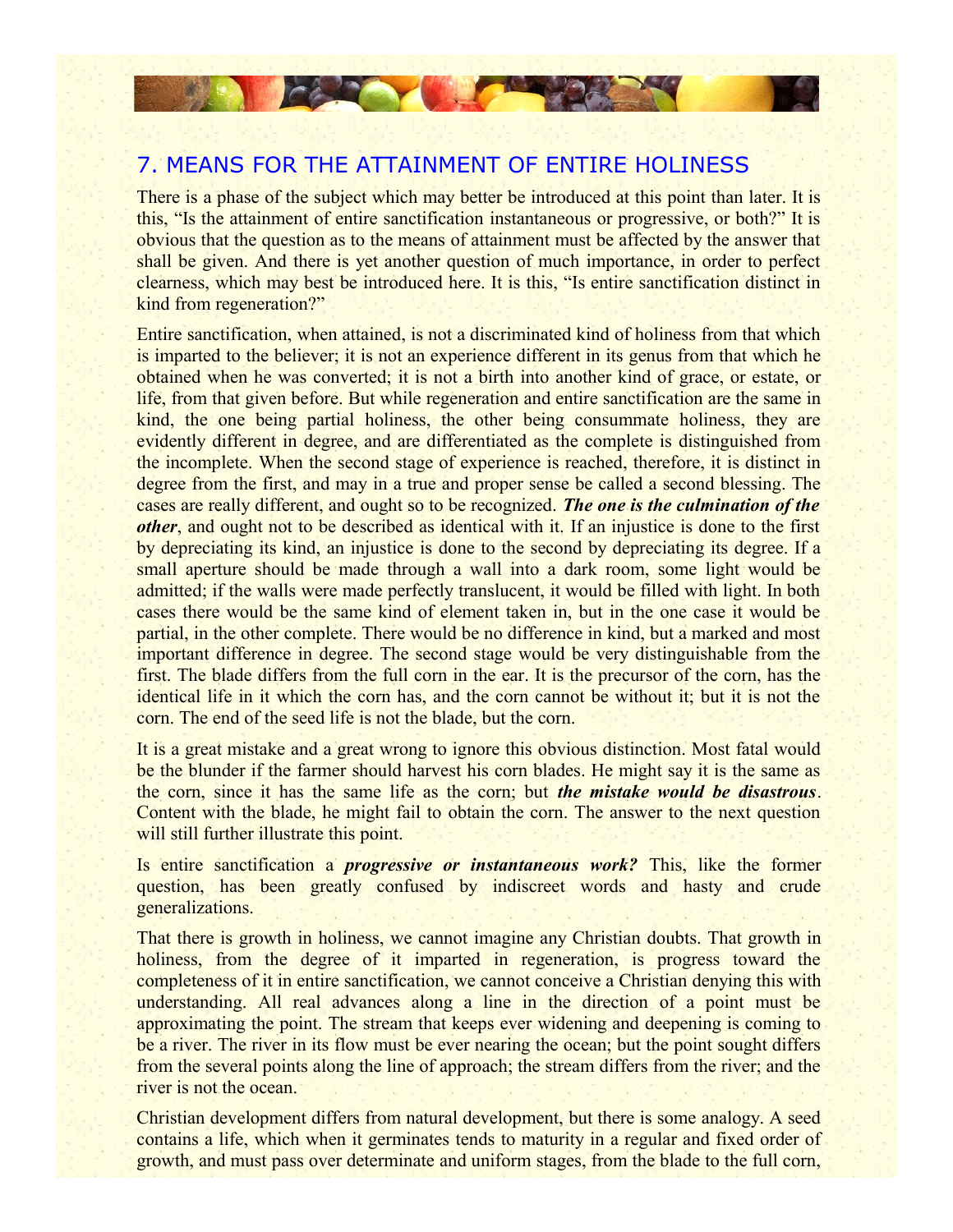or fail and die.

If there is any analogy to this in the order of Christian development, it is not perfect. When a soul is born of God, its goal is holiness. The principle implanted in it is a principle of holiness. The seed has germinated; it is a living seed. Its life tends to the goal of maturity, but whether it will reach that point ever or today, depends not on the seed or any determinate order of growth. There is not in the life implanted the principle of necessary growth, which determines either that it must infallibly become consummate, or in what order of time it will reach perfection. It may be killed entirely, or it may be of starved and stunted growth, or scarcely grow at all, or it may be of healthy and thrifty growth, or it may spring from germ to ripeness with great rapidity, or it may in a single bound of life exhibit the full corn in the ear. In this it is only somewhat analogous to nature. Many conditions combine to determine the order of development both in nature and in grace. The seed must have a perfect living germ, or it will not grow at all; it must be placed in good and sufficient soil, or it will wither and die before it comes to ripeness; it must have light and warmth and rain; it must be protected from violence and encouraged by cultivation. The seed may be good, but if any of these other conditions be wanting it will bring forth either no fruit, or small fruit, or late and imperfect fruit, when it comes to the reaper's bosom. We think in all these respects the analogy holds substantially, and must hold, therefore, that the way to the end, or full corn in the ear, in the spiritual as in the natural, is along the line of growth; it is reached by and not without progress; it is growing up into Christ; it is first babes, then men; it is going on to perfection; it is hungering and thirsting and being filled.

We have no favor for the sentiment that growth in grace is not growth toward entire holiness.

Every earnest and thrifty Christian is advancing directly toward the goal of that great experience. So taught Jesus and the Apostles:

*"Wherefore, laying aside all malice, and all guile, and hypocrisies, and envies, and all evil speakings, as new-born babes, desire the sincere milk of the word, that ye may grow thereby: if so be ye have tasted that the Lord is gracious" (1 Peter 2:1-3). "And besides this, giving all diligence, add to your faith, virtue; and to virtue, knowledge; and to knowledge, temperance; and to temperance, patience; and to patience, godliness; and to godliness, brotherly kindness; and to brotherly kindness, charity. For if these things be in you and abound, they make you that ye shall neither be barren nor unfruitful in the knowledge of our Lord Jesus Christ" (2 Peter 1:5-8). "But ye beloved, building up yourselves on your most holy faith, praying in the Holy Ghost, keep yourselves in the love of God, looking for the mercy of our Lord Jesus Christ unto eternal life" (Jude 20, 21).*

*"But speaking the truth in love, may grow up into him in all things, which is the head, even Christ" (Eph. 4:15). "Leaving the principles of the doctrine of Christ, let us go on unto perfection" (Heb. 6:1).*

But conceding all this, and dissenting with any, if there are such, who deride the doctrine of progress in holiness, or *progressive sanctification*, we fear that many just at this point miss their way.

If the work of entire sanctification may be the end of a line of progressive sanctification, they infer that it cannot be instantaneous. This, we doubt not, is a dangerous mistake. A traveler may reach a point which lies near him by going round the globe to get to it, and every step he takes may be precisely along a line that will bring him to it, but the long journey will be a great waste of time and force. He might have reached it by a single step the day he started. We doubt not it is so in this case.

There is no intelligent Christian who does not believe that advances in ripeness and holiness may be more or less rapid, varying from the slowest and most tedious, to the most vigorous and swiftest paces. This given, the problem is to find *the quickest possible*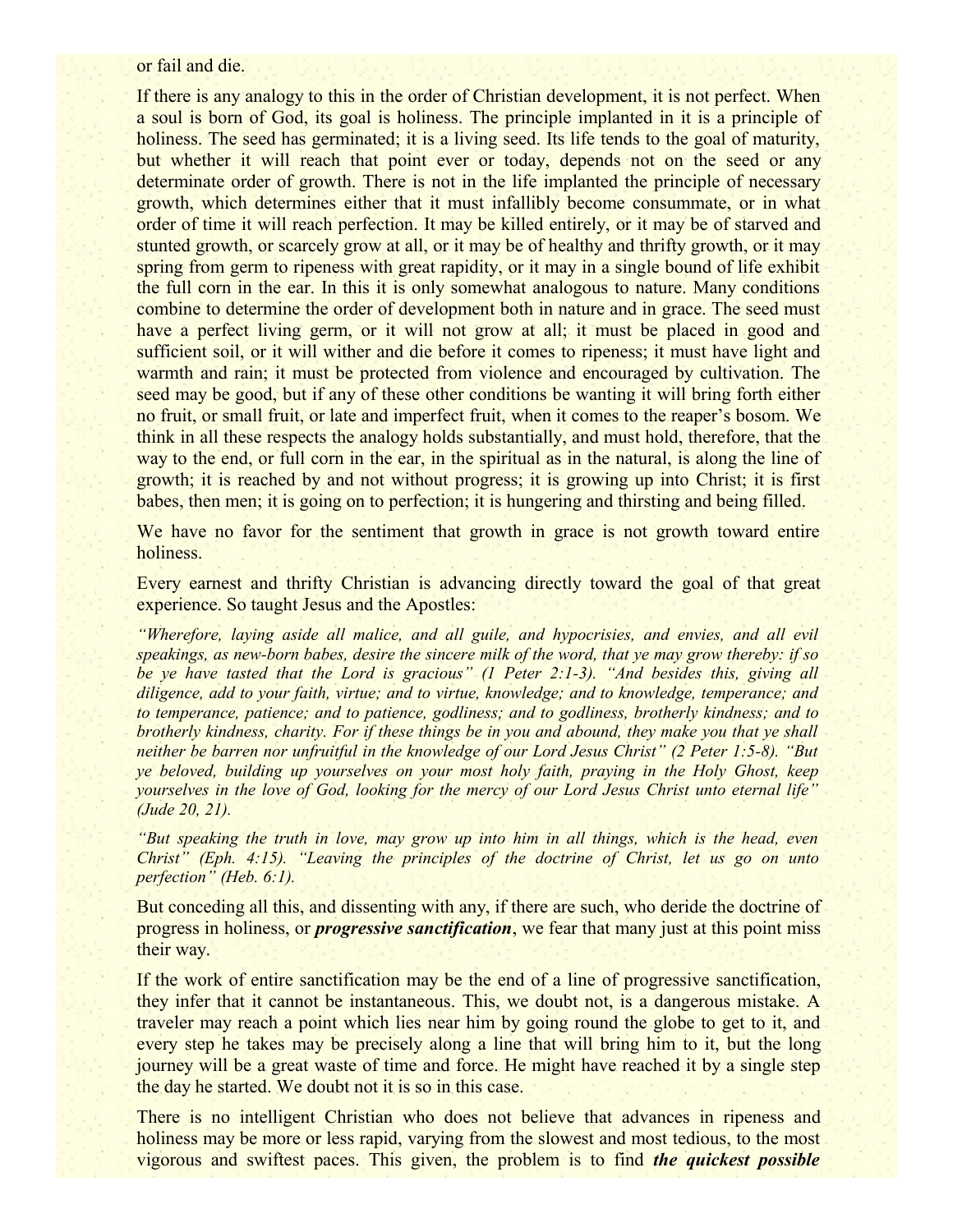*attainment*. That the earliest possible attainment of the end is most desirable — is duty we must believe.

Moreover, it is important to remember that while earnest Christians are ever advancing toward entire holiness, they *will never attain it without specific effort*. If they reach the goal it must be by distinct and masterful faith, by great and special seeking, not by mere lapse of time and ordinary endeavor. No one will cross this Jordan at a common pace. He must smite the waters. He must be taken into the Mount. He must be apart and alone with the Master. His soul must feel its need so urgently that nothing short of immediate and complete salvation will satisfy its craving. It must no longer be content with progressive successes, or it will never come into this Canaan. The Gospel it will need and demand is one of immediate help. Woe to the messenger who, by his teaching, encourages delay by discouraging the hope of immediate victory. Entire holiness, not at death, not at the end of a long journey, not by slow growth, however possible it may be, and even certain, but entire holiness now, the privilege and duty of all believers, we must hold is the doctrine of God, and the doctrine which needs most to be urged upon the Church which is His bride.

We hope, reader, unless you have already entered and become a dweller in the land, that you are now anxious to "pass over." But if it should be that, like Reuben, and Gad, and Manasseh, you have been content to settle down on this side of the Jordan, finding it a goodly and pleasant country; and if, even yet, you should be satisfied to remain here, because "of its fertility" and abundance, we trust you will remain content no longer. Goodly, and pleasant, and abundant as you have found "Heshbon," and "Gilead," and "Bashan" — more glorious by far than Egypt — places of delightful rest from the toils and dangers of the wilderness; yet they are not the promised inheritance; their richness and fertility is not the exuberance of the heritage of God's people; they abound not with the "figs and pomegranates and clusters" of the covenanted possession; they are not as "Hebron" and "Bethel," as "Eshcol" and "Beulah" — as that "Hephzibah" in which the Lord delighteth, "and which floweth with milk and honey."

Thank God, some have gone over, and are marching through the length and breadth of the land; many are going over; and many more are looking wishfully after their brethren, who have courageously advanced and taken possession. O that there may be a general movement, a simultaneous uprising, and shout of "onward" among the "sacramental host."

It is universally well enough known that faith is the condition; but where assistance is needed is, at these points; What is faith, and how may it be exercised? How often have we exclaimed, and how often have we heard others, with agonizing distress, exclaim, when exhorted to believe, to exercise "simple faith," What must we believe? How can we believe? This common, we had like to have said universal, exclamation indicates where the true difficulty lies.

While we point out certain things to be done as *aids to faith*, let it be remembered that these things are not supposed to be either meritorious, or performed or performable in our own strength. We can do nothing without gracious aid; we distinctly attribute all our power to work, in the way of seeking, to a gracious ability bestowed upon us, and so acknowledge whatever is done to be of grace. But as we are dependent upon grace for ability, so grace is always furnished for our use, and we need never be in any want. Thus distinctly acknowledging the whole to be of grace, we shall now state what by the aid of grace we are to do as coworkers with God: "Working out our own salvation with fear and trembling, while He worketh in us to will and do of his own good pleasure."

Faith, in order to its exercise, presupposes the knowledge of sin, and sorrow for it; the knowledge that there is a Saviour, and a readiness to embrace him. The following advices are intended to assist you to find out the way more clearly: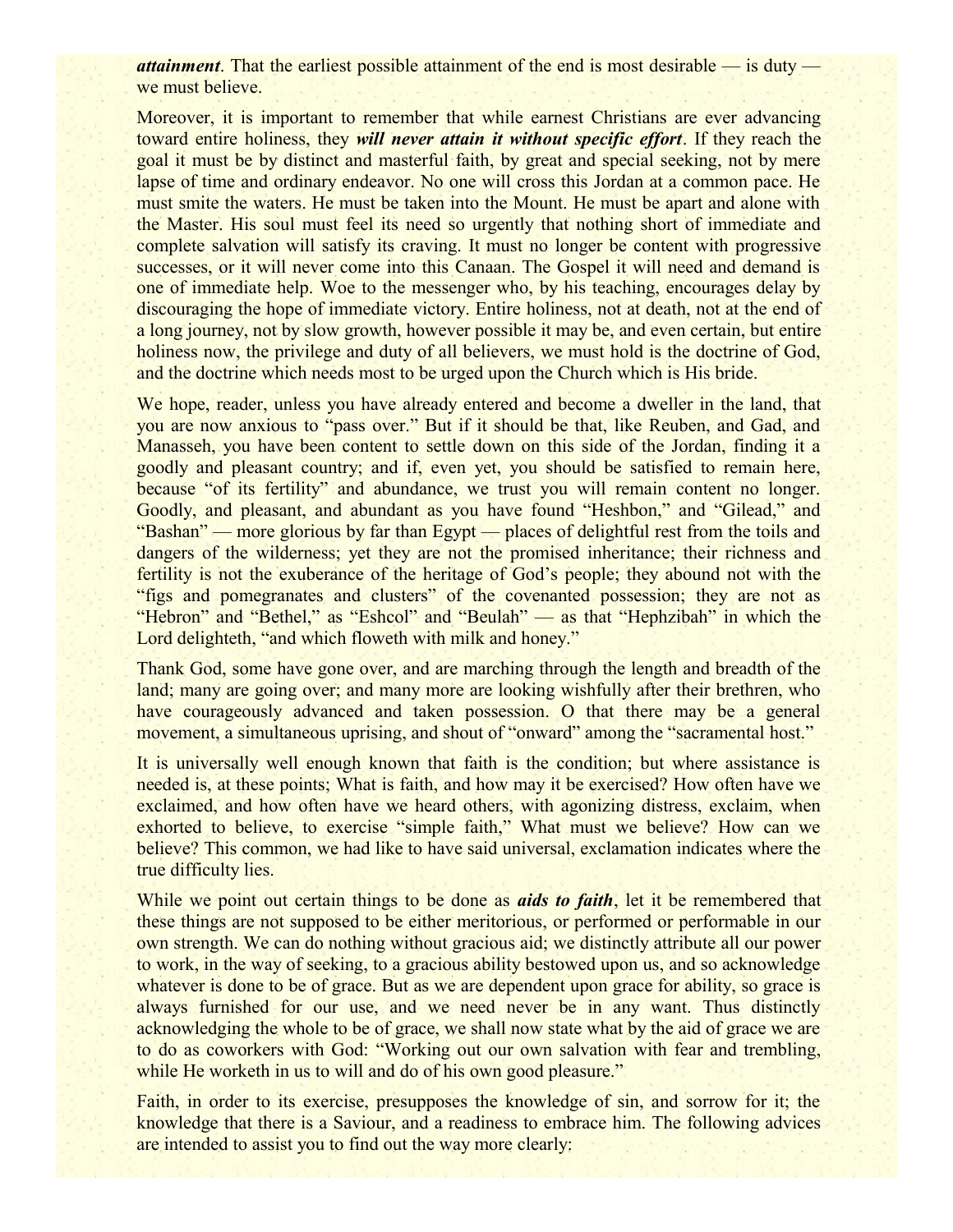1. And first, endeavor to have *a clear and distinct view* of the thing at which you aim have the mark definitely in your mind. How shall you obtain this definite idea? By reading, (particularly the Scriptures,) conversation, meditation, and prayer. With sincere desire, and humble prayer, you will not need to linger long; the discovery will be made.

By far the best means at this point is earnest prayer. The Holy Ghost alone can furnish the light you need. He shines most brightly in the praying soul. He best reveals sin. He most clearly presents the remedy. "He helpeth our infirmities." Linger at the gracious throne until you comprehend clearly the precise point you aim at. If we would avoid sad and hurtful blunders, great and earnest painstaking will be required here. Delusion and sin will inevitably follow hasty generalization, and the last state may be, nay, will be, worse than the first.

2. And now, having obtained a clear discovery of your privilege, in the second place, *endeavor to realize your need.* If you have no sense of need, you will assuredly make no progress. If, with them of Laodicea, you say, "I am rich, and increased with goods, and have need of nothing," — I have religion enough, I see no special reason for making so much ado about the matter, — if such, or any thing resembling this, is your feeling, you will not soon occupy advanced ground. Seek to realize your wants. But how shall you do this? There is but one way. O that we could prevail upon you to be faithful here! Taking the twin lamps of truth, the Bible and conscience, with sincere prayers for the guidance of the Holy Ghost, make that diligent search which the importance of the case requires.

Be candid with yourself. Make no extenuation, no apology, use no tenderness on yourself. Ferret every recess thoroughly; probe to the bottom; pass through every chamber of your soul; search it through and through, with a determination to know your case, to look at yourself stripped of every disguise. What do you find? Are there no idols in the sacred temple? No "images of gold?" No "Babylonish garments?" No concealed "spies"? No pride, no envy, no jealousy, no anger, no malice, no undue love of the world, no undue desire for the praise of men, no improper ambition? Does God possess your heart without a rival? Are you wholly the Lord's? O for faithfulness! Would you attain to holiness? Linger at this point. Have no mercy on yourself, be resolved to know the worst! You may have such discoveries as will astonish and distress you; still, make a diligent search. What is your example? Is it all that a Christian's ought to be? Do you daily exhibit, in the family, in the social circle, in your business, everywhere, those fruits which should adorn the Christian character? What is your influence? Is it, so far as it is under your control, always decidedly and undividedly for Christ?

And upon this point let us add, that this discovery of your destitution of holiness and sense of want should be accompanied with the deepest contrition and self-abasement penitence for having so long lived beneath privilege, below duty. If the work of forgiveness is preceded by godly sorrow as well as confiding faith, so also is the greater and still more glorious work of holiness; a sorrow, it may be, not attended with the same bitterness, and doubt, and fear, which usually follows initial repentance, but needs quite as much, aye more, of grief and self-abnegation to obtain. And what more can be necessary to gain this penitence than a discovery of facts? Surely, when we see ourselves our hearts will melt within us. We shall see, nay, we shall feel, 'Tis worse than death our God to love, and not our God alone.

3. Having thus obtained a distinct view of holiness, and having made a discovery of your own wants and defects, and remaining sinfulness, you have gained an important point. The next thing to be secured is willingness. *Are you now willing and desirous to be made holy?* It is possible for a man to perceive his sins, and yet be unwilling to give them up. Many do this. How is it with you? Are you now willing to give up all your idols, to "cut off right arms," to "pluck out right eyes," to put to sacrifice dearest and most cherished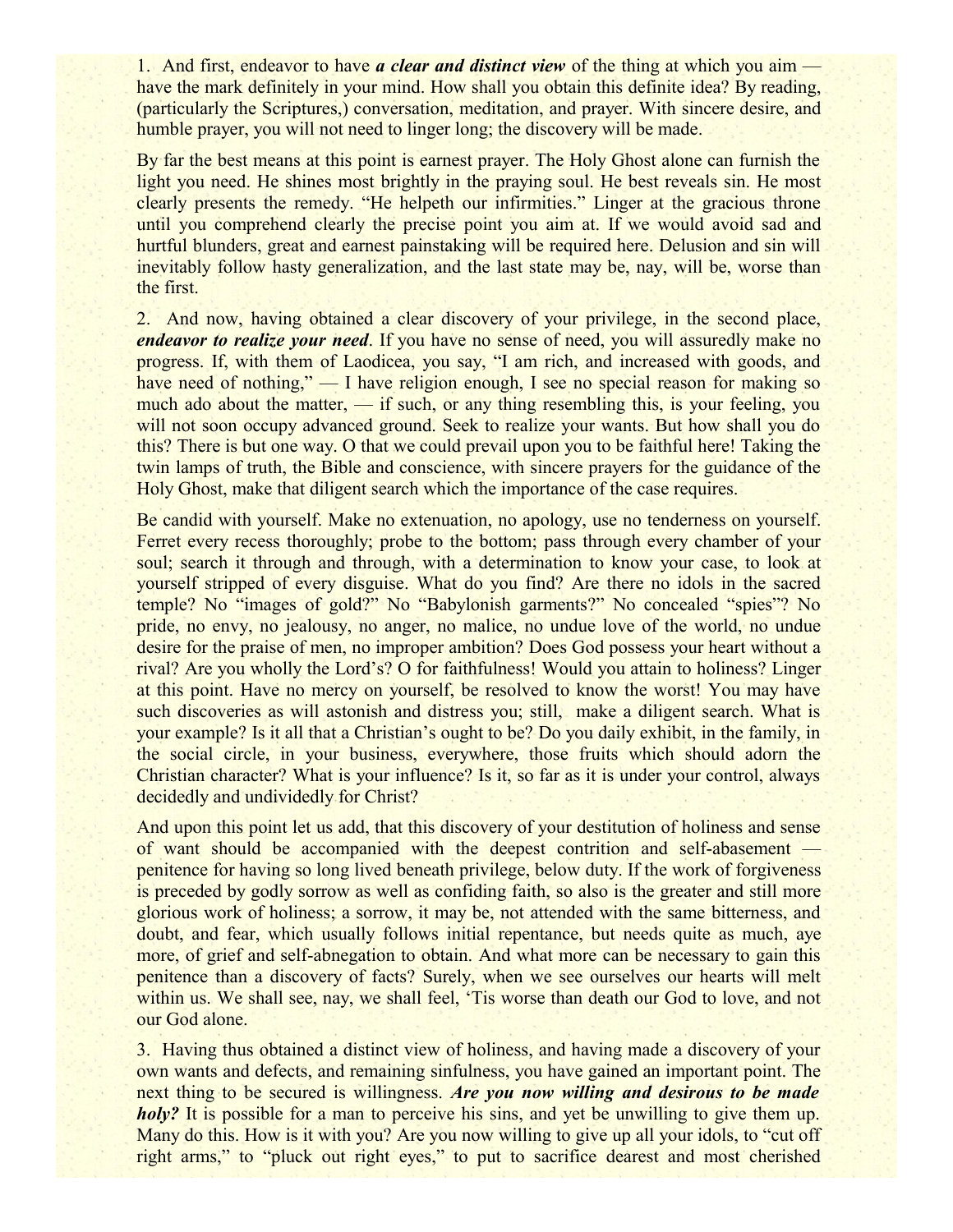indulgences? Look well to this! How vain to expect, or pretend even to desire, salvation from all sin, at the same time that you are harboring some in the heart! Would you be holy, you must make up your mind to the crucifixion of every sin; the very last must be surrendered, and given to the cross and spear.

Holiness! Are you willing to receive it, with all its consequences, of watchfulness, and sacrifice, and self-denial, and entire devotion of the soul and life to God? Not only are you willing, thus to be freed from sin, and to take the responsibility of holiness, but are you desirous to do so? Is it the supreme wish of your heart? Are you willing, in proof of your sincerity and preference, to accept it in lieu of every thing besides?

4. Still further; it is not only needful that you become willing and desirous upon the subject, but you must likewise come to the *firm purpose and resolution* that through grace you will be holy; that you will never rest short of this state; that at all hazards you will persevere, and never cease the effort until you attain. If you find it difficult to form the purpose — if there is discernible a remaining feeling that, if you should not immediately succeed, perhaps you may give up the struggle — pray and agonize, for the victory here; never rest until your mind is determined. Nothing great can be accomplished without resolution. An "unstable" or "double mind" cannot prosper. Be firmly resolved, therefore, that you will contend for and claim your privilege — that you will attain.

Some commence seeking God, or engage in the pursuit of holiness, without a decided purpose to succeed. They have a will to commence working, but not a will to do all that may be necessary, to make all the required sacrifices, to persevere through every opposition. This may be your case; if so, stop short, and resolve firmly, irrevocably, that from now on you will be for God wholly.

The work of resisting and sin-crucifying every improper desire, being entirely for God will meet with opposition, strong opposition; a feeble purpose will soon yield; the soul will relapse into its former state. The work will not be accomplished; not because it was impossible, but because there was not the requisite resolve. A man is dying of a tumor; he wishes it removed, and goes to a surgeon; but the knives intimidate him — his resolution fails; he returns home with the fatal tumor still upon him. Would you be holy? Learn by this illustration the value of resolution; resolution that will not cower when the knife is laid to the heart to amputate its idols!

The purpose now being formed, *the next point is entire consecration* — the giving up of yourself to God — your soul, your body, your time, your talents, your influence, your all; withdrawing all from the world, and from sin, and from self, and giving all in complete sacrifice to God, to be His, and His alone, forever. Will you do this? Examine yourself carefully in this way.

Are you willing to devote all, entirely, forever, to the Lord? Holiness implies this: if we are not willing to make the consecration, we are not willing, and hence not ready, to receive holiness. Here, again, you will need grace to enable you to make the consecration. You cannot do it in your own strength. You will need to pray, and look to God for the assistance of the Spirit. Thus doing, bring forth every thing separately — yourself, your family, your reputation, your property; and, with all sincerity, relinquish all claim, and surrender the whole to God, to use and enjoy them only as He directs, and with reference to His glory; never to withdraw again what you thus solemnly covenant shall be only His. Will you now do this? Is this your mind?

A word more upon this point: *consecration is not sanctification*, it is a part of it. Consecration is your work, God giving the requisite grace; when it is complete, entire sanctification, which is the work of the Holy Spirit, must immediately follow.

But more particularly, *What is consecration?* It is the entire dedication of the whole person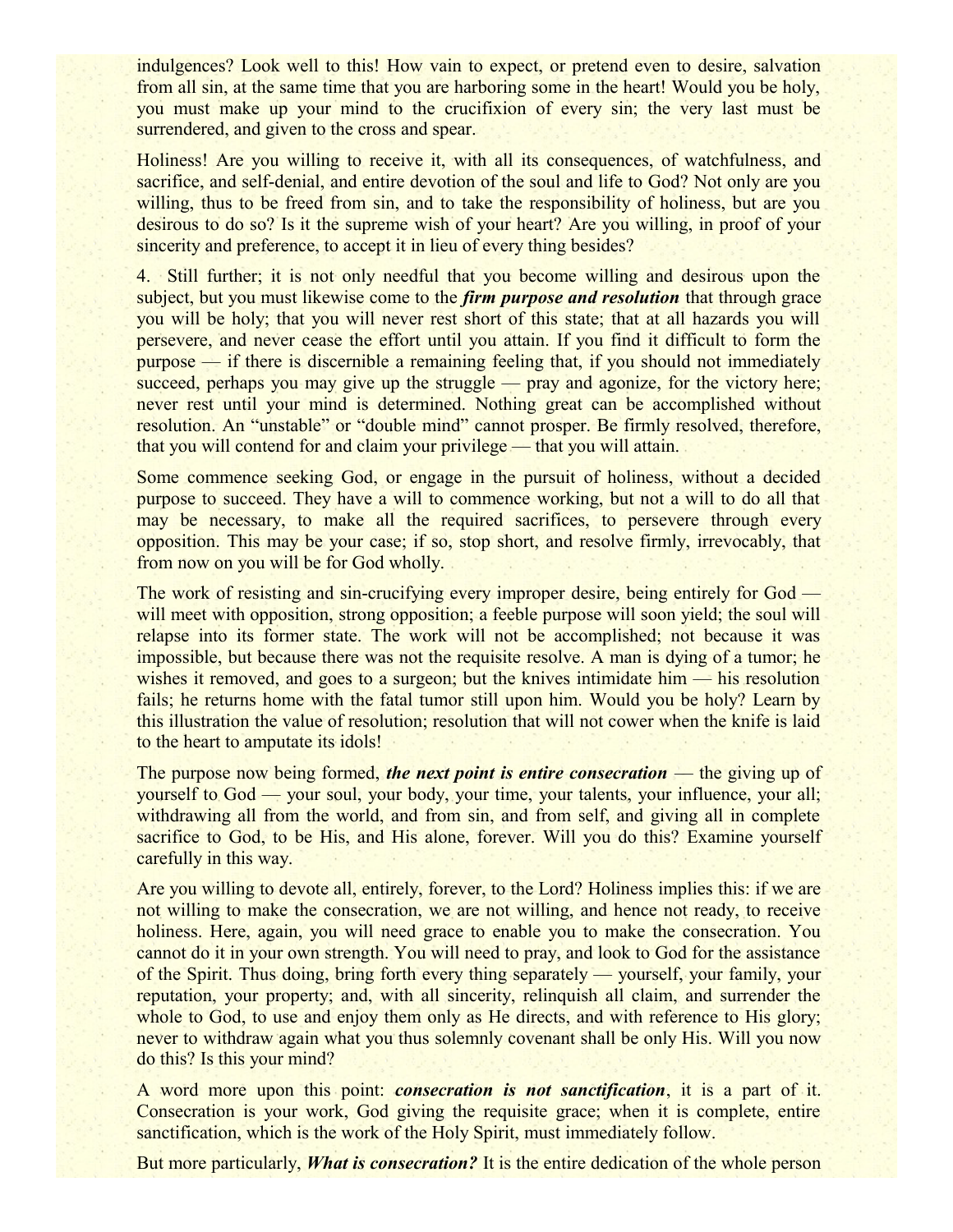to God; in other words, — the complete subordination of the human will to the Divine will, complete acquiescence in His will, and reference in all things to His glory. It does not imply that we retire from the world; that we give our whole time to religious exercises; that we withhold fellowship from others; that we give our entire thoughts, affections, and efforts to technically religious duties; such a thing would be impracticable in this world, would conflict with the expressed will of God, and would be itself therefore sinful. We have business to do, to provide for our households and to enable us to gain property wherewith to do good; our thoughts may be given to this; we have families and friends, we may love them, and minister to them, and enjoy them; nay, these things are a part of our duty. By consecration to God, therefore, we mean simply a supreme reference to the will and glory of God in all things; using and enjoying all as He wills we should; disclaiming any rights that conflict with His rights; pursuing such business, and in such manner, as from our best light we believe is according to the will of God; using all the proceeds of our labor precisely as we believe God directs; loving those objects, and in that degree, which He approves; doing those acts which will be for His glory; living in the world, but living for God.

6. Have you a definite view of holiness? Do you realize your need of it? Are you willing to receive it? Is it your desire and purpose to persevere until you obtain it? And, in order thereto, do you realize a readiness to give up all to God, in entire consecration? If this should be your mind, one thing more and the work will be done; "Believe in the Lord Jesus Christ, and thou shalt be saved."

*Faith is the only condition* upon which the blessings of the Gospel are offered. "Justification" is by faith; "regeneration" is by faith; "sanctification" is by faith; "glorification" is by faith; by faith as the instrument, and by the blood of Jesus as the merit, and by the Spirit as the agent. Whenever faith is exercised, the work will be done. The preceding advices are only prescribed as means of assisting, as co-operating with the grace of God to bring the mind up to the point of faith, to prepare us for this saving exercise. And let it not be supposed that a long process is necessary in order to this preparation. With diligent application, and by Divine assistance, the work may soon be accomplished.

It may be important to be still more explicit at this point. Faith includes the ideas both of "belief and trust," and exists in various stages.

- 1. A general belief in Christ, as the Saviour and sanctifier;
- 2. Belief that He is able to sanctify you;
- 3. Belief that He is willing to do it;
- 4. Belief that He is able and willing to do it now, not tomorrow;
- 5. Belief that He has promised to do the work, and that His promise will not fail;
- 6. Belief that if I now have faith, He will now, this moment, do it;
- 7. Reliance, or trust in Him now, this moment, to do, accompanied with a belief that He doeth it.

Note well, that He now, *when you believe according to His promise*, doeth it; not a belief that it is done, but, accompanying my faith, it being a sound faith, that He doeth the work. An error has gained considerable prevalence, and has wrought not a little evil, in relation to this very subject the faith which brings the sanctifying grace.

It has been indiscreetly said, "We are to believe the work is done, and it will be done." Persons seeking the blessing have been told that they must believe they are sanctified, and they will be sanctified. What a misfortune that so great, so dangerous an error should be taught, in connection with so important a subject! What a manifest absurdity; Making our sanctification to depend upon the belief of an untruth; namely, a belief that it is now wrought, in order that it may be wrought! This is a great delusion. It is not the doctrine of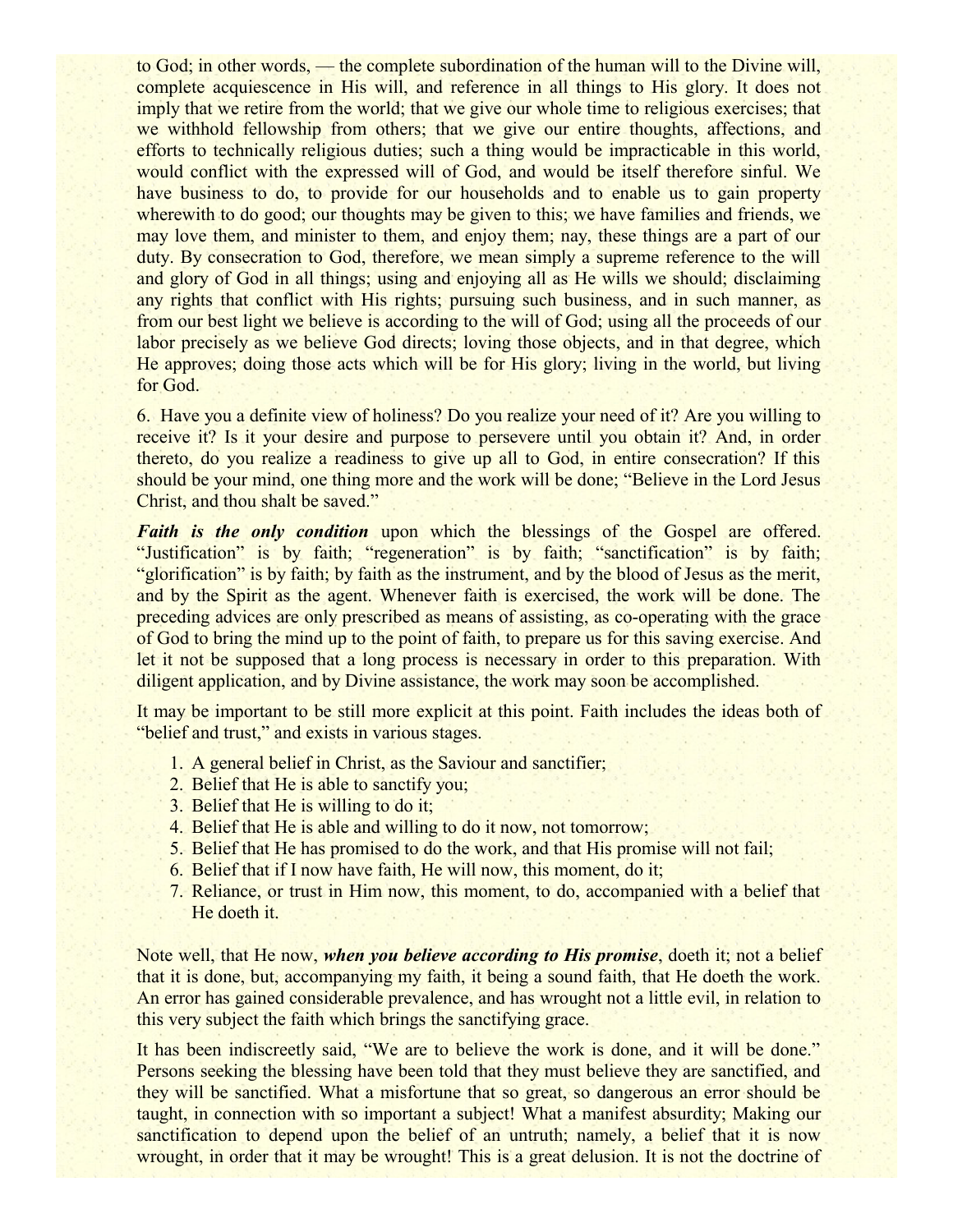the Bible. It is not, and never was, the doctrine of any branch of the Church. Some sincere and honest Christians have fallen into this delusion without perceiving its absurdity; and it has gained considerable currency. We trust it will no more find place in the language of the friends of this glorious doctrine.\* *(Regrettably this was a vain hope. Books containing this are still read. See Phoebe Palmer on the "Dancing with Ichabod" page. This early notion has even influenced some on this website, which has caused me much difficulty in choosing those excerpts that omit this confusing perspective. ES)*

*The stages of faith* immediately at the point of entire sanctification, and just before, and right after it, may thus be described. And let it be remembered, that when the exercise of faith takes place, it is not a mere intellectual calculation; it occurs when the soul is travailing for sanctifying power; when it is groaning for deliverance from distressing sinfulness; when it is giving up all to Christ; when it is feeling that "it is worse than death" its God to love, and not its God alone"; when it is purposing to claim and obtain holiness, no matter what. That is the state of the soul; it is now agonizing at God's altar; it is pleading for salvation, looking at the promises; the Holy Spirit is helping, imparting illumination, and strengthening the faltering faith. Now comes the moment when sanctification is about to be imparted. Now the soul believes it will be done; taking firmer hold of the promises, and looking steadfastly upon the atoning sacrifice, now the intercessor, it believes it is being done; the refining fire touches it, "as the coal Isaiah's lips"; it yields, it trusts — the work is done; and now the soul, sanctified, believes it is done, and rejoices in the rest of faith. The belief that it will be done, that it is being done, is the trust which brings the blessing; the belief that it is done follows after. They are each distinct, though all may occur in the interval of a moment.

After noticing one more abuse we shall close the present chapter. The abuse to which I refer is, the rendering a profession of sanctification a condition of its attainment. Let those who are clear in the enjoyment of holiness declare it with becoming meekness and humility; if there is any need, when they are satisfied of their attainment, let them be advised to make a public confession. *But let no man be urged to make a profession*, the truth of which he does not know with certainty, and which he even doubts, with the hope that profession under such circumstances will benefit. It may fasten delusion upon him, but cannot bring sanctifying grace. If you are sanctified, evidence is when it will be to the glory of God, and in a manner befitting so high a state. If you have almost attained, so as to think perhaps you are entirely sanctified, confess so much, and look for more. If you desire to be entirely sanctified, confess your desire, and contend for the witness. But never fall into the delusion that you must profess beyond what you are persuaded is true. (that is -be HONEST!!! ES)

It is implied, of course, in all the foregoing advices, that during the time this struggle is going on, whether a longer or shorter period, you are attentive to all the means of grace, particularly prayer, reading the holy word, attendance upon the sacrament of the Lord's Supper, meditation, conversation with those who may be able to give advice, perusing books on the subject, and all other means, public and private, such as God is wont to own and bless. These things must be done until we attain, and after we attain. But let us beware that we fall not into the error of depending on forms and means. There is no doing without them, but in themselves they are nothing. They are to be received only as aids to saving, to sanctifying faith; as scaffolding about the firm wall of confiding trust. But our only help is in God, who gives effectiveness to means.

No distinct chapter has been assigned to the agency of the Holy Ghost in the accomplishment of this great change. But this is not because we esteemed it an unimportant point; on the contrary, we hold it to be a cardinal truth. The Holy Ghost is the great agent in the regeneration and sanctification of souls. His power alone effects the change. Do not lose sight of this. Do not fall into the delusion that what you do will effect the work. What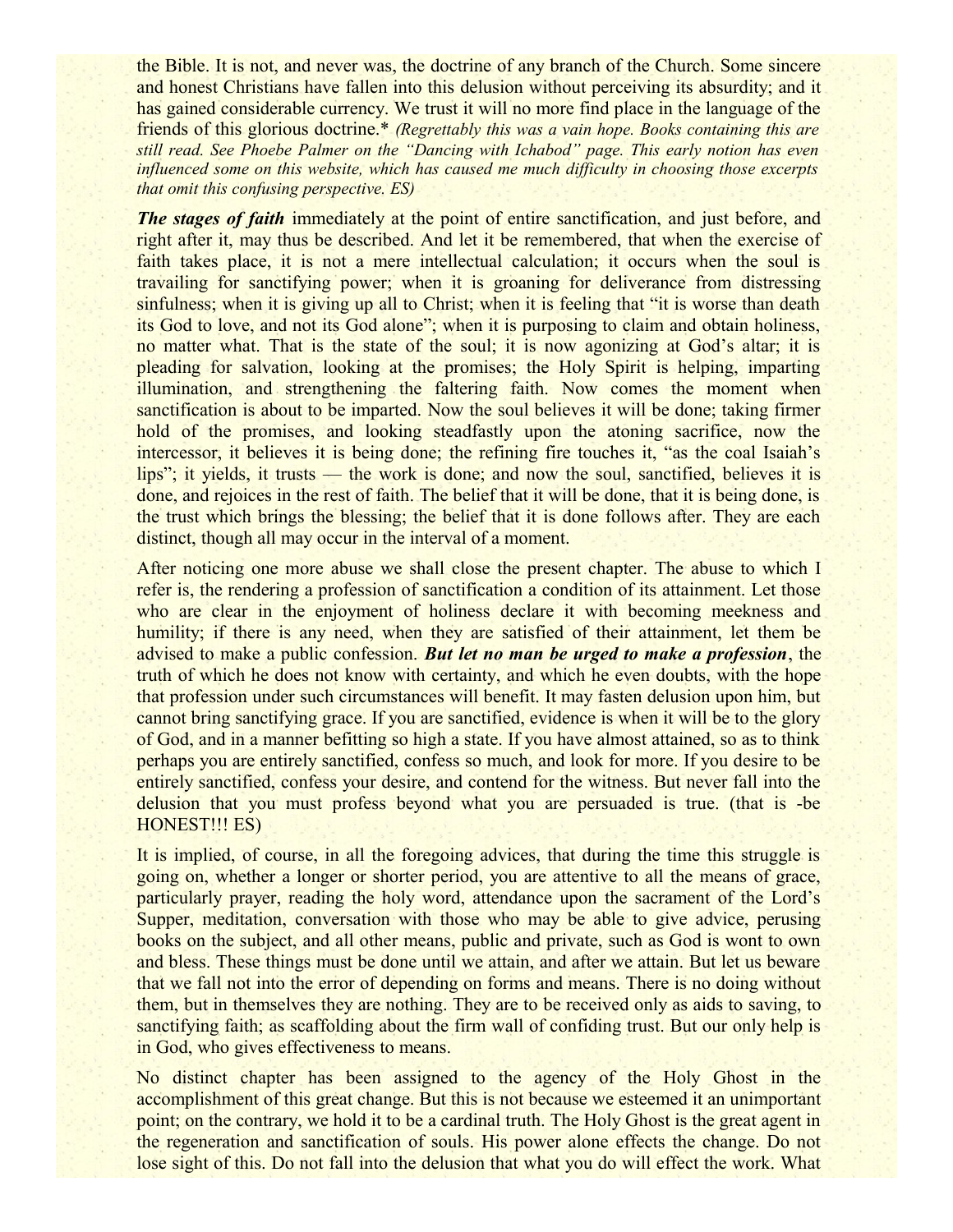you want to see is, that in you there is no help; that so far as making yourself holy is concerned you can absolutely do nothing — that this work is of God, entirely. Here, means do nothing: they only bring you to God, and He sanctifies; without them you cannot come to God, and unless you come He cannot sanctify; but your coming does not sanctify, it brings you to Him who does. You employ the means only to bring you in contact with the agency.

*It is the fire which refines the gold.* Men dig it from the earth, and bring it to the crucible. If it is not put in the flame it will not be refined. The fire does not refine the gold unless it be brought; the bringing does not refine; it must be brought, and the fire must exert its power upon it. The soul is not sanctified by means, nor in the absence of them. The means are necessary to bring it to God; when it is brought, God does the work. Remember this, seeking soul; and now, having employed the means, expect God to touch you, and accomplish His promise. Look now away from means; look away from self; trust in Him; yea, trust now! Fall at his feet, and He will make thee whole!



# 8. EVIDENCE BY WHICH ONE MAY KNOW THAT HE IS ENTIRELY SANCTIFIED

How may one know, after he shall have employed the means prescribed in the foregoing chapter, that they have been effective — that he has attained the object of his desires?

This is obviously an important question, contemplated in whatever light it may be viewed. To any who may be anxious upon this great subject of personal holiness it must be invested with peculiar interest. In the goodness of God, we are so constituted that we cannot rest short of a reasonable certainty in matters we consider important. Doubt torments before the time; uncertainty generates despair; suspense, who can bear! But bad as uncertainty is, it is better than false security! Better to be disquieted than rest upon a volcano! Unrest is preferable to slumbers beneath the avalanche!

In calling attention, therefore, to some of the evidences upon which one may conclude himself to have attained unto the experience of holiness, and in which he may securely rest, we hope to accomplish two objects. First, to prevent security upon false grounds; and, second, to encourage and lead forward trembling faith to solid rest; so aiding to convince the deluded, and comfort the sincere; to rebuke the hypocrite, and build up the true, but hesitating disciple.

*Every stage of religious progress* has its distinctive marks, and may be ascertained with great certainty by giving heed to these. The incipient work of the Spirit, conviction for sin — asserts itself in an unmistakable manner; penitence has its infallible signs; justification is accompanied with its appropriate witness; entire sanctification is not without proof.

One may be a child of God, possibly, without a clear and definite witness to himself; nay, we doubt not, this is so in some instances, but such cases are not common, and may generally be traced to some peculiarity of the mind itself, or to untoward circumstances.

As men differ in natural traits, habits of mind, education, and physical health, their spiritual experiences may vary; but, with few exceptional cases, a genuine experience will not fail to be supported by sufficient proof. The manner and time of the great change will not always be manifest; but the fact, as a rule, will be unquestionable.

Religious experience is authenticated to the mind in two modes: First, inwardly, by the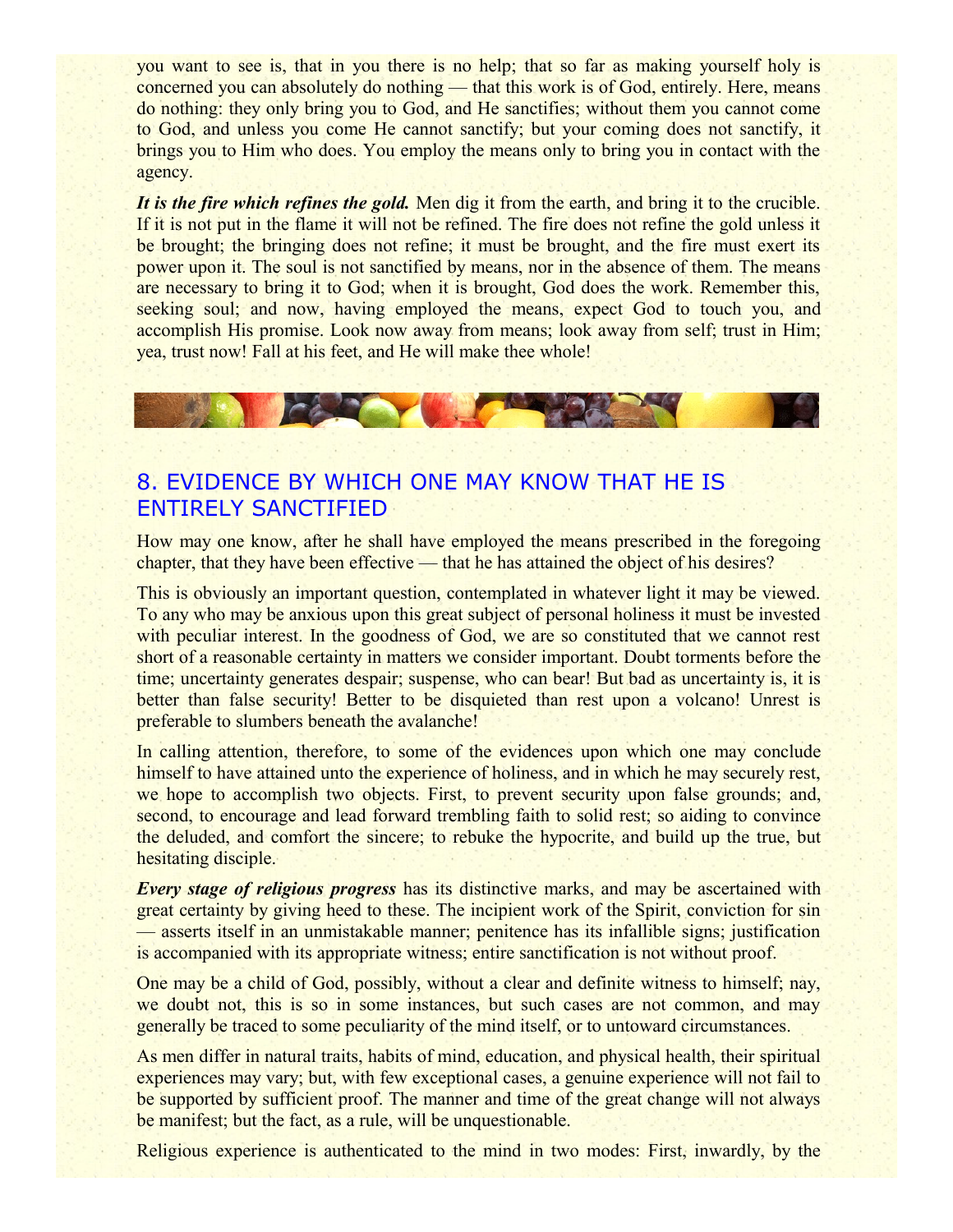witness of the Divine Spirit conjointly with our own spirit. Second, outwardly, by the external manifestations the fruits of the life. Where these are found coexisting, there will be but slight probability of delusion. The great danger is unfaithfulness in applying the tests. Under most unfortunate teaching some are hurried on to profession without a clear understanding of their own case, and perhaps, in some instances, against their own convictions, with the vain hope that it will do them good; and having made profession, under the influence of pride, and a vague conception that it will in some way help them, they are induced to continue it; meantime they give sad proof to themselves, if they would observe it, and to others, who will not fail to see it, that they are laboring under a fatal mistake. If this is so with regard to regeneration itself, it is much more likely to be so with respect to entire holiness...

#### *When entire sanctification takes place*, it will be evidenced directly and indirectly.

1. Directly, by the joint witness of God's "Spirit with our spirits" that the work is done. Where this witness is given, it is conclusive and complete. Other testimony is only required to assure us that we are not mistaken in supposing this. When it is certain God's Spirit attests a work, that attestation needs no further corroboration. The doctrine of the direct witness of the Holy Spirit together with our spirit needs no vindication here, it is clearly a Bible doctrine. "We know that He abideth in us by the Spirit which He hath given us" (1 John 3:24). "The Spirit itself beareth witness with our spirit, that we are the children of God" (Rom. 8:16). "We have received, not the spirit of the world, but the Spirit which is of God; that we may know the things that are freely given to us of God" (1 Cor. 2:12).

"He that believeth on the Son of God hath the witness in himself" (1 John 5:10). "For God hath not given us the spirit of fear; but of love, and of power, and of a sound mind" (2 Tim. 1:7). There is no dispute as to the fact, that the passages cited teach the doctrine of the witness of the Spirit. There is, however, a question as to whether they refer to a justified state alone. This has come to be a point of so much importance as to require more detail.

There is no doctrine of the Scriptures more difficult to formulate than this of the witness of the Spirit, so as to make it clearly understood in what precisely it consists of, and how it is rendered and understood.

This much we may say, the method of the Spirit's witness we do not conceive to be by outward signs. It may be accompanied by such, but is not ordinarily; not by an audible voice, not by a visible manifestation, not by a palpable touch, not any thing of this kind; and yet the witness is direct and assured, as much so as if it were accompanied with outward manifestations. It is a consciousness wrought in the soul that a change has been made.

One may be ready to exclaim, "How can these things be?" This is no new question. One of old, and he a ruler in Israel, propounded it to our Saviour, not, indeed, concerning the witness, but concerning the work itself. We borrow our Lord's answer: "The wind bloweth where it listeth, and thou hearest the sound thereof, but canst not tell whence it cometh, and whither it goeth." The fact you cannot question; the way it is done is a mystery. The manner of one spirit's communion with another spirit is shut away from our knowledge, but the fact of such communion is a matter of undoubted experience; the mode of the contact unknown, but the thing itself a part of consciousness.

But may one rely upon the witness here indicated? Is there not great probability of mistake? Take the blind man, whose eyes have been sealed in darkness for a life-time; whose sightless eyeballs have rolled in rayless night; who, amid outward things, has groped his cheerless way for half a century, ever wondering what they were, what their appearance, what the beauties of color and form of which others spoke: take him out amid the splendors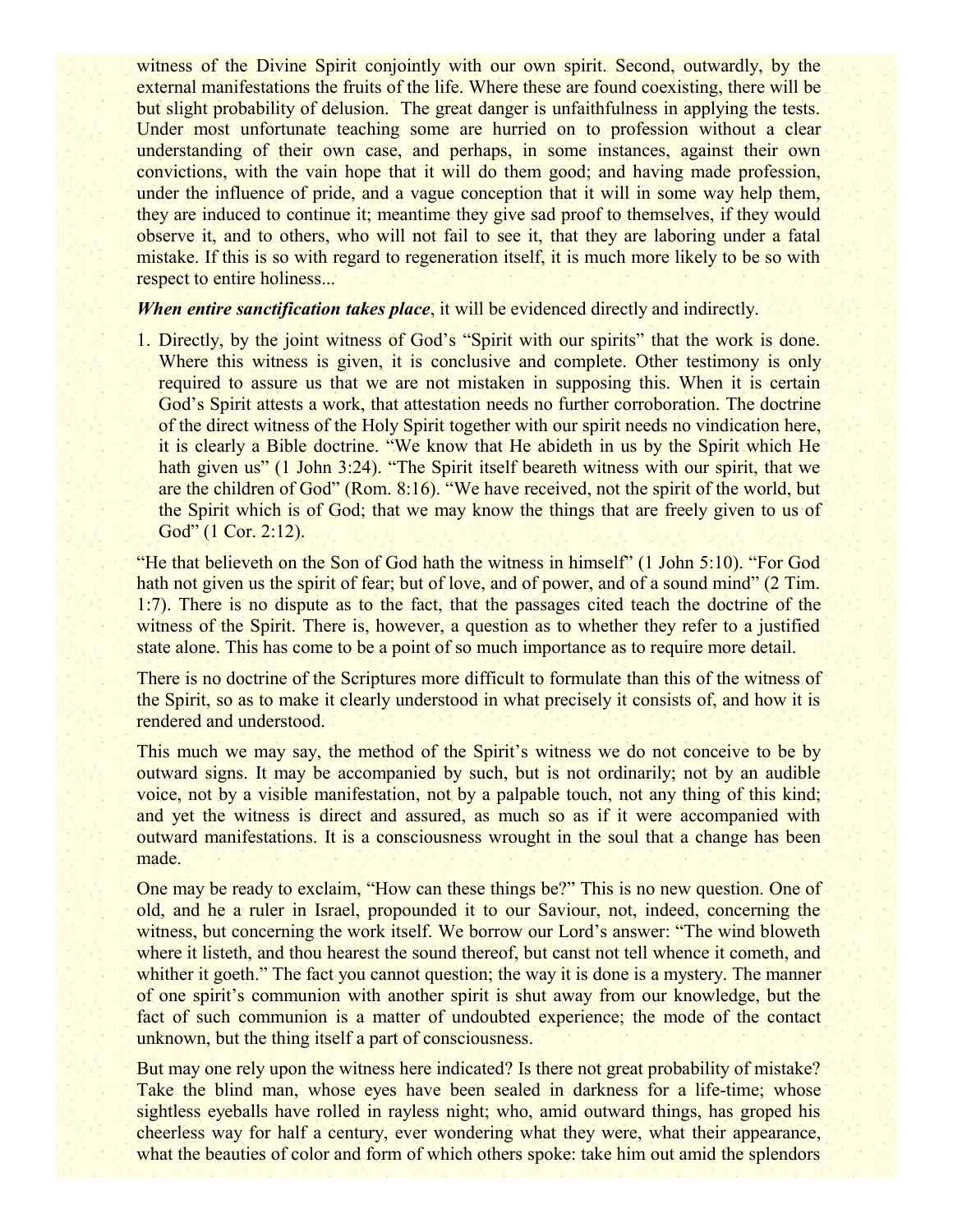of the starlit sky, where millions of resplendent worlds bewilder the gaze; or lead him to the forest, or the mountain, or the river, or the ocean; or to gardens of flowers, or galleries of art; suddenly lift the veil: will he know the change?

Open, among the ravishing strains of a cathedral choir, the ears of one born deaf; will he know it? Quiet the sufferings of the child of affliction, who has spent sleepless nights of pain; bring glad tidings to the broken heart; pour joy into the bosom filled with sorrow; hush the storm to the tempest-beaten voyager; lift the burden from the shoulders of the fainting; will they know it? And shall it not be known when the Spirit bears witness with our spirits that we are become children of God? When the heart that was broken is bound up? When the heart that was dead is made alive? When the heart that fainted under the burden of sin, and trembled at the impending wrath of God, is lifted up, and beholds, by faith, a smiling Saviour? If the watcher knows when midnight is past, the sailor when the tempest subsides, surely the soul shall know when the morning of peace breaketh, and the storm of guilt is hushed!

But how shall one discriminate between the witness of the Spirit in justification and entire sanctification? The Spirit is given when we are justified; what more may we expect when we fully attain at the time holiness is brought in? When he is entirely sanctified, the same Spirit bears witnesses again, just as He did before; but now it is to another fact, not that he is pardoned, but that he is entirely sanctified. And if the former change was known to his own consciousness, so also will this latter be. Thus the Spirit witnesses with our spirits to our religious state whatever it may be, whether of justification merely or entire sanctification.

In this connection, and before we pass on to consider the fruits of this state distinctly, we may say a word with respect to the more general spiritual phenomena immediately attending it.

In *the moment of sanctification* the emotional experience is doubtless varied: some are exercised in one way and some in another; some have one class of emotions, some another. There is diversity of operation both with respect to the Divine and the human spirit. We may venture to suggest, however, some things very generally attending this wonderful change:

(1). It is, perhaps, generally immediately preceded and accompanied with *unusual illumination* of mind, imparting clearer and more distinct views of the atonement, the nature of holiness, and the depth of internal corruption.

(2.) This is associated with a *marked increase of faith*. The soul, favored with this glorious illumination, realizes a strength of faith at which itself is astonished, which claims the promises with a very certain assurance, and without wavering.

(3.) Attending this wonderful faith is an *immediate assurance given*, as above described, by the Divine Spirit, and attested by the soul, that sin is all gone and the soul is purified. This assurance amounts to entire certainty in the conviction of the soul enjoying it.

(4.) Then follows, in some instances, great joy and ecstasy; but this, I think, is not the general experience. Ordinarily the soul at this crisis *is filled with peace rather than joy*; simple rest, tranquillity, a sense of complete satisfaction, attended, in most instances, with almost no emotion, in exceptional cases only, with great rapture. The expectation of great rapture is common; this not infrequently leads to difficulty.

(5.) All this is accompanied with a *sense of the Divine presence*; of communion with God, and intimacy — a oneness that is peculiar to this grace; a feeling that God is all in all; a total abandonment of self and the creature, and a delightful acquiescence in the will of God, and calm repose upon Him.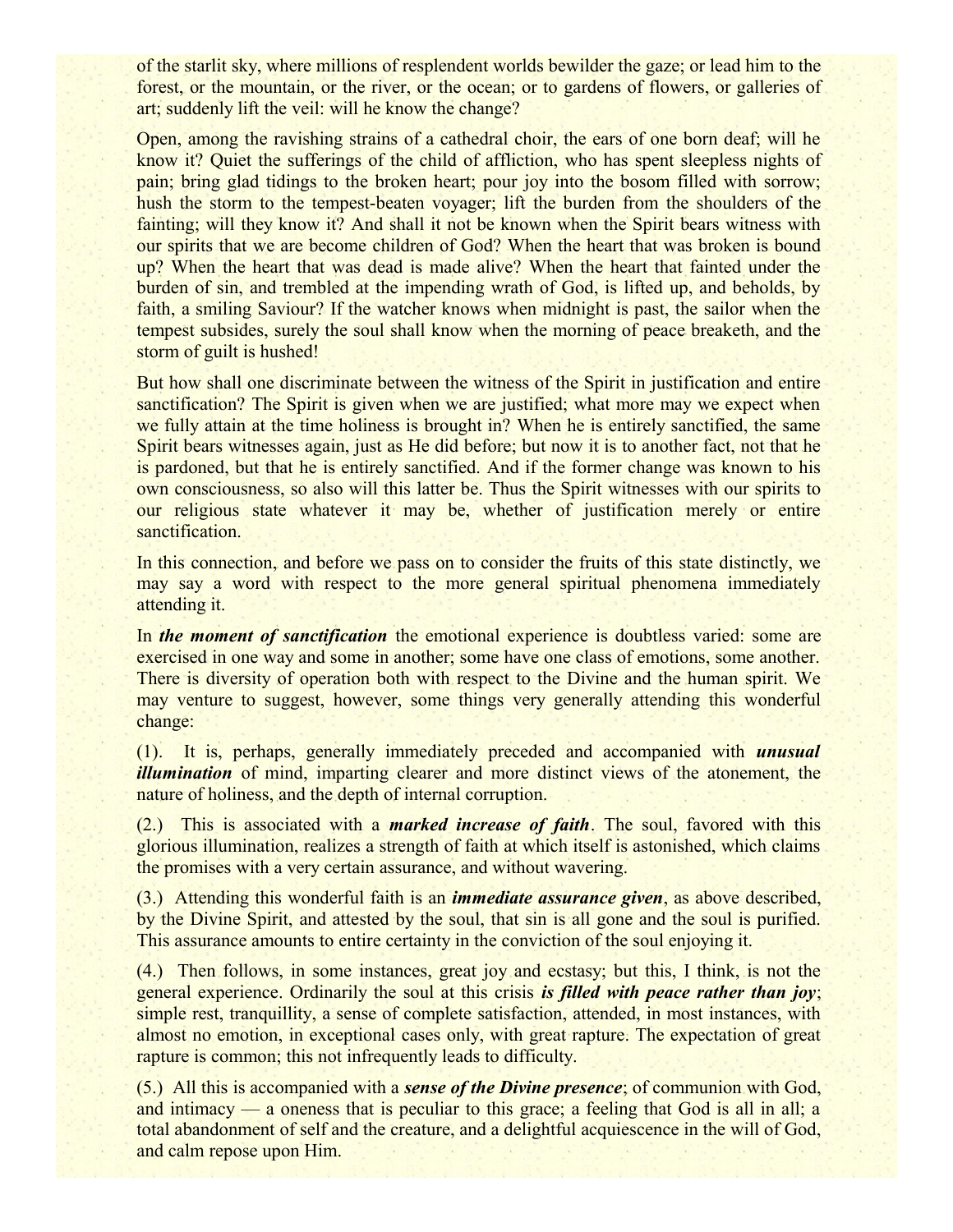And now, the soul being brought into this sense of union and communion with God, its life will be in Him, and this will be evidenced further by its fruits.

II. Hence we proceed to state, in the second place, that sanctification is evidenced indirectly by its fruits. "By their fruits ye shall know them," is a good rule; and we might, with great propriety, add, by your fruits ye shall know yourselves. There are certain fruits which proceed from sanctification, which must exist where that grace itself exists, as evidences of its presence, and certain other and counter fruits, proceeding from unsanctified dispositions, which must necessarily exist where it does not, as manifestations of its absence. Now these fruits, if carefully considered, must constitute a most important branch of evidence in the case.

By what 'fruit of the Spirit' may we 'know that we are of God,' even in the highest sense?

By love, joy, peace, always abiding; by invariable long-suffering, patience, resignation; by gentleness, triumphing over all provocation; by goodness, mildness, sweetness, tenderness of spirit; by fidelity, simplicity, Godly sincerity; by meekness, calmness, evenness of spirit; by temperance, not only in food and sleep, but in all things natural and spiritual.

Entire sanctification is a state of *absolute freedom from sin*, properly so called; it will, therefore, evidence itself by the absence of sin. Any sin, whether of the motive, of the will, of the desire, or of the life, negates its existence. To conceive of entire sanctification as coexisting with sin -properly so called, is to contradict yourself. Either it must be admitted that it is possible to men to be without sin and to live without it, or the doctrine of entire sanctification must be surrendered, for sin cannot be a constituent element of entire sanctification. Man as man is, and must continue to be while in the body and when out of it, a finite and limited being in all his powers. But finiteness is not sin; limitation of perfection is not unholiness. There is no need that he should remain contaminated by sin. Here is good and plain ground upon which to test ourselves; and with sincerity and care we shall be very likely to arrive at the truth. Are your motives pure? Are your intentions in harmony with the will of God? Your desires single? Your acts holy, according to your gracious ability? Are these things so without interuption?

*Your tempers.* How are they? Do you become impatient under trial; fretful, when chided or crossed; angry, revengeful, when injured; vain, when flattered; proud, when prospered; complaining, when chastened; unbelieving, when seemingly forsaken; unkind, when neglected? Are you subject to discontent, to ambition, to selfishness? Are you worldly? Covetous of riches, of vain pomp and parade, of indulgence, of honor, of ease? Are you unfeeling, contemptuous of others, seeking your own, boasters, proud, lovers of your own selves? Beware! These are the sediments of the old nature!

Nay, if they exist in you, in however small a degree, they are demonstrative that the old man of sin is not dead. It will be a sad mistake if you detect these evils within and yet close your eyes to them, and continue to make profession of holiness. These are not infirmities; they are indications of want of grace. Remember that secret sins — sins unknown to all without — sins of the imagination, of the thought, of the heart — sins of desire and affection — are sins. Men may not see them; in their eyes you may be blameless — but the pure and holy God sees them, and condemns them. Until grace shall have thoroughly purged your soul, and you are made conscious thereof, you will need to cry unclean, unclean.

*Your duties.* How with regard to these? Do you delight in them? Are they your pleasure? Do they constitute your chief joy? When God evidently calls, do you go willingly, though it be through the furnace; through persecution; through losses, reproaches, sorrows? In the midst of all, is God your joy and rejoicing, and can you say, "The will of God be done" enduring patiently, and performing joyfully, "as seeing Him who is invisible?" Is your will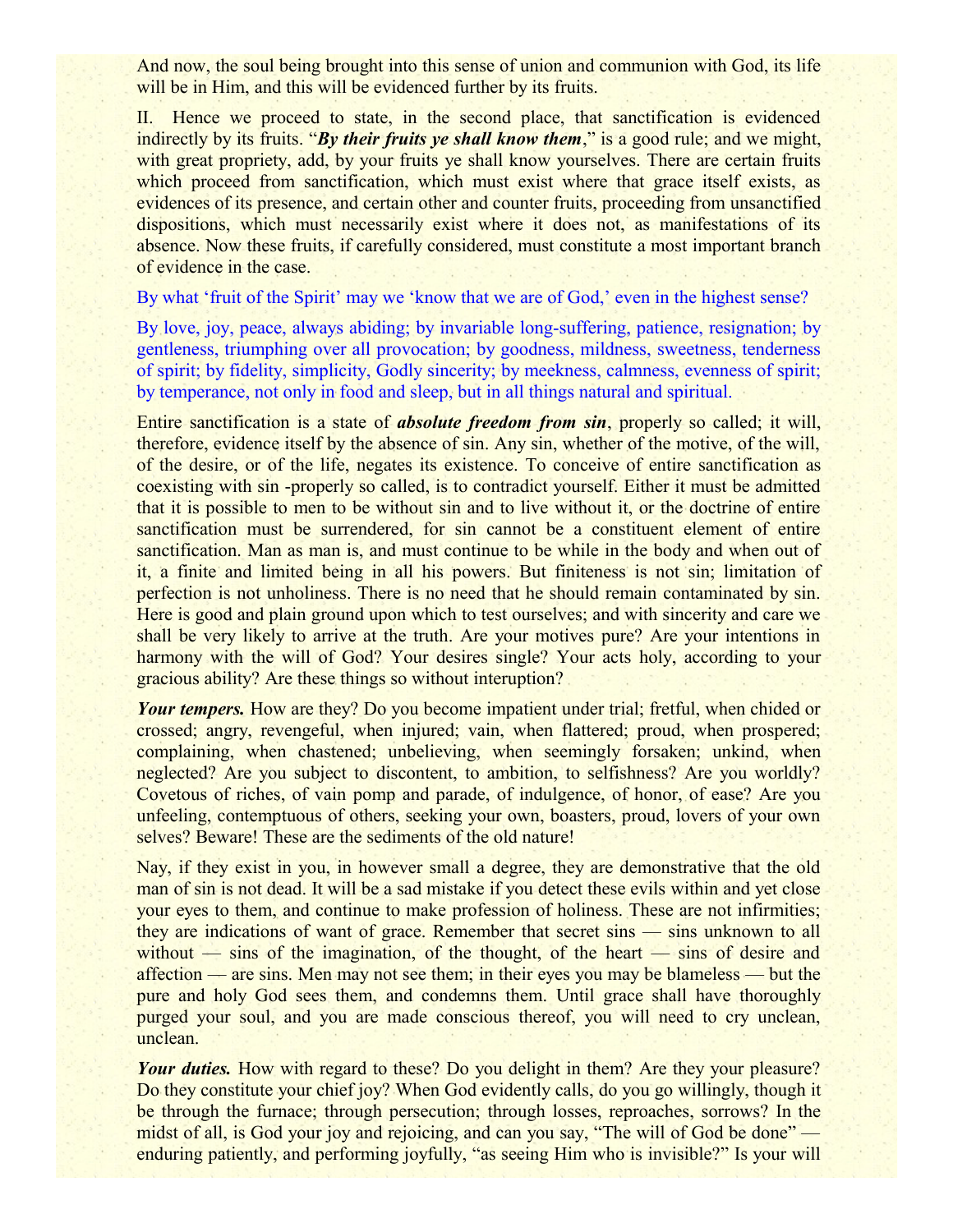as God's will? Does He find in you no murmuring, no drawing back, no displeasure; but on the contrary, submission and joy?

*Your experience*. How upon this point? Have you an unwavering confidence in God? Is your peace of mind full? Have you joy in the Holy Ghost? Do you have free communion with God? Do you feel a consciousness of purity within? Though, without, there be tempest or calm, sorrow or joy, trial or triumph, do you still, in every case, find a full communion between your soul and the Divine Spirit? By this we do not mean that you are always to be happy, ecstatic; but always to realize union with God, whether you sorrow or rejoice. Do you rejoice even in tribulation? And is the life that you live altogether by the faith of the Son of God?

Are you entirely the Lord's? Ponder this question. Look well to it. Have you any thing which you do not hold in God? Are you separate from Him at any point? Are you opposed to Him in any thing?

Are your actions and enjoyments all in unison with Him? Are your influence, your property, your entire position, and your whole life, so far as you can control them, with Him? Are you wholly the Lord's? In your work, in your rest, in your indulgences, in your denials, in your affections, in your volitions, in your associations, in your endeavors, are you always, everywhere, by intention and effort, in union with God?

If to the above questions you can with honesty return a favorable answer, then may you conclude that you are one with the Lord, that you are entirely sanctified.

These are severe tests, but they are not more searching than truth and honesty require. If you shrink from the ordeal, you furnish the best proof that you are cherishing a delusion about this high state. If they should seem to condemn you, be not discouraged. You are not therefore without hope.

You are still a child of grace, and what is wanting may be at the eve of completion. Only be faithful to yourself and allow no temporizing, no tenderness toward real faults, and all will yet be well.

#### 9. HOW ENTIRE HOLINESS MAY BE RETAINED

**CAROLES** 

We may not discuss here the mooted question of the possibility of a believer's final apostasy.

Whatever may be the truth upon that point, all agree that during life, amid the enticements of the world and the seductions and temptations of the senses, and the frailty of human weakness, the best men are liable to fluctuations of character; now drifting away and anon recovering; now aglow with holy fervors, now declining and cold; now in the mount of sacred fellowship, breathing and living the very spirit of heaven, and now in the valley, and bowing down under heaviness and manifold darkness.

In these diverse states, we must believe the soul varies in sanctity, and cannot doubt that it suffers in its actual character as well as feelings. Doubtless mere changes of the emotions may exist without radical changes of character. Neither sorrow, nor temptation, nor even great heaviness of spirit, nor yet absence of conscious fellowship with God, necessarily imply either backsliding or sin. It is not of these we speak, as among the changes by which character suffers, but of those yieldings to evil influence by which we grieve the Spirit and consciously depart from God. Placed in the midst of these external evil influences, and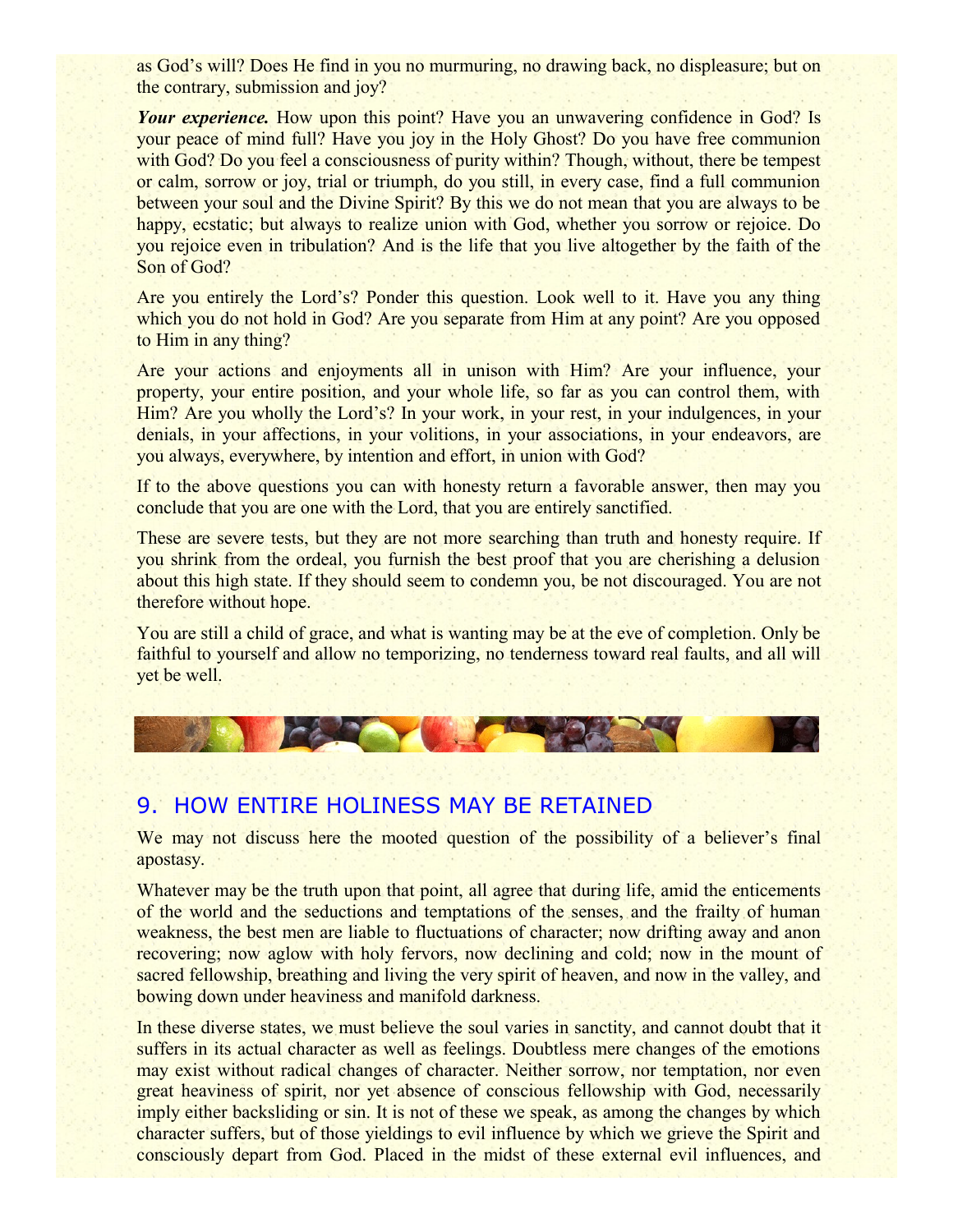beset with human frailties, what, we now particularly inquire, can be done in order that a sanctified soul may preserve its state and character; that it may be in the evening what it was in the morning; this week, what it was last; this year, what it was the former year? A more interesting practical inquiry could scarcely be started. We will endeavor to briefly answer it.

*(Note: when you enter His Rest, all things which are not rest are completely removed. That means that all of these high expectations do not seem high at all; they just seem natural to perform, because that is the kind of heart that is now yours: a pure heart that naturally rejoices in all godliness and purity. There is no labour in it, but still it takes a distinct kind of stewardship to maintain. ES)*

And we should never, when contemplating the subject of actual salvation, lose sight of the fact, that we are coworkers with God; He works, and we work with Him. It is so in the incipient motions of the soul toward salvation, and so throughout all subsequent stages of the work; so in the beginning, so in the progress; so in attaining, and so in maintaining any state of grace. This is so plain as to need no illustration. But the question recurs, What must we do in order to retain the grace of entire sanctification?

1. We answer, first: we must acquire the habit of *constant watching against sin*. The tempter is a vigilant and insidious foe, ever on the alert, ever cunning, and full of artifice. *(Like any predator, he is an opportunistic feeder. His appointed food is provided by the fleshly nature. ES)* We need to be just as wakeful and vigilant. There is no time when he may not approach us, no place so sacred that he will not dare to intrude himself. Even in the privacy of the prayer closet, at the communion, in the sanctuary — when we are alone, when in society, when musing, when conversing, when preaching, when praying, when praising, when engaged in business, when seeking pleasure, when employed, when idle — he ever lurks near us, and seeks our ruin. He often disguises his true character; sometimes appearing to us as an angel of light, using the honied tones of friendship, professing love, consulting our good, wearing the pretense of disinterestedness; now flattering, that we may become vain; persuading, that we may consent; raging, that we may yield; and with a thousand other modes, seeking either to surprise, conciliate, or overwhelm us. *(Does this remind you of a troublesome relative? ES)*

Some are ready to exclaim, But such watching would become wearisome, and make your service to be a hard and impracticable duty. No, not if the soul is free to it. No duty is oppressive if we love it. By the grace of God, inwardly helping us, and the instincts, if I may employ the term, of a sanctified soul by which I mean no more than its ready, almost spontaneous effort — it may be done, and done with ease — but even though it were wearisome, this is not our rest; and if holiness be worth possessing, it is worthy of the effort requisite to its attainment and preservation.

2. Would you maintain a sanctified state? Then must there be on your part an *absolute refusal to comply with temptation* under any circumstance, and to any degree. The slightest compliance is death.

We would impress this deeply upon your minds. It is a very different thing from the watchfulness advised above. A sentinel may be very watchful, but not faithful; he may see the enemy, but not sound the alarm; nay, may make terms with the enemy! You are not only to watch the approach of sin, but absolutely and totally to refuse it! It does not matters if the temptation is powerful, though the indulgence be venial *(easily forgiven)*, you may not yield. You may not parley if the case is unequivocal. In doubt, you must shun the appearance of evil. Let the purpose be inflexible, that you will not go one step — not even look with a desire — toward the path of the transgressor; "avoid it, pass not by it, turn from it and pass away. This is your only safety, if you would maintain your relation to God.

3. *Live in the use of all* the ordinary and instituted means of grace. Some who, perhaps,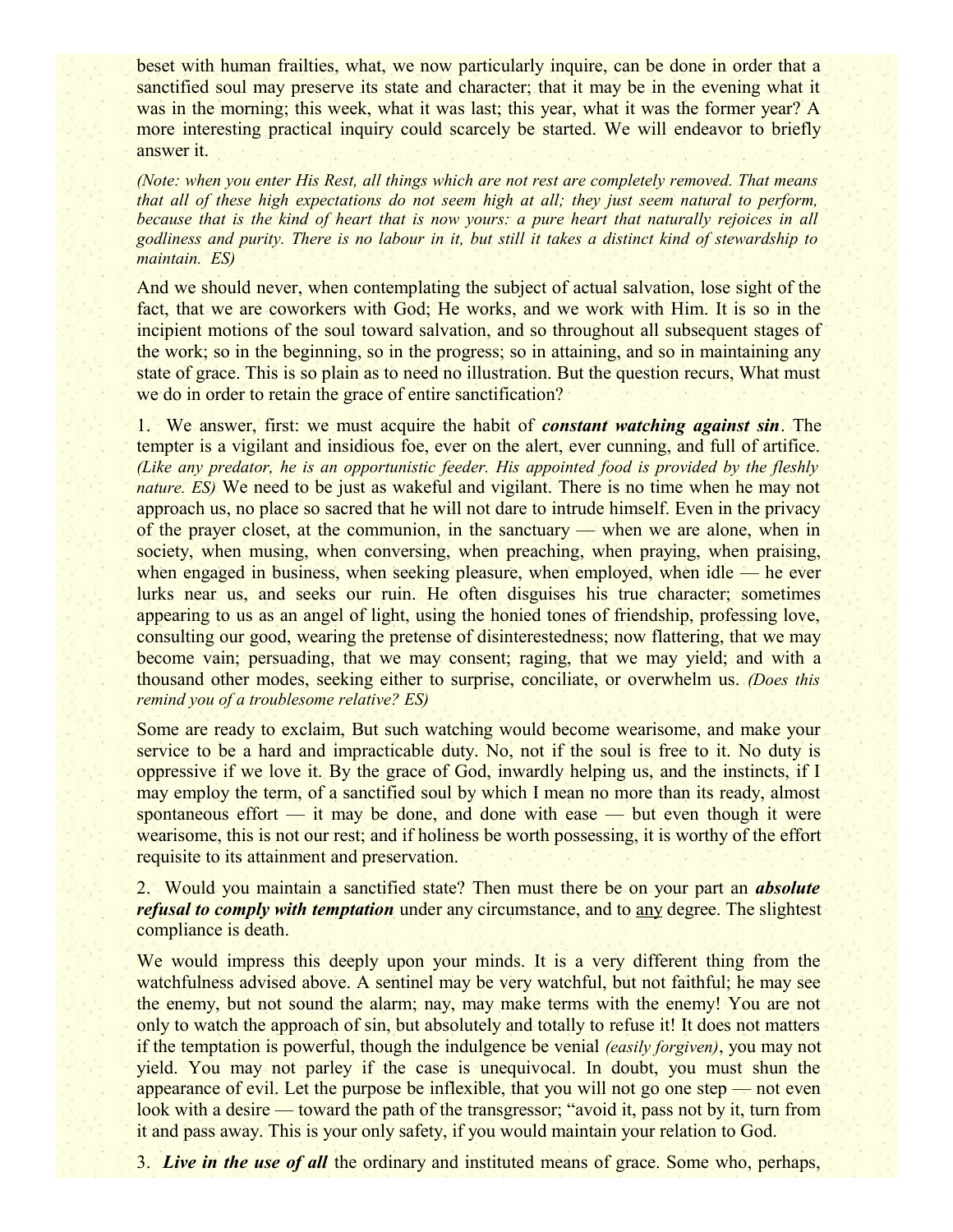were truly sanctified, have committed a deplorable and fatal error upon this point. Finding themselves greatly sustained and strengthened they have vainly imagined that they need no longer employ the ordinary means. Some have been heard to say that they found no further need for prayer and other helps that were indispensable in a merely justified state. However sincere such may have been in the beginning of their experience, they have evidently reached a dreadful state of delusion and fanaticism.

The means of grace, as instituted of God, are undoubtedly essential to spiritual sustenance when they are within reach. To neglect them is a contempt of God's gracious provisions, which must induce His displeasure; and it is a direct violation of His order, which includes the use of means as a duty, the neglect of which, therefore, is sinful.

We may name as important—

*Prayer* — Prayer of all kinds, as occasion may require; but particularly closet prayer, which is only another name for inward looking to God, generally performed in secret places. This, with a sanctified soul, will become a habit; its breath will be prayer. This will be a constant, though it may be, and doubtless to some extent will be, an unconscious or rather spontaneous exercise.

*Meditation* — To preserve this state much meditation and inward looking is useful. Seasons of serious thoughtfulness of this kind are indispensable to spiritual growth, and even to the continuance of spiritual life. In such retired seasons the soul takes her reckoning, resolves upon her course, and strengthens her resolution for approaching contests.

*Searching the Holy Scriptures* — with an humble, honest, and teachable spirit. This we believe an important means, in proportion as it may be practicable. It will supply the soul with armor, enlarge its powers, help it for resistance and progress, and strengthen all the elements of its life.

*The Sacrament* — the holy communion. Perhaps no means will be attended with so great comfort, so much profit. Let it, therefore, never be neglected, and never idly or inconsiderately attended to, but with due preparation, and much prayer, and humiliation, and thanksgiving.

*Christian communion* — or conversation and intercourse with those who enjoy, or are seeking, a high spiritual state. This is of great value. It encourages, strengthens, and corrects. Reading religious biography is of this kind. It is communion with the holy dead, as conversation with the living is communion with them. Holy men of old "spake often one to another, and the Lord hearkened and heard" them! So let us do, and the Lord will hear us also, and, when He hears, will bless.

Still, much discrimination needs to be practiced here. Many excellent people are not judicious counselors. Some are wanting in judgment; some, fanatical, or morbid, or ignorant, or narrow -teaching for commandments the traditions of men; bearing selfinvented burdens and imposing them upon others; not wise, however good they are. One needs to use great discretion in the choice of friends. Beware of new lights — of bold, confident, forward persons, self-constituted teachers — separatists, censorious, opinionated Pharisees. Beware of cant, of sanctimoniousness, of party shibboleths, of names. These are not of Christ and tend to harm. Be simple, sincere, and earnest; and in quietness, and without a "Lo here!" or "Lo there" of ostentatious display, in the use of divinely appointed means pursue your course. You cannot fail of success.

4. Consecutive, or rather *perpetual, consecration*. This, to some, may seem to be included in the resolute resistance of every approach of sin. However this may be, it does not do away with the need of the remark we wish to make under this heading. Entire consecration,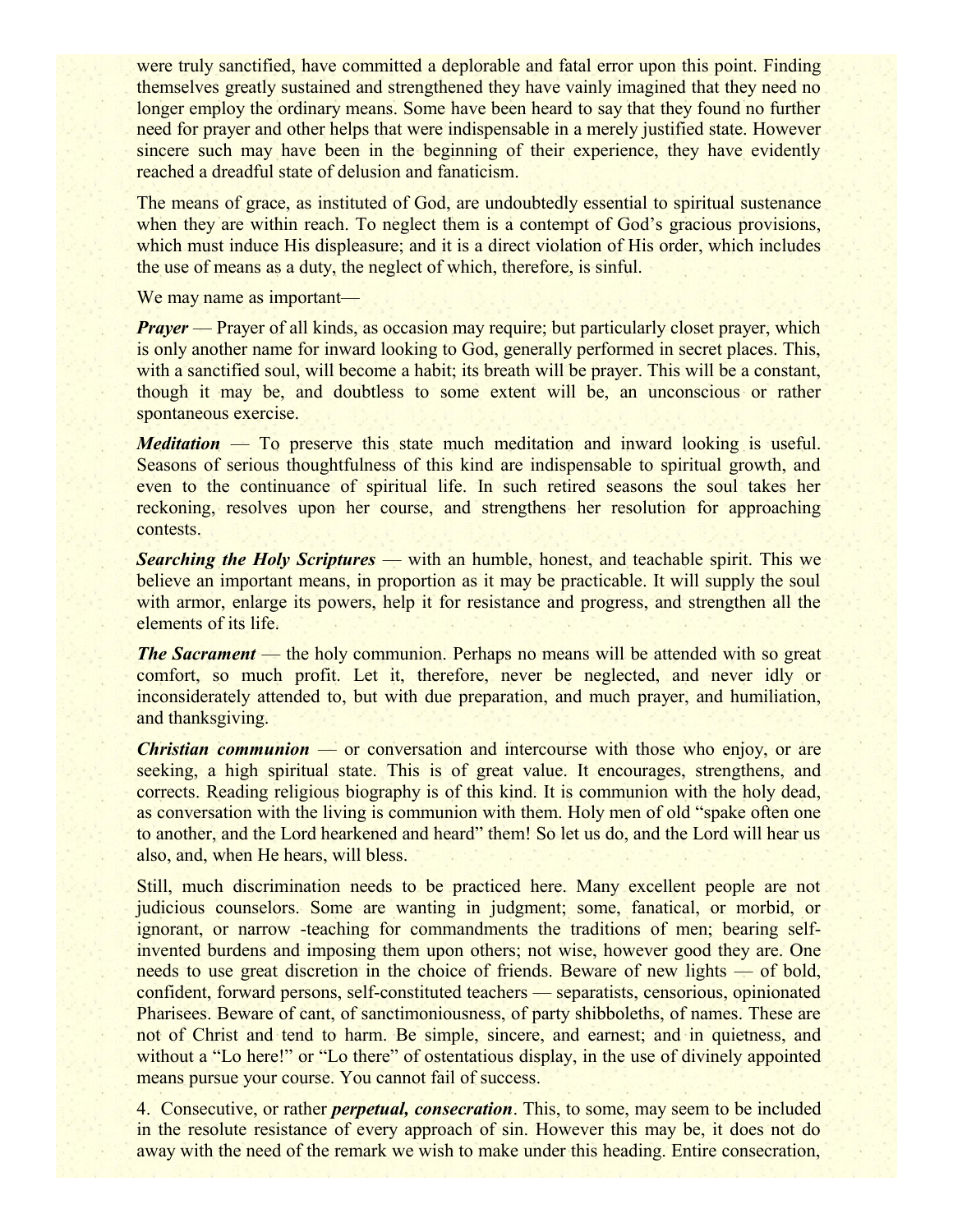as a means to the attainment of sanctification, has been explained in another connection; what we wish now to say is, that it is a means, and an indispensable one, of its preservation. It is so vital that the state cannot exist a moment in its absence. Hence, let it be remembered that the consecration which precedes this state is likewise to continue in the same degree after it is gained, for its perpetuation. It is a constant, uninterrupted, and unending consecration; a point carried on into an endless futurity.

5. The life of holiness is eminently *a life of faith*. We have before said it is attained by faith; we now say it cannot continue a moment without faith; faith is its very root and sap. The same faith which at first introduced the principle preserves it. But we are not, therefore, to suppose the soul must always be in painful endeavor. Faith, in the heart of a Christian, operates when he does not think of it, produces fruits without his consciousness.

Faith is not something which one having learned how to use, he is enabled to sin, and get rid of his sin dexterously — enabled to renounce or soil, and then restore, sanctity at will. Rather, it is that mysterious hand by which the holy soul clings to God amid all temptation, and so is kept from sin.

Acquire the habit of *living by the minute*. Learn the secret of that wise counsel, when properly understood, "Be careful for nothing." Not that you are to be careless; but let each minute provide for itself. Let it not be supposed that you are not to act for the future, but act by the minute. Take care of this moment now, while you have it, and the next when it comes; you will not then neglect any.

You can live this minute without sin! Is it not so? Do it, then. Never mind what is before you. Do not sin now. When each successive minute comes, do likewise. If you will do this, you will not sin at all.

It is implied in all these advices, of course, not that your efforts efficiently keep you, but instrumentally: you employ the means, God is the efficiency. He gives you the power to work; and when you work, he co-works with you and in you. So you "are kept by the power of God, through faith."

We will append to this chapter a remark upon the subject of *regaining this grace*, if at any time it should be lost. There is some difference of opinion among Christians as to the extent of lapsing or falling away possible after conversion. We need not say that we are among the number who believe in the possibility of entire apostasy; upon this belief, however, in these connections, we do not insist. We only avow our belief that a merely justified Christian may sin against God and forfeit the grace of justification; and, further, that a sanctified Christian may lose the grace of sanctification, yet, and also of justification. Sanctification includes justification; it may be lost, and justification retained; or both may be lost at one and the same time! Not everything that would mar a perfectly holy character would destroy the filial relation of the believer; as that relation existed prior to entire sanctification, so it may remain when that state is marred — ceases.

Now, in answering the question, How may one who has enjoyed the grace of entire sanctification, and lost it, be restored? It is obvious that reference must be had to the extent of his lapse, the condition into which he has fallen. Much more may be necessary for one than for another — a different kind and amount of effort. One has fallen from the summit of a mountain into a deep gulf at its base; another has just perceptibly declined slightly down its slope; one will need much more to regain the apex than the other.

Has one who was evidently a truly sanctified child of God fallen entirely away, become sevenfold more the child of the devil than he was before? In addition to the enormity of his sins, has he continued long in this state? How dreadful his condition! One is almost ready to conclude there is no mercy, no salvation for him; "that to renew him again to repentance is impossible." We would not go so far; yet we think the chances are, he never will be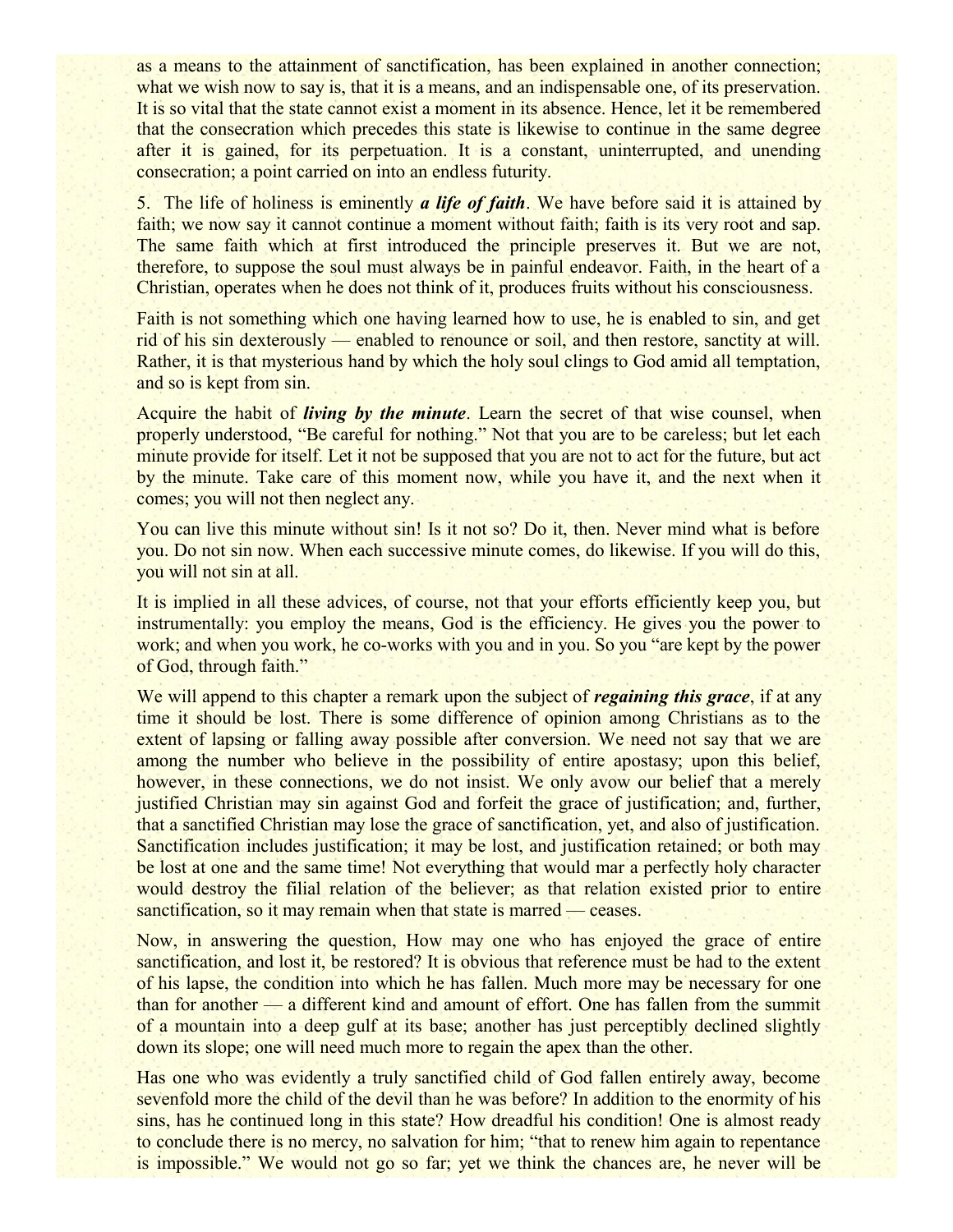restored. Should he, however, in his abyss of sin, ever awake, and think of returning to his injured and dishonored Saviour, deep and painful will be his conviction; broken, indeed, will be his heart; his cry will ascend as from the very belly of hell; and the probabilities are, he will find trouble and sorrow. Not because the Saviour will be less merciful, but because he will find it hard to trust in the mercy which he has so much abused.

Not because the blood of Jesus will be ineffectual to wash away his sins, but because he will find it difficult to avail himself, by faith, of that blood which has been trampled beneath his unhallowed feet.

Should one who has fallen so deplorably chance to read this page, we would speak to him in behalf of his abused Lord; and yet our words shall be kind. See what you have done! How great is your sin!

Think of other days. Call to mind the goodness of God. Behold yourself now! Are you overwhelmed? — filled with shame and sorrow? It is well. Will you return? Will you come back to the arms of your slighted Saviour? Do you say, How can I? — there is no mercy. Say not so. There is mercy, if you have a heart to seek it. Come as first you came. The same Saviour can still save, His blood will still be effective. You need to commence again at the beginning, to relay the foundations; but do this, and all will be well. The cup is bitter, but you need to drink it, the path thorny, but you must travel it. It may be that your sorrows will be greater than before: you must suffer them. But this one thing remember, and let it sustain you: if you will retrace your steps, if you will make the needful efforts, you may again be happy.

But your case is not that which is described above; the advice does not meet your particular want.

You have not entirely forsaken the Saviour. You are still a Christian, in the enjoyment of a good hope, outwardly witnessing a good profession, and inwardly enjoying some of the sacred influences of the Spirit; but you are not in the high grace of a former experience.

The love of the world in an undue measure, yielding to the force of some temptation, neglect of some duty, want of watchfulness, has laid waste your confidence. *You have departed in some degree* from God; your thoughts, or your affections, have been given to an improper object; you have preferred your own will to the will of God in some particular, you have let in vanity or sloth, pride or impatience, uncharitableness or selfishness; you have ceased to be entirely the Lord's; guilt has ensued, condemnation is upon you. You feel it; you are unhappy. You do not doubt your relation, but all is not right within. Humble yourself before God, confess your fault, return: wherein you have departed in thought, affection, volition, or deed, at once correct the wrong, and expect God to renew you again. There may be times and circumstances when the confession of your departure to the Church may be necessary. If it has been manifest, it will bring your profession into discredit, and if secret, it must violate your own sense of propriety should you continue the profession without an admission of your temporary departure. So soon as you return heartily to God, He will return to you: but it must be a full, hearty, entire return; not a mere desire, not a convulsive effort, not a declaration, not a semi-sincere and half-earnest thing; you must come as first you came, with an entire offering, and God will accept it. If you shall find great difficulty, as perhaps you may — it is possible even more than at first, for your reproof — you must overcome, overcome as at first, not in your own strength, but in the strength of God, which will become yours, by the use of the means with which you are sufficiently acquainted.

And should any who have lapsed from this blessed experience chance to read these pages, we would say to them, Return; retrace your steps. You cannot, whatever other Christians may do, find rest in an inferior state of grace. You know the more excellent way. Duty calls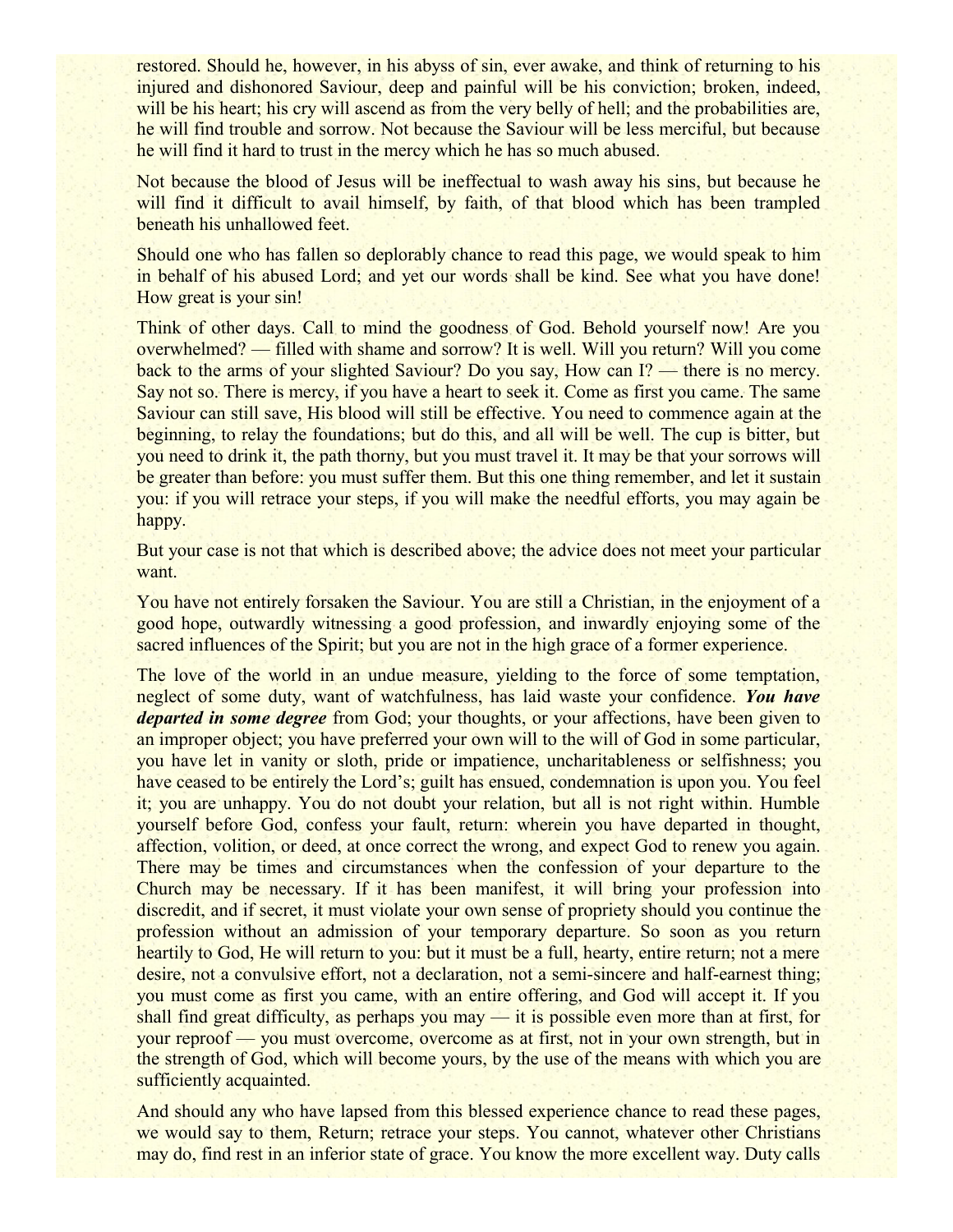you with a tenfold voice: do not turn away, be not overcome with discouragement, let not self condemnation hinder you. You now know the cause of your loss — you may succeed better — try again. Privilege invites, duty points the way, your unsatisfied heart urges, the Spirit moves — do not delay.

Whatever be the extent of your departure, whether of long or short duration, into more grievous or less guilty backslidings; whether you have lost all, or only a part of your religious character, stop now. Go not one step farther. Turn at once to your dishonored Saviour; bring back your heart, guilty as it may be, and become His again. Think not that your case is hopeless. It may be deplorable — dreadful. You may have deeply grieved the Spirit, reproached the Redeemer, insulted the Father; still, if you will return, there is no occasion for despair. See how much is involved, and, as you would not risk your undoing, make haste to find what you have unhappily forfeited.

Look before you. It is high time that you awake out of sleep. What you do must be done now. A moment more, and it may be too late! O that we might feel how much depends upon immediate and thorough action; how much and earnestly we are called to work now, and to work diligently, seeing that "the night cometh, in which no man can work!"

# 10. HINDRANCES TO THE PRESENT ATTAINMENT AND PERMANENT RETENTION OF HOLINESS

**Dealer Williams** 

Why is not this high and desirable experience generally attained by Christians? This is a point worthy of more extended consideration than can be bestowed upon it in this connection; yet here we may venture to suggest a few reasons. The two cardinal reasons were hinted at in the introductory chapter to this work; *a failure clearly to apprehend privilege*, and consequent insensibility to obligation. But these causes of neglect and immaturity arise out of others, and produce, in their turn, a complication of other and inferior hindrances. The reason why Christians generally are not entirely sanctified is not because it is not their privilege; not because they have sought for this great blessing earnestly and persistently, and have failed to attain; not because of the insufficiency of ordained means to bring them to its possession; not because they do not need it; not because God does not will it; not because the blood of Jesus was not shed for it; not because the Holy Spirit is not able to effect it; not because duty does not require it; none of these. It is not because Christians do not, on the whole, prefer holiness; not because they would not wish to be delivered from sinwardness; not because they are entirely without efforts in this direction. Most Christians, perhaps there are no exceptions, do have hours of deep and earnest solicitude, and crying to God; do mourn over their short-comings, and cherish habitual aspirations and longings after a higher state — a *state faintly apprehended, and fitfully sought after*. But they do not succeed, in a majority of instances, until near the close of life, perhaps in the very struggle of death, for many painful reasons, among which we may name particularly the following:

There is an obvious reason why this experience is not ordinarily attained at the same time that regenerating grace is; namely, the mind of the penitent is not turned to it distinctly at all; perhaps not one in a thousand ever thinks of it at that time. Their whole effort is directed to the gain of pardon and reconciliation. For this they pray, and weep, and mourn. The cry of their heart is, "God be merciful to me a sinner," "Save, or I perish." Their faith is kept upon this one object. Allowing, therefore, entire sanctification to be a distinct work, as we do, and allowing that its condition is faith, it is no marvel that it is not obtained at the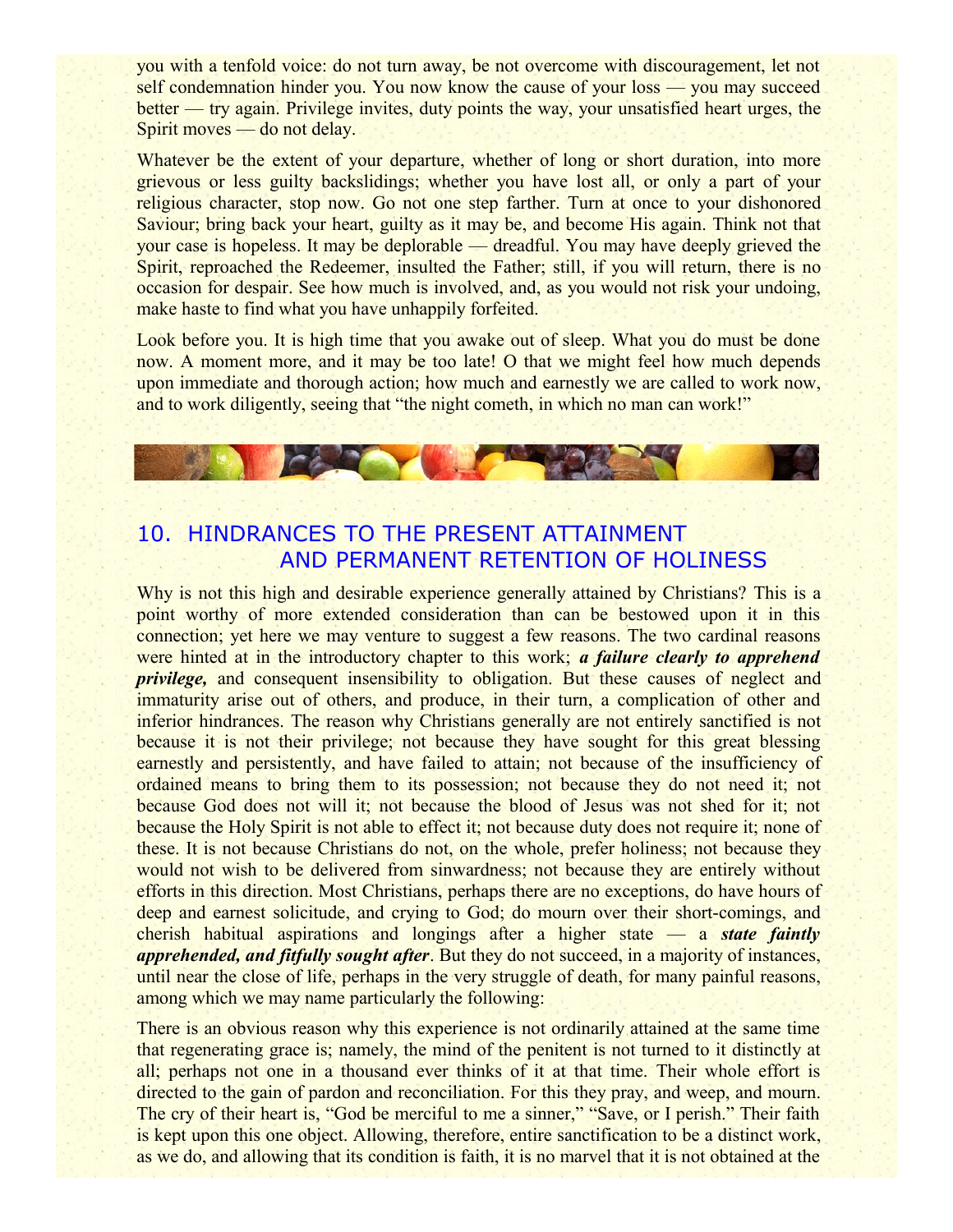same time as pardon. It is not asked for, it is not believed for; and so it is not, of course, bestowed.

His soul rests for the present in perfect peace. *Time passes on, temptation comes*, and now he feels an inward motion — the uprising of some unholy temper. This first motion to evil is followed by others of the same kind; and the young convert awakes to the fact that there are lurking enemies within him, seeking to bring him again into captivity. He is surprised to find that, though he cannot doubt his pardon, (if indeed the new discovery does not awaken doubt,) and though conscious of the great change he has experienced, and though assured of the love of God, yet he is not entirely sanctified. He awakens to the consciousness of an evil lying deep within — entrenched in his very nature. The discovery brings distress. It is not enough that he is pardoned, he now feels that he must also be healed. But hindrances arise; and alas, but too generally, hindrances which long keep the enemy in possession of the heart, so as to disturb its peace, and divide its empire.

The first hindrance we shall name is that of *defective and unsound teaching*, and, consequent upon this, confused and incoherent views; as expressed in another connection, privilege is not apprehended, duty is not enforced. There is not sufficient plainness and simplicity in the teaching of the pulpit. The doctrine is too much taken from its connections, and presented in such a manner as to intimidate and confuse, rather than enlighten and encourage. The subject is mystified, and made to assume the character of the marvelous and impracticable; whereas it should be placed before Christians in simple earnestness, as a part of their common privilege and calling.

Without startling them with it as a far-fetched novelty, as a thing to be speculated about, it should be kept before them, in connection with other doctrines and duties, as the great point to which they are constantly to aim, and which, in the use of the means, they are to expect at any moment. Let it thus be insisted upon in simple, honest earnestness, and multitudes will seek and find the blissful experience.

2. A great hindrance has arisen to the progress of this work from the manifest *extravagances and inconsistencies of some* who make a profession of it — extravagances more in language than conduct, evincing ignorance, pride, and presumption; and inconsistencies of life and temper, convicting them either of hypocrisy or delusion. These causes have done much to disgust and injure honest and sincere minds, occasioning them to look upon the whole subject either with doubt or fear.

Identifying the doctrine and experience of holiness with the imperfections and improprieties alluded to above, and attaching, as a consequence, a kind of prejudice to the profession, many have turned away from the whole subject with a strong distaste, if not absolute disgust. This is not excusable. We do not apologize for it. But it is not unnatural that it should be so.

*What are called schools have been formed*: a class of Christians have separated themselves from their brethren, and this has brought them and their profession into discredit. We must believe it has greatly, though we are convinced not intentionally, injured this work of God. Their influence among their brethren is impaired, and what of good is in them is lost.

But having thus candidly admitted a great hindrance as originating with those who profess this grace, we must, with equal candor and no less pain, record another and more fatal hindrance, coming from the ranks of Christians making no such profession. Some of these, having become prejudiced against the doctrine, and particularly against the profession, from the causes above alluded to, have indulged in a spirit and strictures both discreditable to themselves and injurious to others; in some cases bestowing upon the whole subject sneers and contemptuous epithets, and so grieving the Spirit of grace, and discouraging and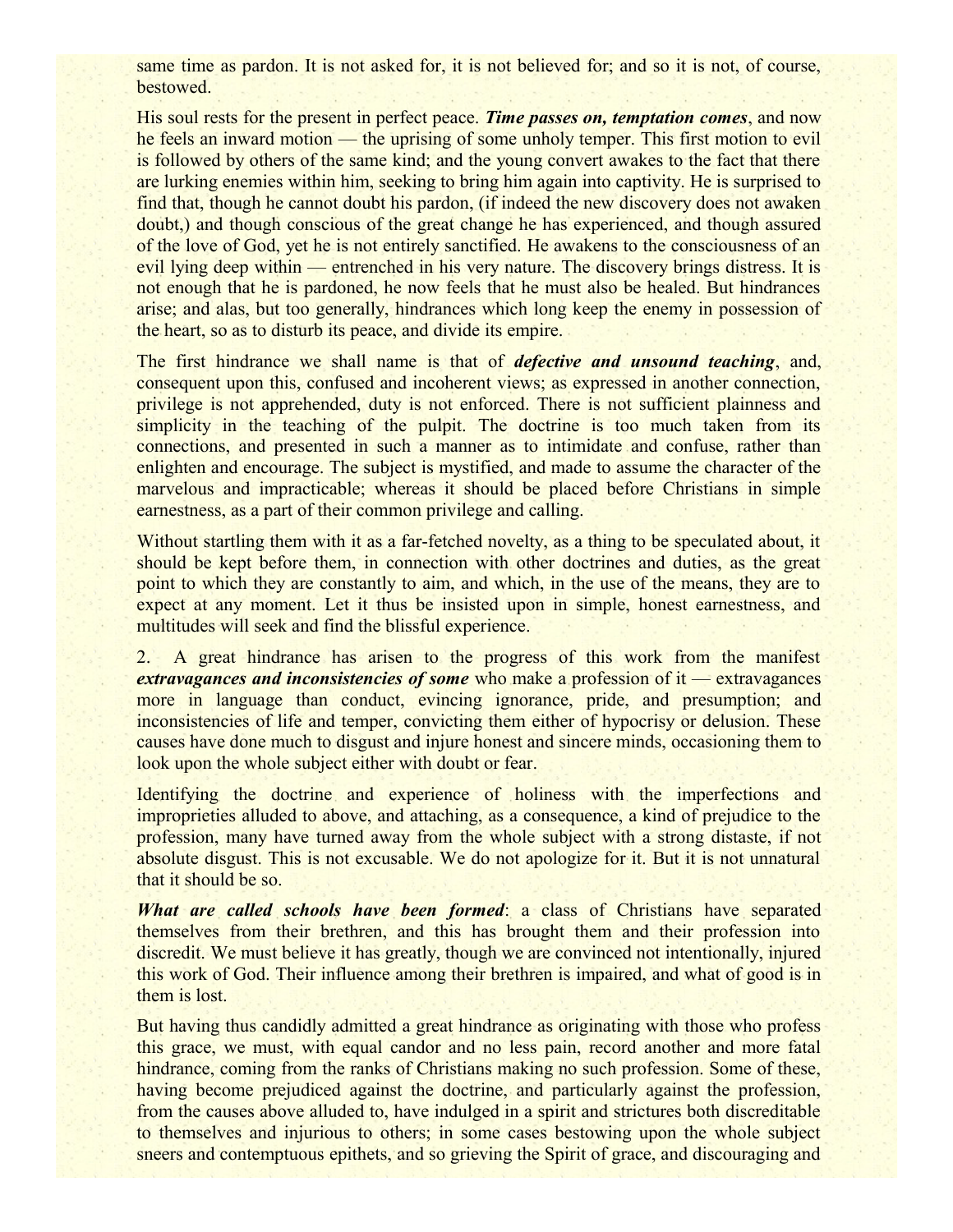absolutely intimidating those who would seek and enjoy its blessed experience.

But the great hindrance is in ourselves; we are not willing, we will not consent. We speak of Christians generally. Many Christians seem desirous to get along with *as little religion as possible*, just so they may not forfeit them. Hope; others have higher aims; they wish to be exemplary, and will not be satisfied without the comforting influence of the Spirit; but the number is comparatively small who honestly desire, and earnestly endeavor after, entire consecration — after all the mind that was in Christ. Satan may not be tolerated, but Christ does not reign without a rival. Self assumes a part of the government; and while we would not for any consideration allow Satan to divide the sovereignty with Christ, we most earnestly contend to divide it ourselves. What a fatal mistake! How much of loss and unhappiness it causes to ourselves! How much of good it prevents with regard to others! We must have a little of our own will with regard to our property, our time, our indulgences; we must spare some of our lusts, not quite put them to death; we cannot quite consent that the Lord should be all in all; in most things He may govern, but in some (minor things, to be sure) we must have it our own way. Here is the great cause why we do not become wholly the Lord's — we cannot quite crucify self.

Consider what is required of you; ponder well your responsibility; and with your eye upon the present, and your mind upon the future, act nobly your part. Contend for the mastery. Other hindrances than those named may appear; doubtless this will be so. But what then? Shall they prevail? Duty is plain. Privilege is manifest. A thousand voices urge you forward. An Omnipotent hand is at your command. Go forward. The greater the hindrance the greater the triumph, and the more glorious the reward. Be animated to effort, and may you prevail! Remember in whom is your strength, and doubt not.



# 11. ADVICE TO CHRISTIANS PROFESSING THIS HIGH ATTAINMENT

Christians often need to be admonished; and not always the less so, because of the greatness of their attainments.

Admitting, as we do, that no degree of religious progress precludes mental imperfection and infirmity, even the most mature Christians may need counsel and advice; and whether they need it or not, they will, in proportion to their humility and self-distrust, thankfully receive it, when given with good intent and in a proper spirit.

It is believed that you are sincere in your profession, and that you well understand your state. You are not fanatics, not enthusiasts, not pretenders. You are God's sanctified children. Your faith has claimed, and your hearts fully embraced, the promises. You know the power of God, and are "made partakers of the Divine nature." You live, yet not you, it is Christ that liveth in you; and the life you live is a life of faith in the Son of God. But you are yet in the world; your warfare is not finished, your work not done. There are duties, trials, sufferings, responsibilities, and privileges still before you, more, and greater, it may be, than if you stood in a greatly inferior lot. The strongest and best-armed battalions are usually stationed in the most exposed and dangerous part of the fight. You ought to know, and doubtless do, that many eyes are upon you; that your position is a shining one; that you are "compassed about with a great cloud of witnesses" — witnesses thronging the earth, ascending from the pit, and clustering from the skies, gazing upon you with very different feelings but with a common interest. How much depends upon your action! How important that you stand nobly to your post! You will need much grace, much heroism, more than the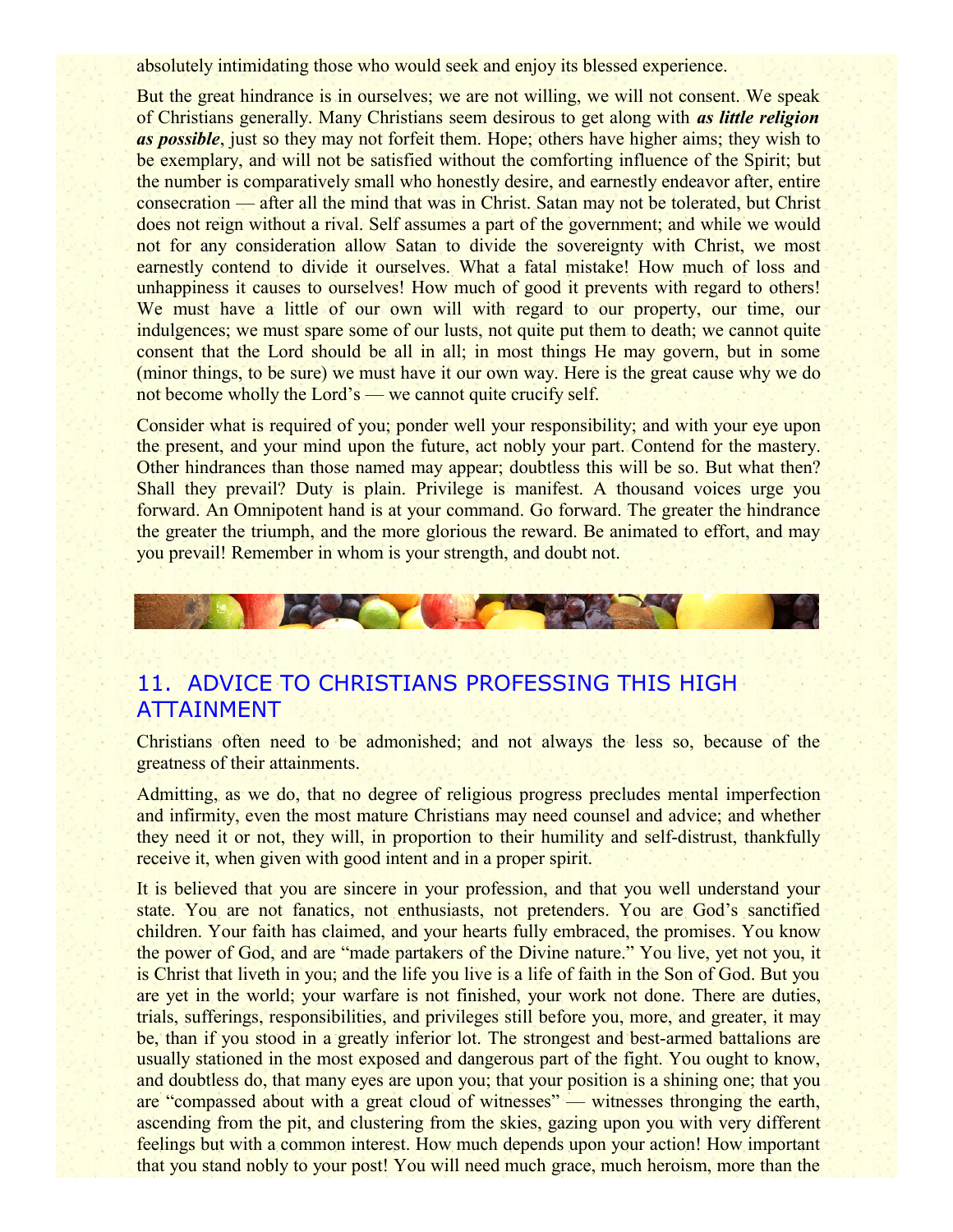martyr's firmness. If you fall, or even waver — **you are a standard-bearer** — great will be the sensation. If you stand firm, great will be your recompense in that day.

Having found the invaluable prize of holiness, nothing is so desirable to you as *its extension among your fellowmen*. For this you live; for this you labor, and toil, and pray; watching for it, as they that watch for the morning." Great is your responsibility in these connections, great is your peril.

It will be well to keep this before your minds, and lay it away in your hearts.

If you would retain the high state to which, in the unspeakable mercy and goodness of God, you have been lifted, and you would cause others to see, and take knowledge of you, that you have been with Jesus, to feel the power and influence of your piety, heed further the following advice.

Do not attach too much importance to profession; here is one point where you are likely to be misled, hence the greater need of caution. Mr. Wesley and Mr. Fletcher found it necessary to advise *a discreet and cautious, a well-timed profession,* in their day; the admonition is certainly quite as much needed now. There may be times when, if you live in this grace, it will be well and profitable to declare it; but there will be other times when you should not introduce it. Let your life generally declare for you; and when the circumstances seem to demand spoken testimony, *be careful that it be not overwrought*, that it be free from ostentation, that it be in great humility and self-abasement. Do not fall into the delusion that specific profession should be confidently and often repeated. Depend upon it, it will savor more of pride than grace; it will influence to the injury rather than the advancement of the cause, and especially if your tempers and manner of living leave any just ground of doubt as to your enjoyment of so great grace.

You are tempted that it is for the glory of God. There is room for doubt whether this is not sometimes a snare. Do not, at your peril, if in your family, or business, or in any of the walks of life, or if in your inward tempers, you find ground for suspicion of yourself, do not imagine to repair this suspicion by the boldness of your profession. This is nothing short of delusion, and cannot help you, but must involve you in real condemnation. Always remember your numerous and, it may be, great frailties, and know that men see them and take account of them. There is one consideration which will bear weight with you; allowing that boldness would answer for you, it certainly would not answer for all. Yet the very ones who ought to be silent will be most likely to imitate you. It would, therefore, be better for you to give no countenance to their imprudent and injurious rashness, by observing the utmost prudence in the manner of your own witnessing. Upon this subject Mr. Wesley holds the following language:

#### *"Suppose one had attained to this, would you advise him to speak of it?*

*"At first, perhaps, he would scarce be able to refrain, the fire would be so hot within him; his desire to declare the loving-kindness of the Lord carrying him away like a torrent. But afterward he might; and then it would be advisable not to speak of it to them that know not God; (it is most likely it would only provoke them to contradict and blaspheme;) nor to others, without some particular reason, without some good in view. And then he should have special care to avoid all appearance of boasting; to speak with the deepest humility and reverence, giving all the glory to God."*

Be not over anxious to believe you are entirely sanctified. Rather wait in earnest prayer and *trusting in God until you have a clear witness*. Do not refuse to believe when there is evidence to justify faith, but neither hasten to believe in advance of the evidence. Never forget that the faith which saves, in none of its stages, has regard to yourself, but to God. It is not to believe that you are justified or sanctified, but to trust in God for the blessing you desire. How most ruinous is that instruction which turns the eye of the inquirer away from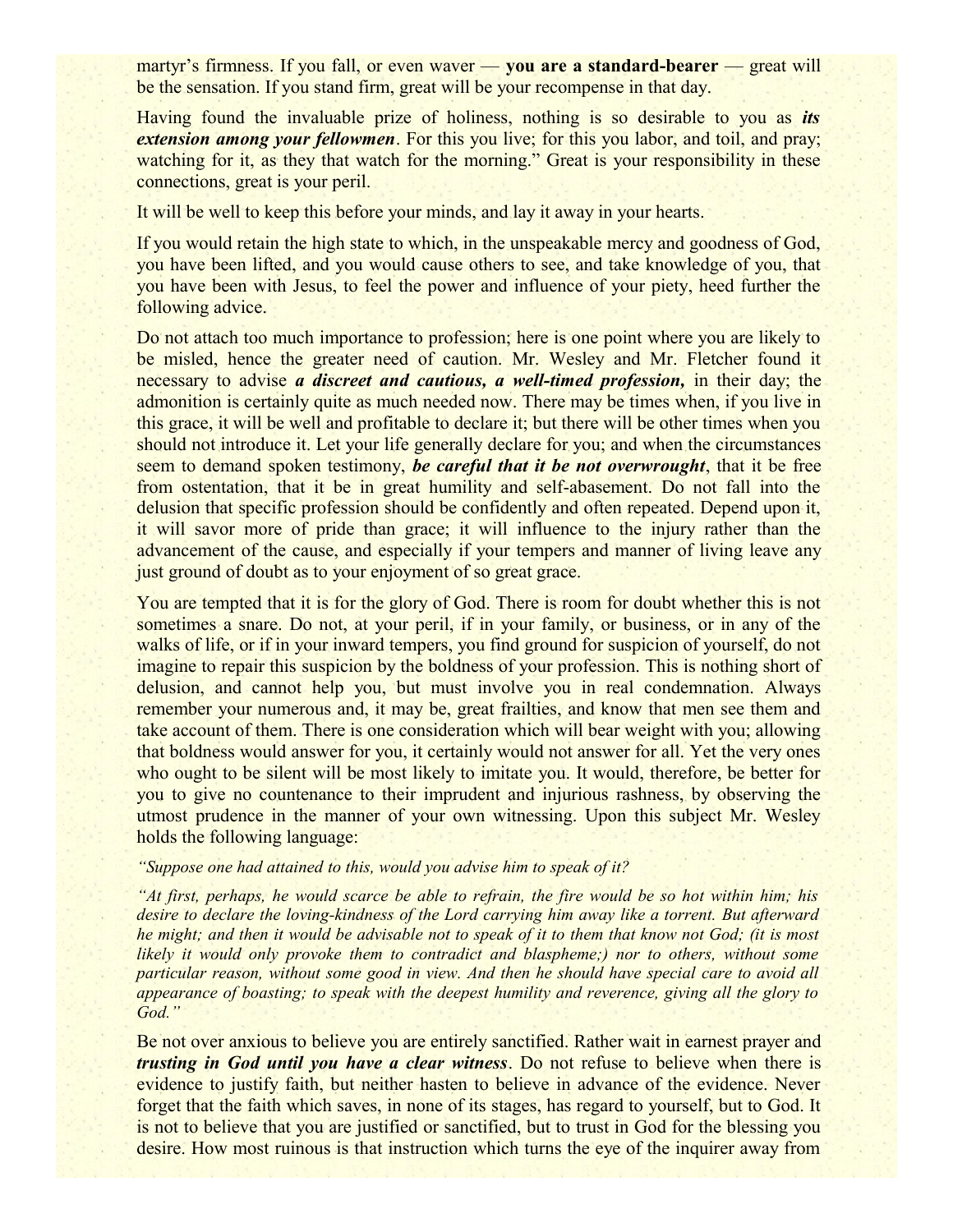God to himself, teaching him to believe something with regard to himself, rather than to cling alone to God! It may distress you for a time to be without the witness you desire, but it is a small matter compared with the work itself; hence, be much more concerned about the latter than the former.

*Do not depreciate the blessing of justification*. Great wrong has been unwittingly done by unadvised teachings and expressions on the part of those who profess a higher state of grace, with regard to ordinary Christian experience. This is, and always must be, conducive of several injurious results.

Justification is sometimes represented as an unsafe state — as but little better, if any, than impenitency; and Christians not actually in the enjoyment of, or earnestly seeking after, a higher state of grace are considered but little more secure than the men of the world. *This is most unwise.*

Justifying grace is a great blessing; it cannot be too highly prized. A justified soul cannot be lost if it does not fall; it has a title to heaven; no power can deprive it of its inheritance. In this it is no less secure than the entirely sanctified soul. It does not, indeed, enjoy all that it might and should enjoy here; but still it is not without high and glorious blessings. But will the merely justified get to heaven without sanctification? By no means; but they will be sanctified. They are God's children; they cannot, if they do not forfeit the relation, fail of the inheritance. Holiness is a privilege, as such let it always be taught. But that justification, if retained, will infallibly bring its possessor to heaven is no less a truth, and it must never be surrendered.

And we subjoin here this other remark: many Christians who make no pretensions to a higher state than that of ordinary Christian experience do certainly live in such a manner, and evince such deep and earnest piety, as to make them compare favorably — nay, I may say with advantage — with most of those who claim, and it may be justly, to have made higher attainments; it becomes us, therefore, to be cautious how we pass condemnation upon them.

A word of counsel to those who do not profess to have attained. If you are a Christian you feel the need of entire conformity to the will of God in all things; you would not intentionally injure or hinder, but would in every way promote this great work, both in yourself and others. This is your feeling, we know; but it may be you are, nevertheless, under influences which lead you astray. Have you not allowed yourself to become indifferent to the great work of holiness, or, it may be, even prejudiced against it? Do you not sometimes speak of it in an unbecoming manner? I have sometimes heard even ministers say, with a sneer, of some erring, or it may be not erring, Christian, "He is a sanctified one!" How such conduct must grieve the Spirit of God! How unbecoming even a mere disciple of Christ, and how much more uncomely in a minister who believes and preaches this glorious doctrine! As you love God, and would not grieve his Spirit; as you love the Church, and would not let down or bring contempt on the simplicity and purity of religion, be cautious how you feel and speak in this connection. Be not a shame to yourselves in thus setting the seal of hypocrisy on your own profession. Rather, forgetting the things which are behind, press forward to the mark of your high calling of God in Christ Jesus. O rest not until you attain to this glorious experience!

If others who profess it come short of living it, and so fill you with sorrow and almost impatience, do you obtain it, and live it before them, and cause your silent example, and not your indifference, to be their reproof. And I beg of you to remember to what you are called; and as you love God and hope for His smiles, do not permit yourself to come short.

You may pass along with some comfort and good hope, and with some progress, but be not satisfied until you attain fully. Anything short of holiness is not the end goal of your faith.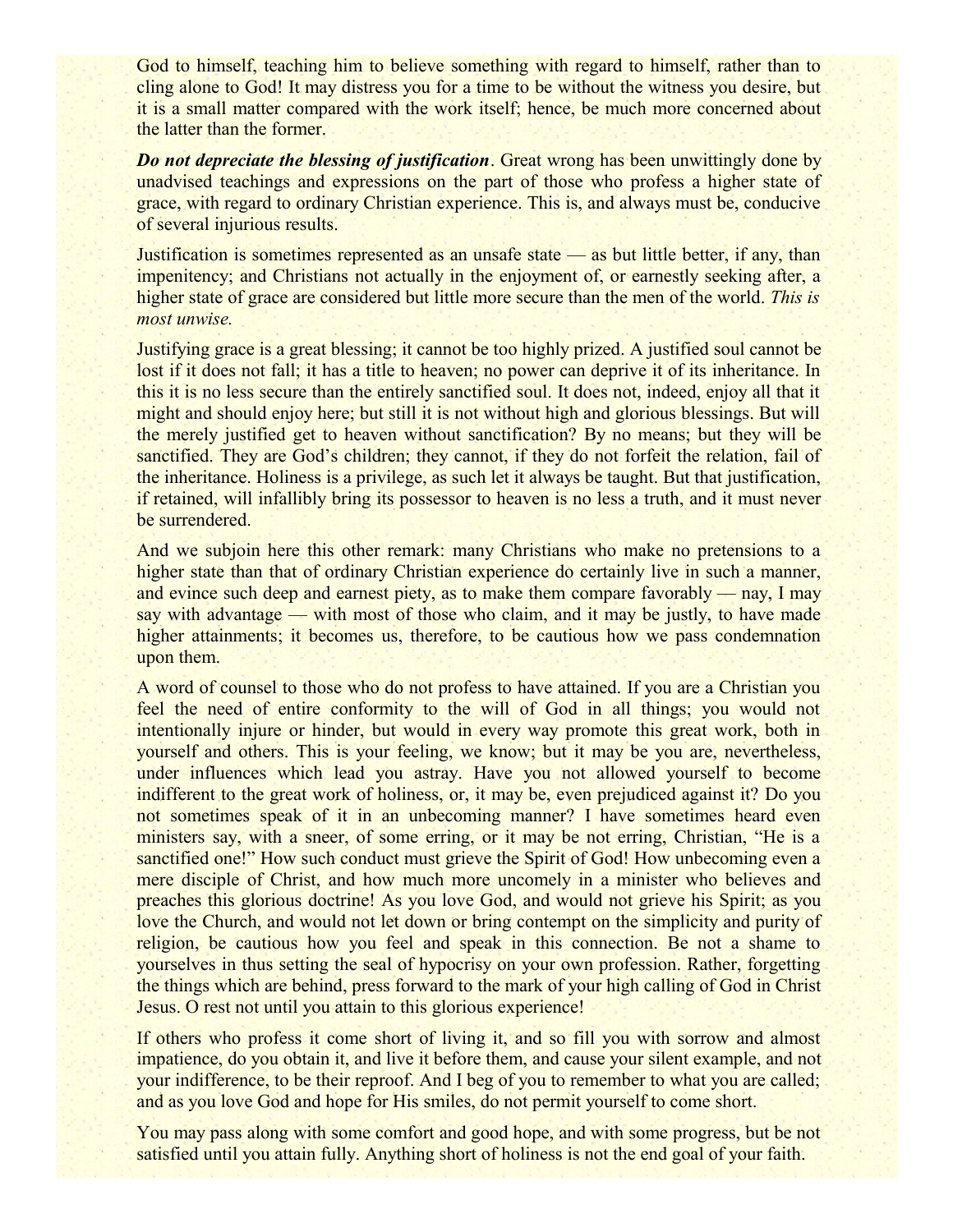

## 12. MOTIVES TO ENTIRE HOLINESS

Motives to holiness! Where shall we not go to find them! What direction shall we take to elude them? Are they not everywhere? Do they not come down from the heavens, and spring up from the earth? Do we not feel them within; and behold them without us? Is there any thing that has a voice that does not enforce them? Do not even mute and dumb things urge them, with silent but persuasive eloquence? What is heaven but an eternal monument of its glory? What is hell but a terrible and endless declaration of its necessity? The happiness of the former and the anguish of the latter equally impress it upon the hearts of thoughtless mortals. Indeed, turn where we will, whether to time or eternity, to the throne or the abyss, a million arguments commend it to us, a million preachers urge it upon us.

If the fabric of the universe and the history of Providence unite to impress a single great lesson upon mankind, it is that which is considered in these pages — the beauty and utility of holiness; if they combine to constitute one great motive, it is a motive to holiness. But for the deep-seated perversity of our fallen nature, nothing more would be requisite; the sermon of a ceaselessly-preaching universe would prove effectual; Providence would not teach in vain; the cry that comes from above and beneath, from within and without, as from the grave and the judgment, from heaven and hell, and from all regions, and from all beings, admonishing us in solemn language, "Be ye holy," would sink deep into our hearts. Alas! We have no ear for the solemn discourses; the great sermon proceeds; and we heed it not. God preaches in all nature, in all providence; we hear Him not. Death, and judgment, and eternity, and heaven, and hell, prolong the discourse; but we close our ears against them. Our own hearts take up the theme, and every throb enforces it; but we smother the voice, and will not hearken.

But, reader, turning away from these general reflections, let us invite your attention to a few, a very few, of the motives we desire particularly to bring to your consideration.

1. What ought to be an irresistible motive to holiness is found in its own essential nature, *its intrinsic excellence and glory*.

Are single virtues, separate and alone, worthy of love — entitled to the homage of our hearts, as fidelity, charity, filial affection? Do ye yield to these an involuntary admiration wherever found? How much more should we esteem the constellation of all virtues in a single heart! If we pause to contemplate with delight a solitary grace, blooming alone amid a desert waste, with what greater delight should we behold an oasis, where all the graces bloom in perfection of beauty together, shedding their blending fragrance over one lovely spirit!

What would you not give if that spirit were yours? If it might be purchased, would worlds, were they in your possession, be too great a price? You attach value to wealth, beauty, learning, good name, happiness. It is well. These are all desirable; but how less than dust in the balance are they compared with conscious, inviolable virtue! Would you not prefer to be the hero of a single virtue, rather than conqueror of the world? — a martyred Paul, shining in radiant vestments, rather than a bloody Alexander, dazzling with the splendors of conquest? Why do you attach the idea of beauty and glory to angels? Is it not because they are holy — because they love with perfect love, adore with perfect adoration, and glow with perfect fervor? If they sing sweetly, is it not because they feel purely? Is it not holiness which spreads joy over all the celestial regions? Which causes the gush and rapture of the skies? Which kindles the luster and awakens the song of heaven? Which suffuses the very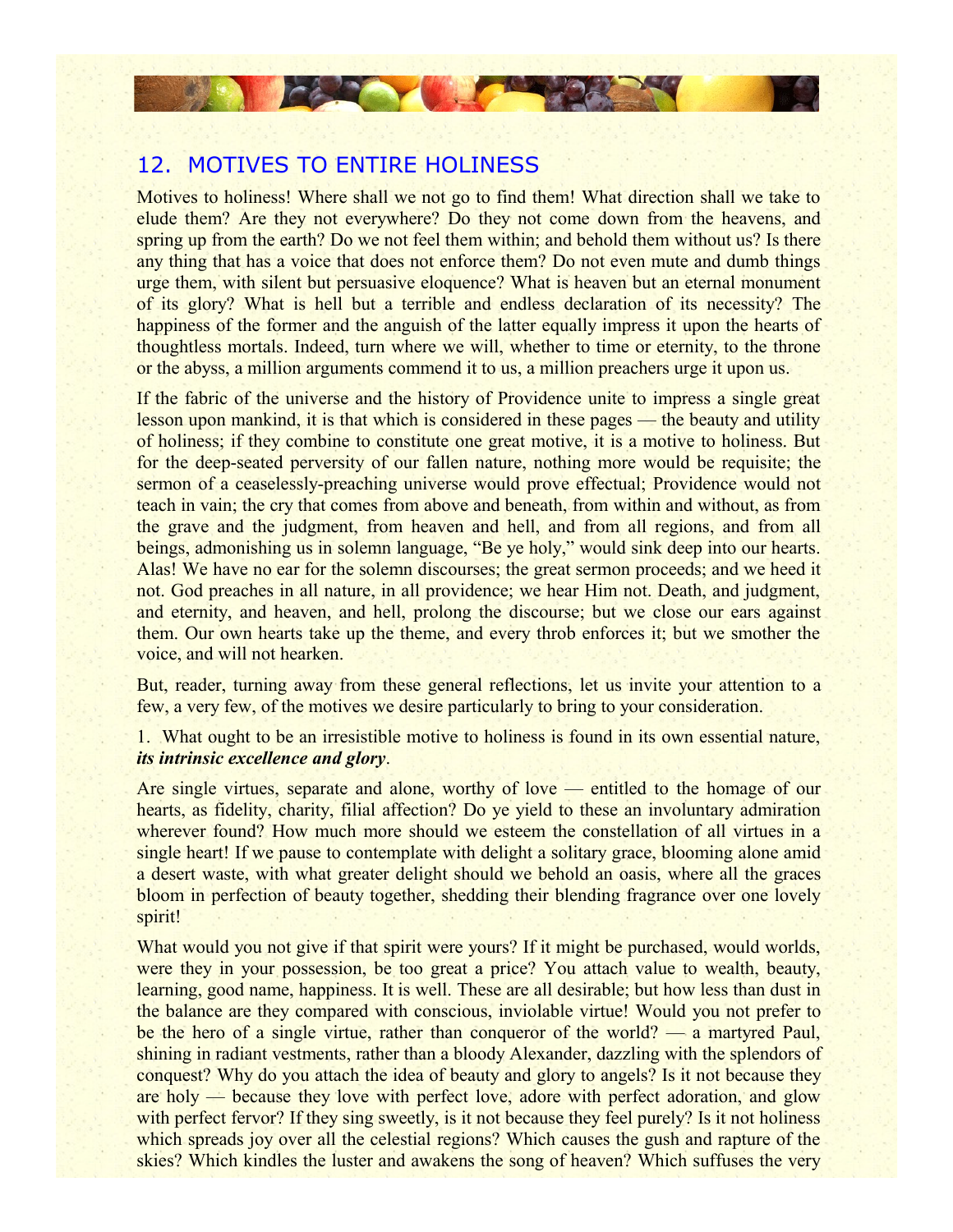spirit of Jehovah with His ineffable glory, and the spirits of all His holy worshippers with inexpressible and everlasting bliss? Surely, if this be so — and who can doubt it? — we are correct when we assume that there is, in the very nature of holiness, an infinite motive to its gain. Rubies are not so precious, and nothing that can be desired can be compared unto it.

2. But if holiness is urged upon us from a consideration of its own intrinsic excellence, much more is it from the fact that *God requires it*. Let us pause here, for one moment, and take in the impression of this truth. God not only prefers that we, His creatures, should be holy, but He requires it; his authority commands it. Who ever resisted His command and prospered? Reader, know you not that God is now speaking to you? Will you hearken? What does He say? Hear him, and ponder: "Be ye holy, for I the Lord your God am holy." Is this God's speech? What does it require of you? Do not, at your peril, hasten away: Do not treat it with contempt. Remember who it is that speaketh. What will you say to Him? He commands you to be holy. What will you answer him? You must answer.

Will you refuse? Look well to your position. Project your thoughts forward; let your mind take in what surrounds and what lies before you, and answer to yourself the question. Can you afford to be indifferent, or even for a moment longer fail of your privilege? Let your decisions be reached in the presence and under the eye of God.

3. The interest of your Master's cause requires it; and the common glory of the Father, the Son, and the Holy Ghost. *How can we glorify God fully without* entire consecration and perfect conformity to his entire mind and will? Will not every manifest, nay, even every secret defect, mar and sully the cause and honor of our Redeemer? We are His witnesses, called to be the lights of the world: "If the light that is in us be darkness, how great is that darkness!" Men will take knowledge of us, and thence draw their conclusions; the consequences will not terminate with ourselves; they will reach forward to the vitals of the cause.

The lives of Christians, practical exponents as they are of the principles and spirit of our religion, are among the great agencies for the conversion and sanctification of the world. Books and sermons may be resisted; even tears and entreaties may be despised; but the silent and unostentatious influence of holy lives will speak a language to the heart it cannot easily gainsay, a language which will sound on when we sleep in the dust. The dim tracery of words will be washed away and effaced from memory; but the deep lines of a beautiful example, chiseled into the heart, will remain forever.

It is holiness, not the profession of it, that will give us influence both with God and men: winging our prayers with faith, and our counsels with wisdom, deriving power from above, and sending out from us currents of influence through the earth.

4. But especially we derive motives to a higher life and more entire consecration from the circumstances which surround us.

Never, since the beginning, as we believe, was there a more interesting, a more important period, than the present moment. Contemplated in any aspect, it is pregnant and portentous: a grand culminating point is undoubtedly approximating; never, therefore, did the Christian Church need to be so wide awake, so much alive, as now. Like a majestic vessel riding into harbor under the pressure of a fierce storm and full sail, the world seems nearing the port of destiny; she needs now, if ever, experienced and skilled hands to bring her safely and speedily to the mooring. The great harvest is ripe, waving with worldwide expanse. Sturdy reapers are wanted. The materials are gathered, and the temple is rising up out of the midst of them — builders are in demand.

The Church is not ready to meet *the demands of the times*. And her want is in a vital point, it is radical — at the heart. Not that she is more deficient now than formerly. This we do not believe. We are not of those who ask, "Why were the former days better than these